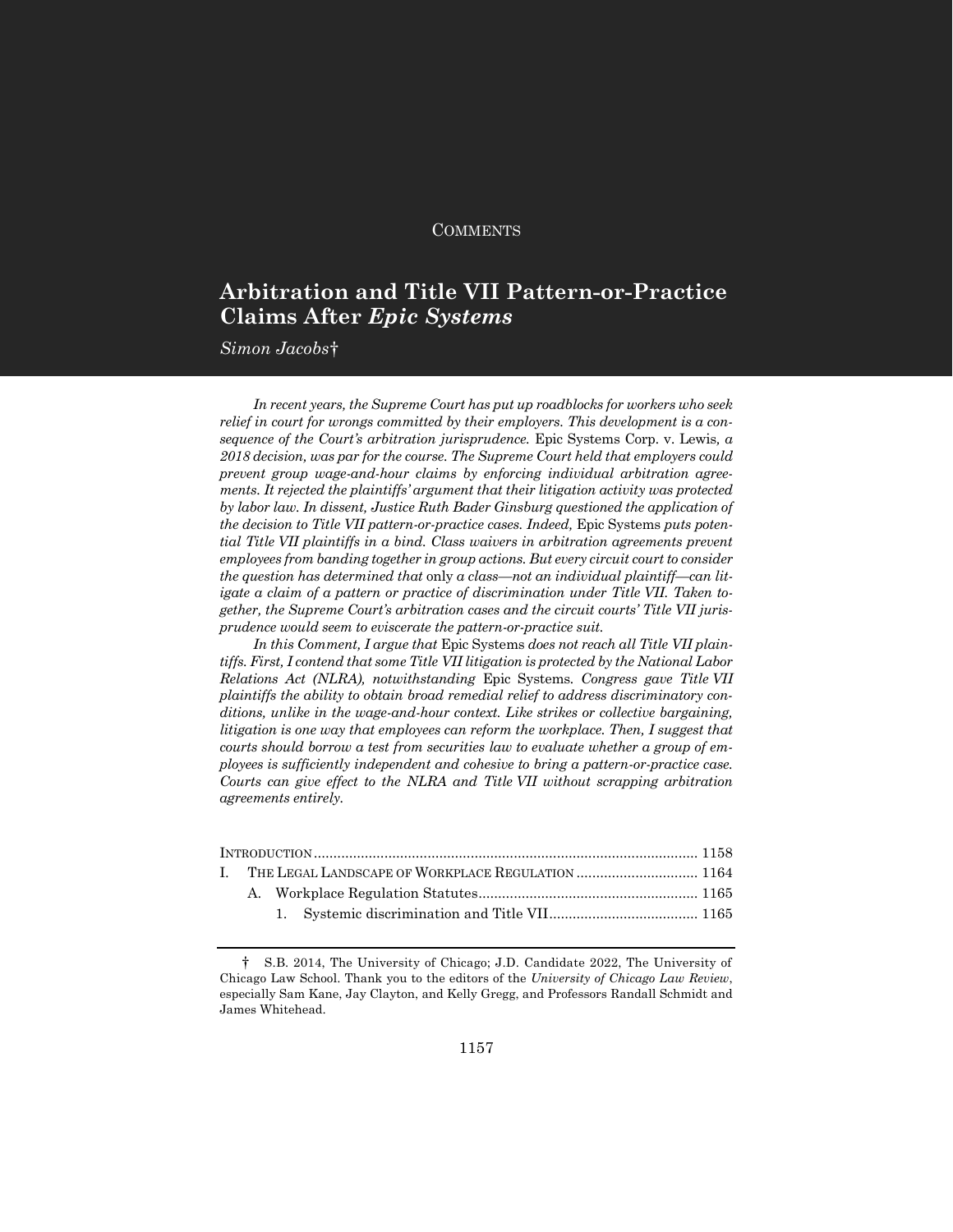|    |                                                                      | 2                                                               |                                                                         |  |  |  |  |
|----|----------------------------------------------------------------------|-----------------------------------------------------------------|-------------------------------------------------------------------------|--|--|--|--|
|    |                                                                      | 3.                                                              |                                                                         |  |  |  |  |
|    | B.                                                                   | The Federal Arbitration Act and the Supreme Court's Arbitration |                                                                         |  |  |  |  |
|    |                                                                      |                                                                 |                                                                         |  |  |  |  |
|    | C.                                                                   |                                                                 |                                                                         |  |  |  |  |
|    |                                                                      | 1.                                                              |                                                                         |  |  |  |  |
|    |                                                                      | 2.                                                              |                                                                         |  |  |  |  |
|    |                                                                      | 3.                                                              | <i>Concepcion</i> does not apply to litigation protected by $\S 7$ 1177 |  |  |  |  |
| H. | EVALUATING THE GROUP ACTIVITY OF PATTERN-OR-PRACTICE PLAINTIFFS 1179 |                                                                 |                                                                         |  |  |  |  |
|    | А.                                                                   |                                                                 | The Wrong Result: Killing Off the Private Pattern-or-Practice Suit      |  |  |  |  |
|    |                                                                      |                                                                 | 1180                                                                    |  |  |  |  |
|    |                                                                      | 1.                                                              | Leveling down: group harms and remedies in Title VII 1180               |  |  |  |  |
|    |                                                                      | 2.                                                              | Leveling up: class treatment and pattern-or-practice suits 1183         |  |  |  |  |
|    | B.                                                                   |                                                                 | The Right Result: Some Group Claims Are Concerted Activities 1186       |  |  |  |  |
|    |                                                                      | $\mathbf{1}$ .                                                  | Distinguishing Title VII from the FLSA under <i>Epic Systems</i> . 1187 |  |  |  |  |
|    |                                                                      | 2.                                                              |                                                                         |  |  |  |  |
|    |                                                                      | 3.                                                              | Architecture of arbitration and pattern-or-practice suits 1192          |  |  |  |  |
|    |                                                                      | 4.                                                              |                                                                         |  |  |  |  |
|    |                                                                      |                                                                 |                                                                         |  |  |  |  |

#### **INTRODUCTION**

Jeffboat launched its last barge into the Ohio River in 2018.<sup>1</sup> Once the largest inland shipbuilder in the United States, the company had endured its share of tumult since its founding in 1834, including intermittent closures, a wildcat strike, and a privateequity acquisition.<sup>2</sup> From 1977 to 1993, Jeffboat was caught up in a protracted employment discrimination class action under Title VII of the Civil Rights Act of 1964.<sup>3</sup> Black employees were less often promoted and more frequently fired than white employees were.<sup>4</sup> Jeffboat stamped each Black applicant's file with "DW," the initials of a local civil rights activist.<sup>5</sup> In the rigging unit, which did not employ any Black workers until 1973, a sign

<sup>1</sup> Pat McDonogh, *As the Last Barge Rolls Off the Line, Jeffboat Workers Say Goodbye to an Era and Their Jobs*, LOUISVILLE COURIER J. (Apr. 24, 2018), https://perma.cc/6HKM-FNXP.

<sup>2</sup> *Id.*; Sam Stall, *Barge Builder Embraces Stability*, IND. BUS. J. (June 17, 2015), https://perma.cc/RQ7H-FG7F. A "wildcat strike" is one unauthorized by union leadership. *Wildcat Strike*, MERRIAM-WEBSTER, https://perma.cc/VBK7-3P7P.

<sup>3</sup> 42 U.S.C. §§ 2000a–2000h-6; Mozee v. Am. Com. Marine Serv. Co., 940 F.2d 1036, 1038 (7th Cir. 1991), *aff'd and reh'g denied*, 963 F.2d 929 (7th Cir. 1992).

<sup>4</sup> *Mozee*, 940 F.2d at 1043.

<sup>5</sup> *Id.* at 1043–44. Jeffboat claimed that the markings were to help them implement an affirmative action program.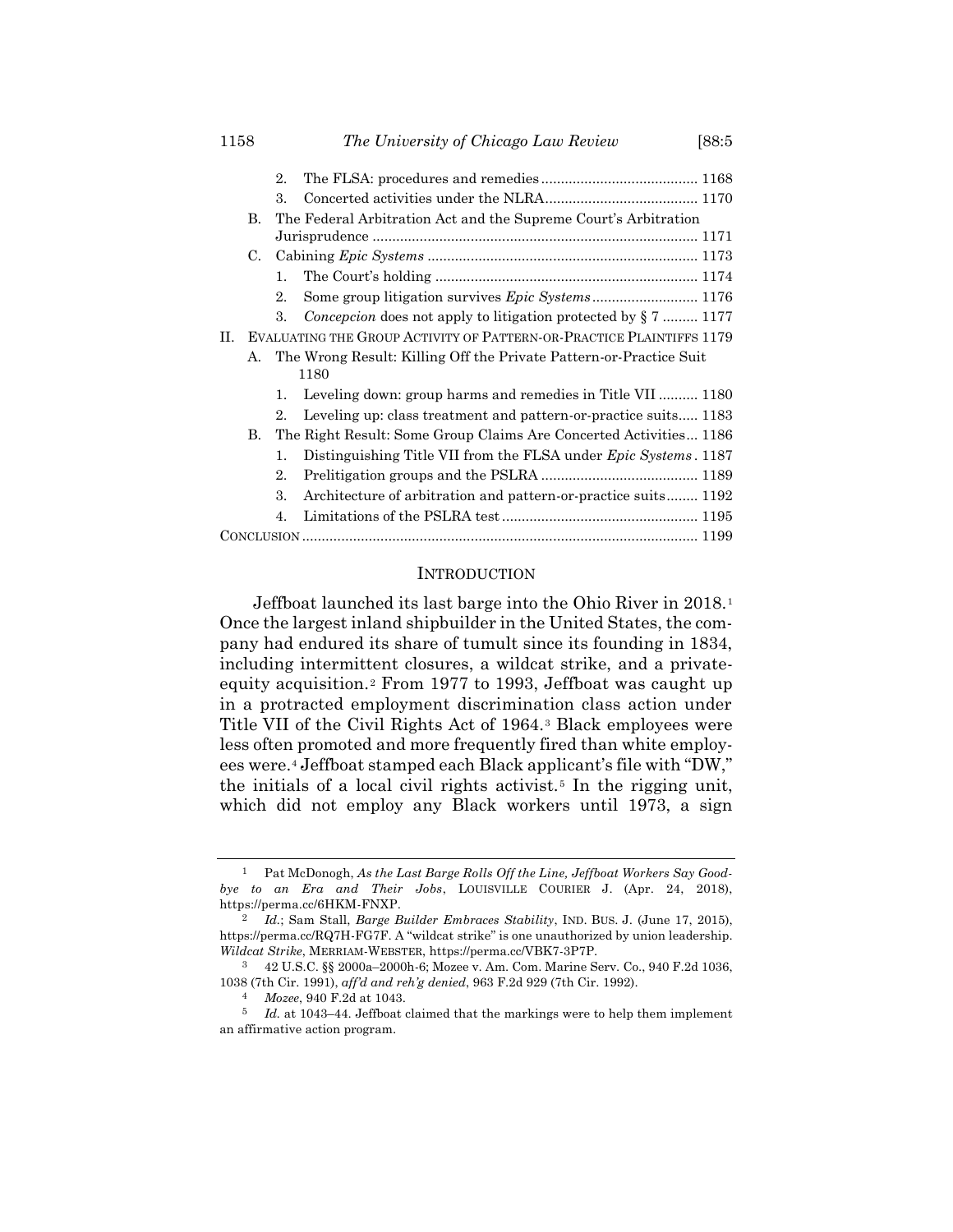declared, "No N——r Riggers."<sup>6</sup> In 1975, the shipyard's Black Workers' Coalition organized mass actions known as the "Black Days" protests in response to these conditions. Shortly after participating in the protests, William Mozee was suspended and ultimately fired by Jeffboat.<sup>7</sup> In 1977, Mozee and three coworkers filed a class action lawsuit against Jeffboat, alleging violations of Title VII under pattern-or-practice and disparate-impact theories of discrimination.<sup>8</sup> The case settled for \$1.8 million in 1993, shortly after the Seventh Circuit partially upheld the district court's determination of liability.<sup>9</sup>

A solo litigant likely could not have achieved what Mozee and his coworkers did together. That class used the pattern-or-practice method, under which plaintiffs allege that their employer uses a discriminatory business practice that affects all members of a certain group.<sup>10</sup> Every circuit that has considered the question has held that only classes, not individuals, can litigate a claim of a pattern or practice of discrimination under Title VII.<sup>11</sup> Yet today, workers face a barrier to bringing such class actions: arbitration agreements. Driven both by the high cost of litigation—indeed, Jeffboat endured two trials over fifteen years before settling the case—and the business-friendly evolution of arbitration jurisprudence,<sup>12</sup> companies now use arbitration agreements to limit the ability of employees to litigate disputes or pursue collective relief.

<span id="page-2-0"></span>Arbitration agreements prevent group actions in two ways.<sup>13</sup> First, plaintiffs cannot maintain class actions in court regarding

<sup>13</sup> I use the term "group action" to refer to any proceeding in court or arbitration in which multiple plaintiffs pursue common claims, including via joinder or a class or

 $\frac{6}{7}$  *Id.* at 1044 (alteration added).

*Id.* at 1040.

<sup>8</sup> *Id.* at 1039. A fifth employee filed suit in 1978, and his action was consolidated with the others. *Id.* Disparate-impact claims involve facially neutral policies that have an adverse impact on a protected group.  $42$  U.S.C.  $\S$  2000e-2(k). Under a pattern-or-practice theory (also termed "systemic disparate treatment"), plaintiffs allege that an employer had an intentionally discriminatory employment practice. *See* International Brotherhood of Teamsters v. United States, 431 U.S. 324, 335 & n.15 (1976).

<sup>9</sup> *Shipyard to Pay \$1.8 Million to Settle Discrimination Suit*, CHI. TRIB., June 21, 1993, ProQuest, Doc. No. 283520984.

<sup>10</sup> *See infra* Part I.A.1.

<sup>11</sup> *See* Daniels v. United Parcel Serv., Inc., 701 F.3d 620, 632 (10th Cir. 2012) (collecting cases from the Second, Fourth, Fifth, Sixth, Seventh, and Eleventh Circuits).

<sup>12</sup> *See* Jean R. Sternlight, *Disarming Employees: How American Employers Are Using Mandatory Arbitration to Deprive Workers of Legal Protection*, 80 BROOK. L. REV. 1309, 1317 (2015) ("[A] series of Supreme Court decisions have enabled employers to require their nonunionized employees to resolve disputes through arbitration, rather than litigation.").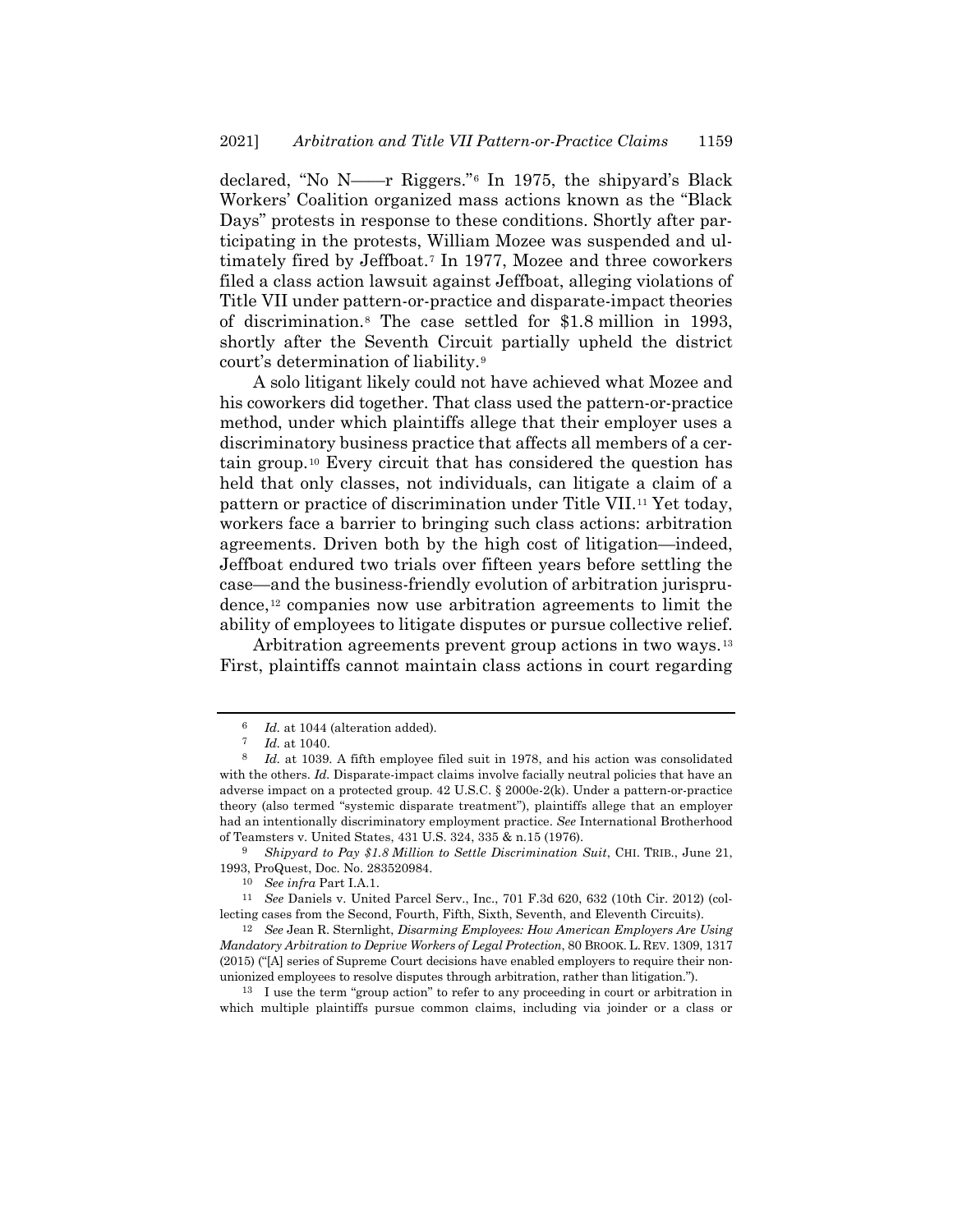claims subject to arbitration agreements.<sup>14</sup> Second, plaintiffs cannot bring group actions in arbitrations unless expressly permitted by contract.<sup>15</sup> To prevent arbitrators from interpreting vague language in arbitration agreements to permit group actions in arbitration,<sup>16</sup> employers often include "class waivers," which explicitly preclude employees from joining claims.<sup>17</sup> In short, when arbitration agreements include class waivers, employees cannot bring group actions via litigation or arbitration. And because Title VII pattern-or-practice claims must be brought as group actions rather than as individual claims, arbitration agreements prevent employees from bringing pattern-or-practice claims altogether.

In *AT&T Mobility LLC v. Concepcion*,<sup>18</sup> the Supreme Court upheld the enforceability of class waivers in arbitration agreements, even where the waivers are unenforceable under state law.<sup>19</sup> This decision created a new incentive for employers to include arbitration agreements in employees' contracts—to avoid class action suits.<sup>20</sup> Because it is not clear whether class waivers outside arbitration agreements are enforceable,<sup>21</sup> employers might use arbitration agreements not for any intrinsic benefits of arbitration but to impede group litigation.

The same year that Jeffboat shuttered, the Supreme Court held in *Epic Systems Corp. v. Lewis*<sup>22</sup> that arbitration agreements could bar group wage-and-hour litigation, in which plaintiff

collective action mechanism; "class action" for actions in court pursuant to Rule 23 or a similar state rule; "class arbitration" for similar proceedings in arbitration; "collective action" for the group action device allowed by the Fair Labor Standards Act (*see infra* text accompanying note[s 88](#page-12-0)–[90\)](#page-12-1); and "group litigation" to refer to class actions, collective actions, and representative suits by organizations.

<sup>14</sup> 9 U.S.C. § 3; *see also, e.g.*, Parisi v. Goldman, Sachs & Co., 710 F.3d 483, 486 (2d Cir. 2013).

<sup>15</sup> Stolt-Nielsen S.A. v. AnimalFeeds Int'l Corp., 559 U.S. 662, 685 (2010).

<sup>16</sup> *See, e.g.*, Jock v. Sterling Jewelers Inc., 646 F.3d 113, 124 (2d Cir. 2011) (approving an arbitrator's interpretation of an agreement to permit class arbitration), *aff'd*, 942 F.3d 617, 623–24 (2d Cir. 2019).

<sup>17</sup> *See* J. Maria Glover, Note, *Beyond Unconscionability: Class Action Waivers and Mandatory Arbitration Agreements*, 59 VAND. L. REV. 1735, 1742 (2006).

<sup>18</sup> 563 U.S. 333 (2011).

<sup>19</sup> *Id.* at 352.

<sup>&</sup>lt;sup>20</sup> Arguably, the decision simply clarified existing law. But, in practice, use of arbitration agreements in adhesion contracts increased after *Concepcion*. *See* Sternlight, *supra* note [12,](#page-2-0) at 1344. Prior to *Concepcion*, contracts were often silent on the availability of group action.

<sup>21</sup> *See generally, e.g.*, Jacqueline Prats, *Are Arbitration Agreements Necessary for Class-Action Waivers to Be Enforceable?*, 92 FLA. BAR J., Nov./Dec. 2018, 64 (analyzing the enforceability of class waivers as a matter of state law).

<sup>22</sup> 138 S. Ct. 1612 (2018).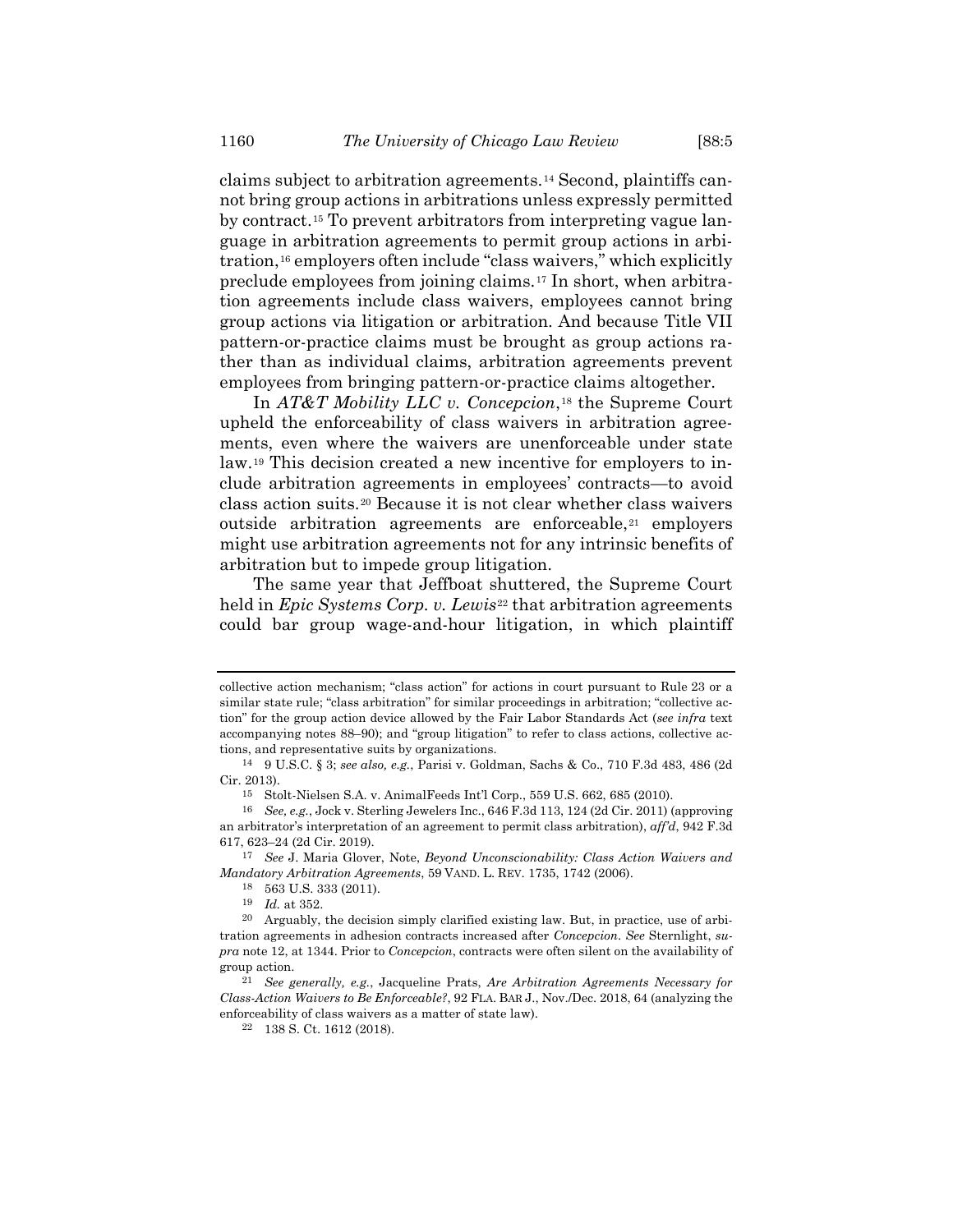employees sue to address minimum wage or overtime violations.<sup>23</sup> Employees argued that the right to pursue work-related group litigation is protected by the National Labor Relations Act<sup>24</sup> (NLRA), which insulates "concerted activities" pursued for "mutual aid or protection" from employer interference.<sup>25</sup> They contended that "concerted activities" included anything workers did together to improve their working conditions—including resort to a judicial forum.<sup>26</sup> The Court disagreed: concerted activities are "things employees 'just do' for themselves," a definition which does not include group litigation.<sup>27</sup> Justice Ruth Bader Ginsburg both dissented from the Court's holding and explained that she did not interpret its decision to reach employment discrimination class actions.<sup>28</sup> But strict enforcement of arbitration agreements is in line with the federal courts' jurisprudence.<sup>29</sup> Indeed, even prior to *Epic Systems*, the Second Circuit held that a pattern-or-practice class action was barred where the named plaintiff had agreed to mandatory arbitration.<sup>30</sup>

<span id="page-4-1"></span><span id="page-4-0"></span>Employers' use of arbitration agreements is growing. According to a survey of employers, the share of workers subject to mandatory arbitration agreements rose from just over 2% in 1992

29 *See Epic Systems*, 138 S. Ct. at 1627 (collecting cases in which the Court held that statutory rights are subject to mandatory arbitration, often regardless of "a statute's express provision for [group] actions"); *see also* Carson E. Miller, Note, Epic Systems Corp. v. Lewis*: Individual Arbitration and the Future of Title VII Disparate Impact and Patternor-Practice Class Actions*, 87 U. CIN. L. REV. 1167, 1185 (2019) (arguing that the reasoning in *Epic Systems* extends to Title VII cases).

<sup>23</sup> *Id.* at 1632.

<sup>24</sup> 29 U.S.C. §§ 151–169.

<sup>25</sup> *Epic Systems*, 138 S. Ct. at 1624 (quoting 29 U.S.C. § 157).

<sup>26</sup> *See id.* at 1636–37 (Ginsburg, J., dissenting); Eastex Inc. v. NLRB, 437 U.S. 556, 565–67 (1978).

<sup>27</sup> *Epic Systems*, 138 S. Ct. at 1625.

<sup>28</sup> *Id.* at 1648 (Ginsburg, J., dissenting) ("I do not read the Court's opinion to place in jeopardy discrimination complaints asserting disparate-impact and pattern-or-practice claims that call for proof on a group-wide basis."). Unlike pattern-or-practice claims, courts have not limited the ability to bring disparate-impact claims to class plaintiffs. Christine Tsang, Comment, *Uncovering Systemic Discrimination: Allowing Individual Challenges to a "Pattern or Practice"*, 32 YALE L. & POL'Y REV. 319, 332 & n.68 (2013); *cf.* Melendez v. Ill. Bell Tel. Co., 79 F.3d 661, 667–68 (7th Cir. 1996) (explaining that an individual claimant does not face a higher bar than a class in proving a prima facie disparate-impact case but must still satisfy individual standing requirements). The question may not arise often, as individual disparate-impact suits are rare. For a discussion of the considerations that bear on the choice of an individual or class action for plaintiffs who seek relief from a generally applicable practice—including legal inconsistency regarding solo litigants' access to system-wide relief—see Maureen Carroll, *Aggregation for Me, but Not for Thee: The Rise of Common Claims in Non-Class Litigation*, 36 CARDOZO L. REV. 2017, 2024–34 (2015).

<sup>30</sup> *Parisi*, 710 F.3d at 488.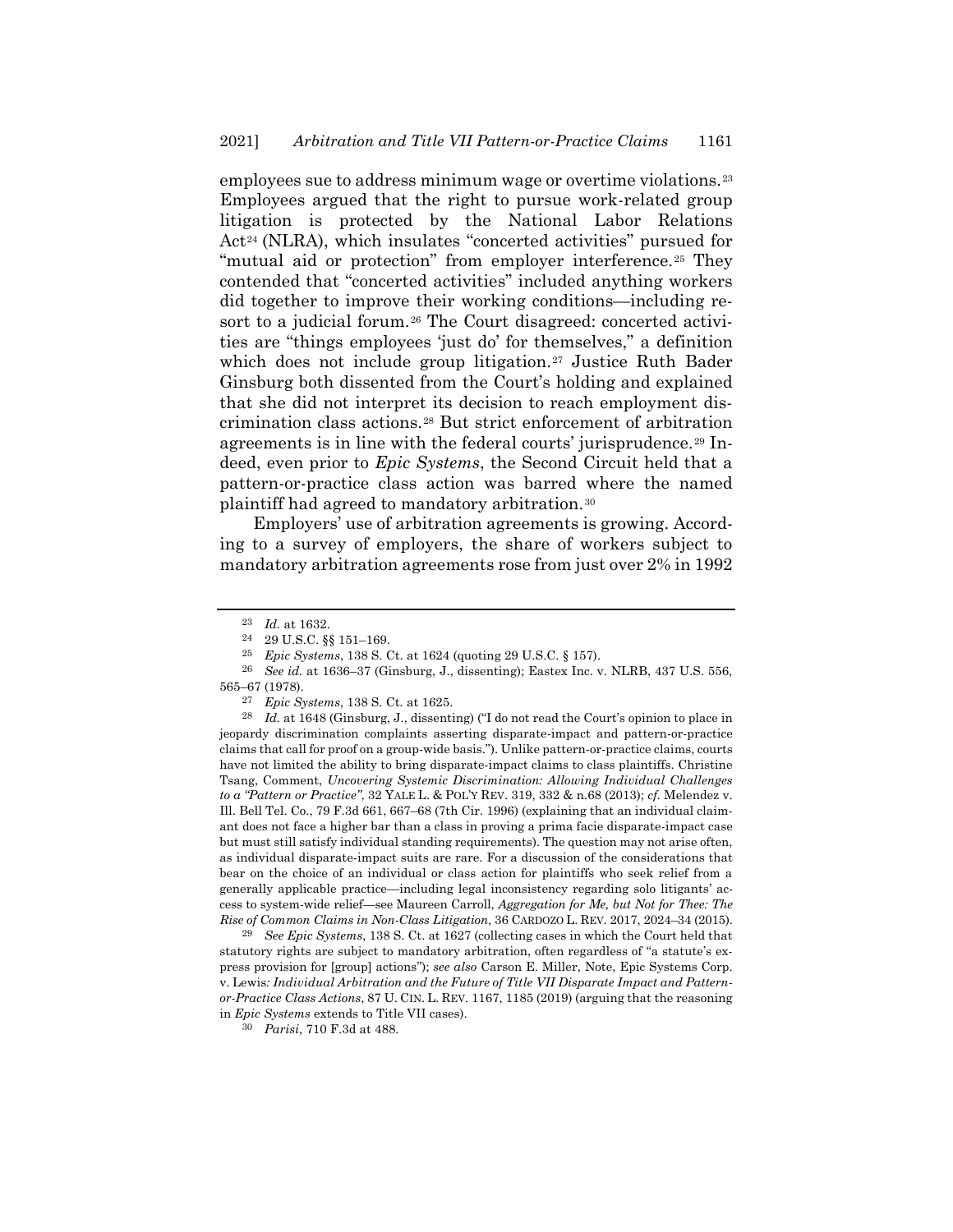<span id="page-5-3"></span>to around 25% in the early 2000s to over 55% in 2017.<sup>31</sup> In 2017, 41% of such workers were additionally subject to class waivers;<sup>32</sup> use of such waivers may have increased after the Supreme Court decided *Epic Systems* the following year. Mandatory arbitration is more common in low-wage work and in industries with higher proportions of women and Black workers.*3F* 33

<span id="page-5-1"></span>Arbitration likely impedes the vindication of workers' rights.<sup>34</sup> It may chill claims: according to one estimate, workers arbitrate only 2% of the disputes that arise at their workplaces.<sup>35</sup> Though data on arbitration outcomes is sparse, researchers have found that plaintiffs are less likely to win in arbitration.<sup>36</sup> When they do, they recover less in damages.<sup>37</sup> And aside from leading to worse outcomes in individual cases, arbitration makes it impossible for plaintiffs to pursue structural reform via class litigation.<sup>38</sup> As Professor Linda Hamilton Krieger put it, the law cannot be used to "structure and reform institutionalized practices" when it "disappears into secret private spaces."<sup>39</sup>

35 Cynthia Estlund, *The Black Hole of Mandatory Arbitration*, 96 N.C. L. REV. 679, 696 (2018). *But see* Samuel Estreicher, Michael Heise & David S. Sherwyn, *Evaluating Employment Arbitration: A Call for Better Empirical Research*, 70 RUTGERS U. L. REV. 375, 397 n.149 (2018) (questioning Estlund's methodology and underlying data). Given the sparse data available, Estlund's analysis relies on a number of assumptions, including that workplaces see the same number of disputes regardless of whether they have mandatory arbitration regimes. Estlund, *supra*, at 696.

<span id="page-5-0"></span>

<span id="page-5-2"></span><sup>31</sup> ALEXANDER J.S. COLVIN, ECON. POL'Y INST., THE GROWING USE OF MANDATORY ARBITRATION 1 (2018), https://perma.cc/JA8Z-NMJ2.

<sup>32</sup> *Id.* at 11; *see also* CARLTON FIELDS, THE 2020 CARLTON FIELDS CLASS ACTION SURVEY 40 (2020) (finding that the percentage of companies using arbitral class waivers increased from 16.1% in 2012 to 55.0% in 2019).

<sup>33</sup> COLVIN, *supra* note [31,](#page-5-0) at 8–9.

<sup>34</sup> Other commentators argue that arbitration has advantages for plaintiffs. *See, e.g.*, Samuel Estreicher, *Saturns for Rickshaws: The Stakes in the Debate over Predispute Employment Arbitration Agreements*, 16 OHIO ST. J. ON DISP. RESOL. 559, 563–64 (2001) (arguing that arbitration increases access to justice for low-wage workers because it is cheaper than litigation).

<sup>36</sup> Estlund, *supra* note [35,](#page-5-1) at 688. *But cf.* Estreicher et al., *supra* not[e 35,](#page-5-1) at 382–86 (summarizing conflicting findings on win rates in arbitration and litigation).

<sup>37</sup> Estlund, *supra* not[e 35,](#page-5-1) at 688; Estreicher et al., *supra* not[e 35,](#page-5-1) at 388–89 (noting lower damage awards in arbitrations and suggesting that the trend may result from the higher prevalence of arbitration in low-wage work or from plaintiffs' lawyers litigating only the strongest cases).

<sup>38</sup> *See* Maureen Carroll, *Class Action Myopia*, 65 DUKE L.J. 843, 885–86 (2016).

<sup>39</sup> Linda Hamilton Krieger, *Message in a Bottle*, 39 BERKELEY J. EMP. & LAB. L. 53, 75–78 (2018).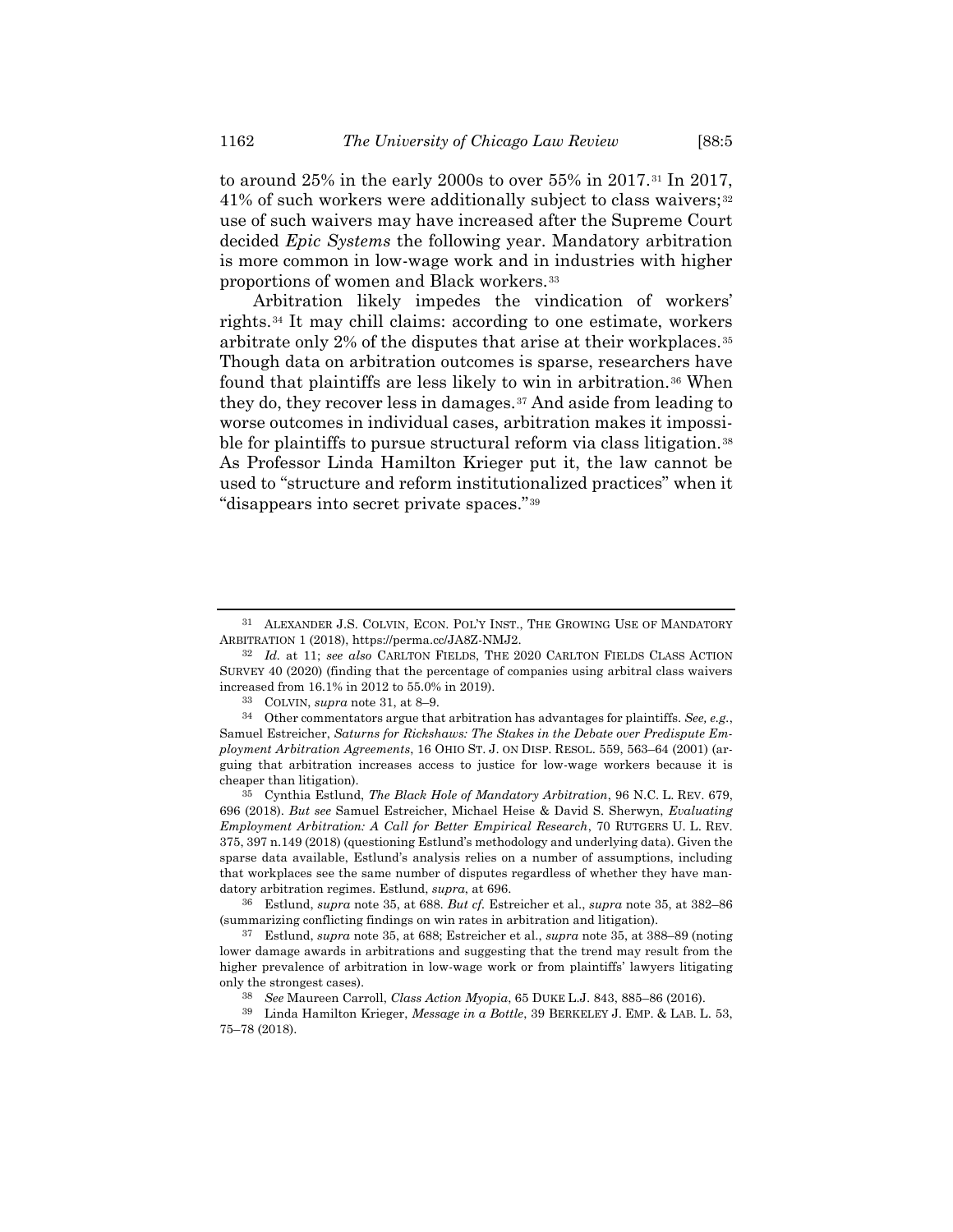<span id="page-6-1"></span>Legislative strategies to limit arbitration have proved elusive. Federal law preempts direct efforts at the state level.<sup>40</sup> So scholars have suggested creative workarounds for plaintiffs. States could "deputize employees to enforce state laws" via qui tam legislation,<sup>41</sup> private attorneys could do cheaper arbitrations en masse by piggybacking on public court judgments,<sup>42</sup> or the Equal Employment Opportunity Commission (EEOC) could cocounsel with the private bar on significant claims.<sup>43</sup> Federal legislation would be more far-reaching. In 2021, two separate bills that would ban mandatory arbitration in employment were introduced in the House of Representatives.<sup>44</sup> Their fate in the Senate is uncertain.

<span id="page-6-0"></span>In this Comment, I address the puzzle created by the intersection of mandatory individual adjudication in workplace arbitration and mandatory group treatment in some Title VII litigation. If Title VII pattern-or-practice claims must be individually arbitrated, they cannot be brought at all. Either pattern-or-practice litigation must be pursued collectively, regardless of individual agreements that limit class proceedings, or it is individual, and

<sup>40</sup> *Concepcion*, 563 U.S. at 341; *see also, e.g.*, Chamber of Com. of the U.S. v. Becerra, 438 F. Supp. 3d 1078, 1100 (E.D. Cal. 2020), 9th Cir. *argued* Dec. 7, 2020 (enjoining the enforcement of a California statute that prohibited contractual waivers of forum for state statutory violations). For discussion of state legislative efforts, see Stephanie Greene & Christine Neylon O'Brien, *New Battles and Battlegrounds for Mandatory Arbitration After*  Epic Systems*,* New Prime*, and* Lamps Plus, 56 AM. BUS. L.J. 815, 838–42 (2019); Kathleen McCullough, Note, *Mandatory Arbitration and Sexual Harassment Claims: #MeToo- and Time's Up-Inspired Action Against the Federal Arbitration Act*, 87 FORDHAM L. REV. 2653, 2677–83 (2019). A #MeToo-inspired Illinois law that limits mandatory arbitration, the Workplace Transparency Act, 820 ILL. COMP. STAT. 96/1-25(b) (2020), may be preempted as well, but the question has not yet been litigated. *See* Jessica Golden Cortes & Sharon Cohen, *Illinois Workplace Transparency Act Goes into Effect January 1, 2020*, MONDAQ (Dec. 16, 2019), https://perma.cc/FWC5-D267.

<sup>41</sup> Myriam Gilles & Gary Friedman, *The New Qui Tam: A Model for the Enforcement of Group Rights in a Hostile Era*, 98 TEX. L. REV. 489, 514–16, 527–28 (2020). Under California's Private Attorneys General Act (PAGA), CAL. LAB. CODE §§ 2698–99.6 (2020), employees can bring representative suits for labor violations. Arbitration agreements do not preclude PAGA actions. Rivas v. Coverall N. Am., Inc., 842 F. App'x 55, 56 (9th Cir. 2021).

<sup>42</sup> Myriam Gilles & Anthony Sebok, *Crowd-Classing Individual Arbitrations in a Post-Class Action Era*, 63 DEPAUL L. REV. 447, 468 (2014).

<sup>43</sup> Stephanie Bornstein, *Rights in Recession: Toward Administrative Antidiscrimination Law*, 33 YALE L. & POL'Y REV 119, 168–69 (2014); *see also* EEOC v. Waffle House, Inc., 534 U.S. 279, 291–92, 296 (2002) (holding that the government can enforce antidiscrimination law notwithstanding arbitration agreements).

<sup>44</sup> Levi Sumagaysay, *FAIR Act Is Being Revived in Washington, Raising Hopes for End to Forced Arbitration*, MARKETWATCH (Feb. 11, 2021), https://perma.cc/4KW5-4BN7; Alan I. Model, Kevin E. Burke, Maury Baskin & Michael J. Lotito, *PRO Act Would Upend U.S. Labor Laws for Non-union and Unionized Employers Alike*, LITTLER (Feb. 10, 2021), https://perma.cc/GX4A-259V.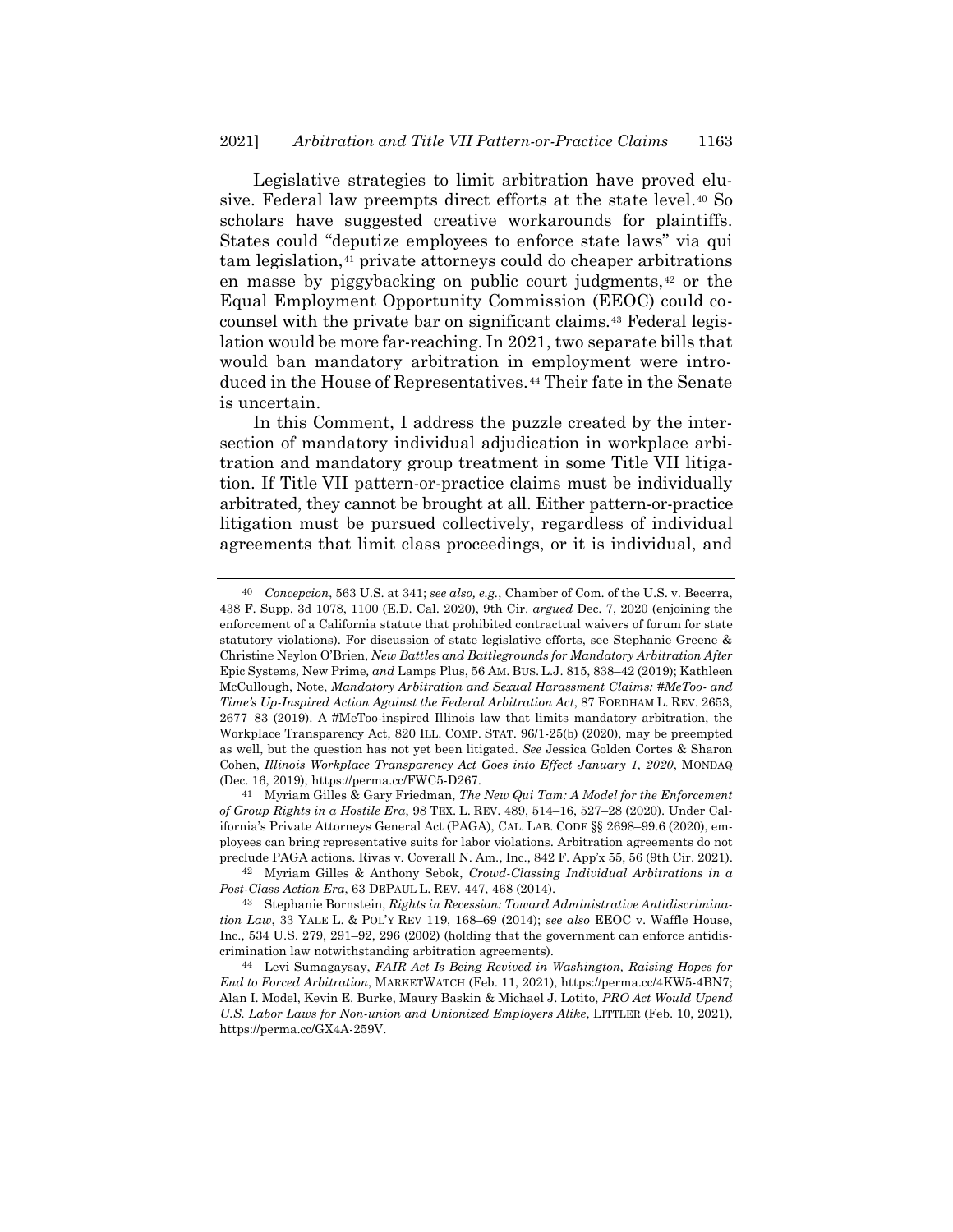there is no reason to limit pattern-or-practice litigation to classes. Otherwise, employers would essentially be able to contract out of private antidiscrimination enforcement.

*Epic Systems* should not be extended to Title VII pattern-orpractice claims. As in other concerted activities, pattern-or-practice plaintiffs try to change workplace practices—just through a court order, rather than a strike or collective bargaining. The Supreme Court's skepticism about the concertedness of group litigation can be answered without leaving all workplace litigation unprotected. Courts should scrutinize litigating groups to determine whether their particular litigation activity is protected by the NLRA. Adapting a test from securities law, I argue that if a group attempting to litigate a pattern-or-practice lawsuit predates the litigation, it should be able to obtain prospective injunctive relief in court, followed by arbitrations to adjudicate individual damages.

This Comment proceeds in two parts. In Part I, I explain the relevant aspects of workplace regulation and the Supreme Court's arbitration jurisprudence. In Part II, I evaluate ways of resolving the tension between *Epic Systems* and pattern-or-practice's class limitation. First, I argue that removing the class limitation would be inconsistent with Title VII. Allowing groups to seek relief for discriminatory treatment is necessary to achieve Title VII's goal of remediating group-based social stratification. Next, I argue that *Epic Systems* should not be categorically extended to Title VII. Instead, courts should decide whether litigation is a concerted activity on a case-by-case basis.

## I. THE LEGAL LANDSCAPE OF WORKPLACE REGULATION

In this Part, I review the pieces at play in the application of *Epic Systems* to Title VII pattern-or-practice claims. First, I survey the relevant workplace-regulation statutes—Title VII, the primary federal employment-discrimination law; the Fair Labor Standards Act<sup>45</sup> (FLSA), under which the *Epic Systems* plaintiffs' substantive wage-and-hour claims arose; and the NLRA, which protects employees' group activity. Then, I turn to the Federal Arbitration Act<sup>46</sup> (FAA), which now channels many employment claims into arbitration. A few courts, including the Second Circuit, have found that Title VII pattern-or-practice claims are subject to

<sup>45</sup> 29 U.S.C. §§ 201–219.

<sup>46</sup> Pub. L. No. 68-401, 43 Stat. 883 (codified as amended at 9 U.S.C. §§ 1–16, 201–208).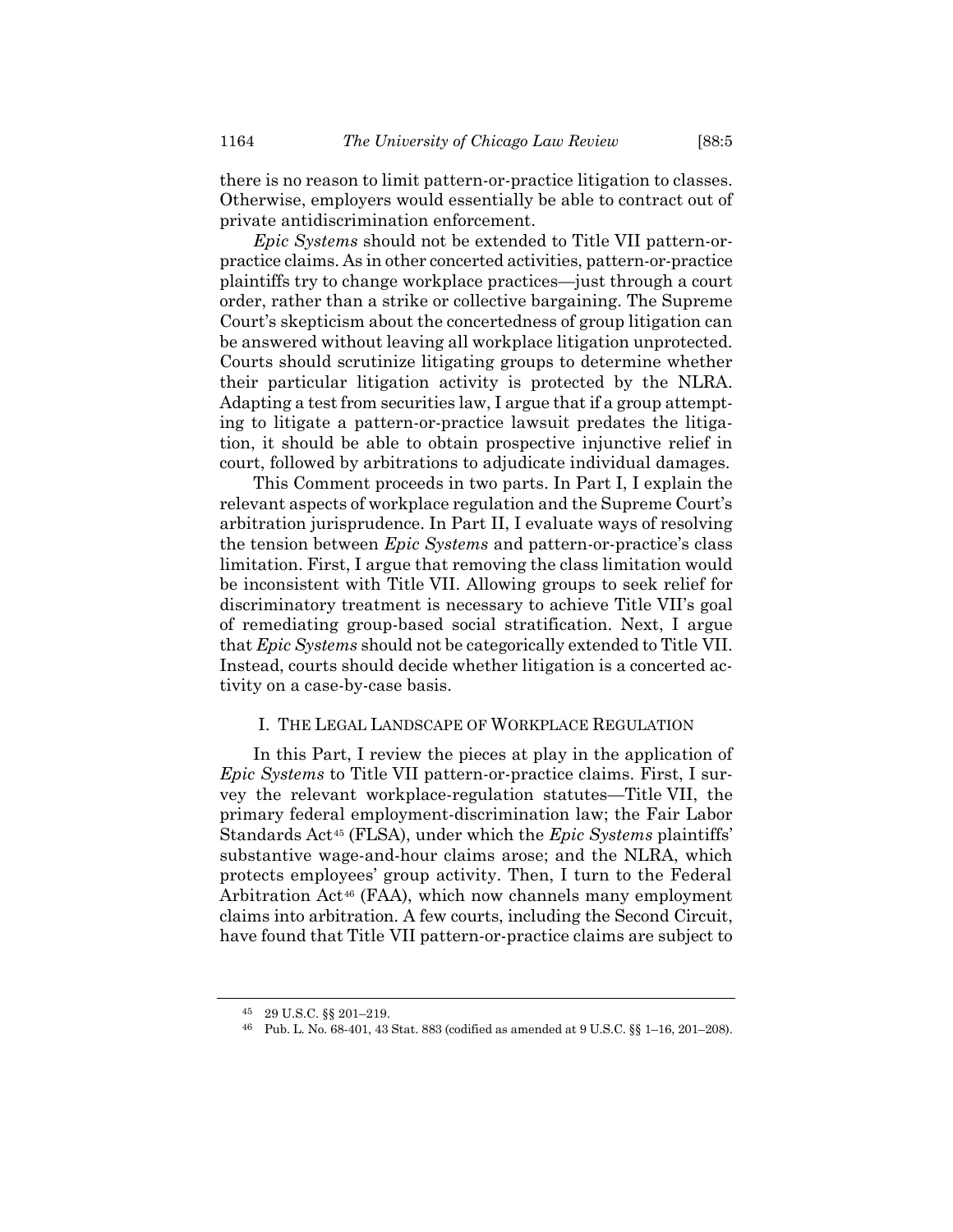mandatory arbitration as well.*47F* <sup>47</sup> Finally, I examine *Epic Systems* itself. I argue that the holding does not necessarily reach beyond the FLSA to Title VII pattern-or-practice claims.

## A. Workplace Regulation Statutes

1. Systemic discrimination and Title VII.

Congress passed Title VII of the Civil Rights Act of 1964<sup>48</sup> in order to "eradicat[e] discrimination throughout the economy" and provide relief "for injuries suffered through past discrimination."<sup>49</sup> Under the statute, employers may not hire, fire, or otherwise treat employees differently based on their race, religion, sex, gender identity, sexual orientation, or national origin.<sup>50</sup>

Title VII has a mixed enforcement regime: there is both a private right of action and a public enforcer. A would-be plaintiff must file a charge with the EEOC, which investigates the complaint and, if there is "reasonable cause to believe that the charge is true," tries to resolve the dispute through "informal methods of conference, conciliation, and persuasion."<sup>51</sup> If conciliation fails, the EEOC can sue the employer in federal court.<sup>52</sup> But if the agency dismisses the complaint or does not sue, the employee may sue.<sup>53</sup>

In practice, the EEOC rarely litigates. In each year between 2000 and 2013, private plaintiffs filed an average of fifty-five times as many employment discrimination lawsuits as the EEOC.<sup>54</sup> The reliance on private litigation rather than public enforcement is part of the statutory scheme. Congress wanted to "limit[ ] the EEOC's reach" by delegating adjudication to courts and not agencies.*5F* <sup>55</sup> Congress may have feared losing control over

<span id="page-8-0"></span><sup>47</sup> *See* Parisi v. Goldman, Sachs & Co., 710 F.3d 483, 488 (2d Cir. 2013).

<sup>48</sup> Pub. L. No. 88-352, 78 Stat. 241 (codified as amended at 42 U.S.C. §§ 2000a– 2000h-6).

<sup>49</sup> Albemarle Paper Co. v. Moody, 422 U.S. 405, 421 (1975).

<sup>50</sup> 42 U.S.C. § 2000e-2(a)(1); *see also* Bostock v. Clayton County, 140 S. Ct. 1731, 1737 (2020) (holding that Title VII's protections based on sex extend to gender identity and sexual orientation).

<sup>51</sup> 42 U.S.C § 2000e-5(b).

<sup>52 42</sup> U.S.C  $\S$  2000e-5(f)(1)–(2).

<sup>53</sup> 42 U.S.C § 2000e-5(f)(1).

<sup>54</sup> Bornstein, *supra* note [43,](#page-6-0) at 130. These figures include claims under Title VII as well as other federal employment-discrimination statutes.

<sup>55</sup> *Id.* at 131; *see also* SEAN FARHANG, THE LITIGATION STATE: PUBLIC REGULATION AND PRIVATE LAWSUITS IN THE U.S. 117–18 (2010).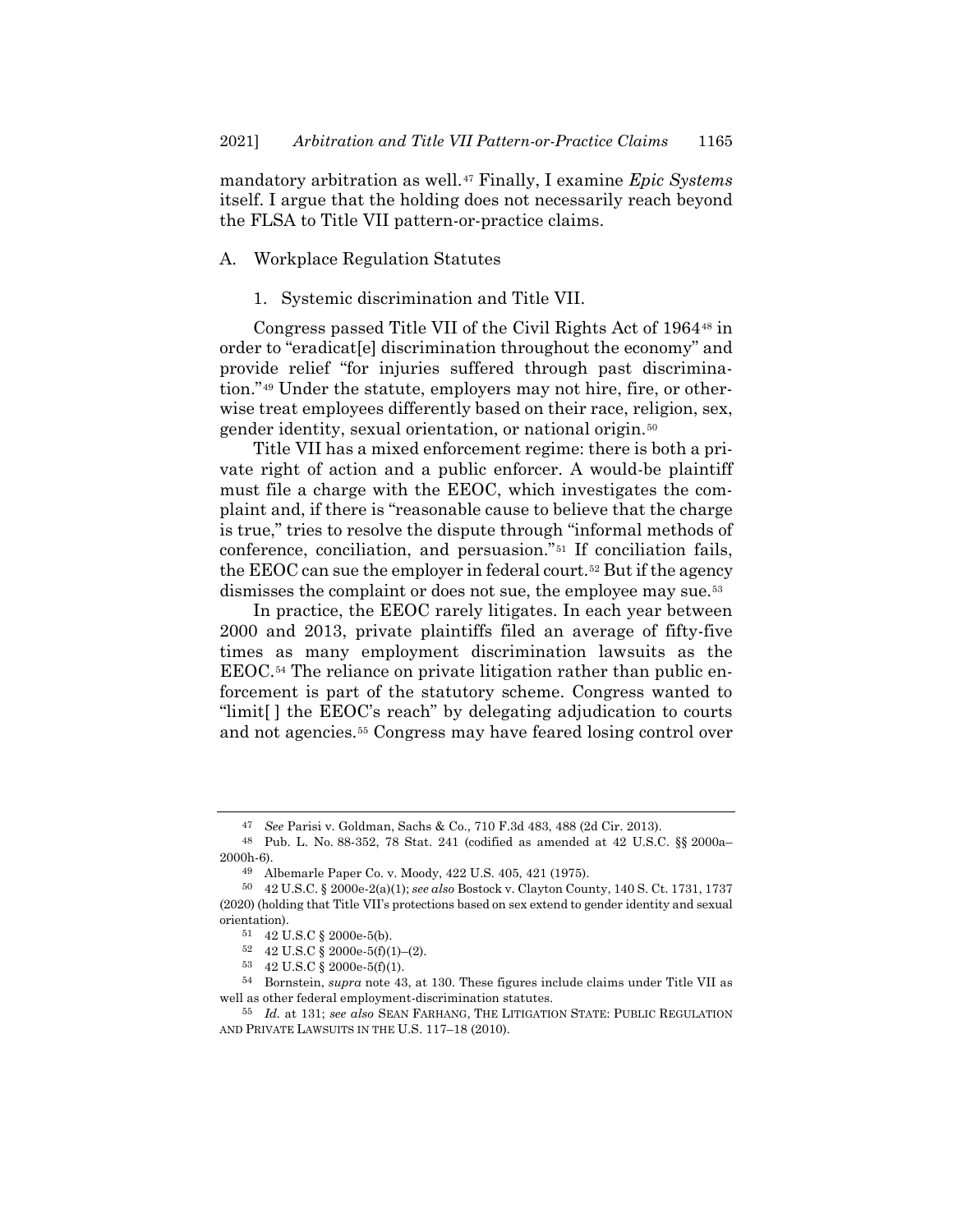Title VII's enforcement if it were left solely to the president without the backstop of private suits.<sup>56</sup>

Systemic discrimination at a company can be addressed through pattern-or-practice litigation.<sup>57</sup> A pattern or practice exists when a business's discriminatory practices are "standard operating procedure—the regular rather than the unusual practice."<sup>58</sup> In *International Brotherhood of Teamsters v. United* States,<sup>59</sup> the Supreme Court established a two-part burden-shifting framework for pattern-or-practice cases. First, in the liability phase, plaintiffs "establish a prima facie case that such a policy existed,"<sup>60</sup> usually via a combination of statistical and anecdotal evidence.<sup>61</sup> After a prima facie showing, the court can order prospective relief, such as an injunction forbidding the discriminatory practice or requiring the employer to adopt an affirmative action program.<sup>62</sup> Next, in the remedial phase, potential victims may obtain individualized damages. The prima facie showing from the liability phase establishes a presumption that every member of the relevant group was a victim of illegal discrimination, but the employer can "demonstrate that [an] individual [ ] was denied an employment opportunity for lawful reasons," preventing individualized relief for that employee or job applicant.<sup>63</sup>

Pattern-or-practice claims can be brought by the government or as private class actions. Technically, the statutory text only expressly authorizes the government to bring these claims: the attorney general may "bring a civil action" to enforce Title VII when an employer "is engaged in a pattern or practice of resistance" to the statutory rights.<sup>64</sup> This responsibility was transferred to the

<sup>56</sup> FARHANG, *supra* note [55,](#page-8-0) at 121–22, 164–65.

<sup>57</sup> Plaintiffs also use disparate-impact theories of discrimination. Because courts have not expressly limited disparate-impact litigation to classes, this Comment does not focus on it. *See supra* not[e 28.](#page-4-0)

<sup>58</sup> International Brotherhood of Teamsters v. United States, 431 U.S. 324, 336 (1976). 59 431 U.S. 324 (1976).

<sup>60</sup> *Id.* at 360.

<sup>61</sup> *Id.* at 339–40.

<sup>62</sup> *Id.* at 361. Title VII injunctions can be retrospective (for example, reinstating an illegally fired employee) or prospective (for example, a requirement that an employer change its seniority system). Typically, individual remedies are retrospective and group remedies are prospective. *See* Lowery v. Circuit City Stores, Inc., 158 F.3d 742, 761 (4th Cir. 1998), *vacated on other grounds*, 527 U.S. 1031 (1999).

<sup>63</sup> *Teamsters*, 431 U.S. at 361–62; Wal-Mart Stores, Inc. v. Dukes, 564 U.S. 338, 366– 67 (2011).

<sup>64</sup> 42 U.S.C. § 2000e-6(a).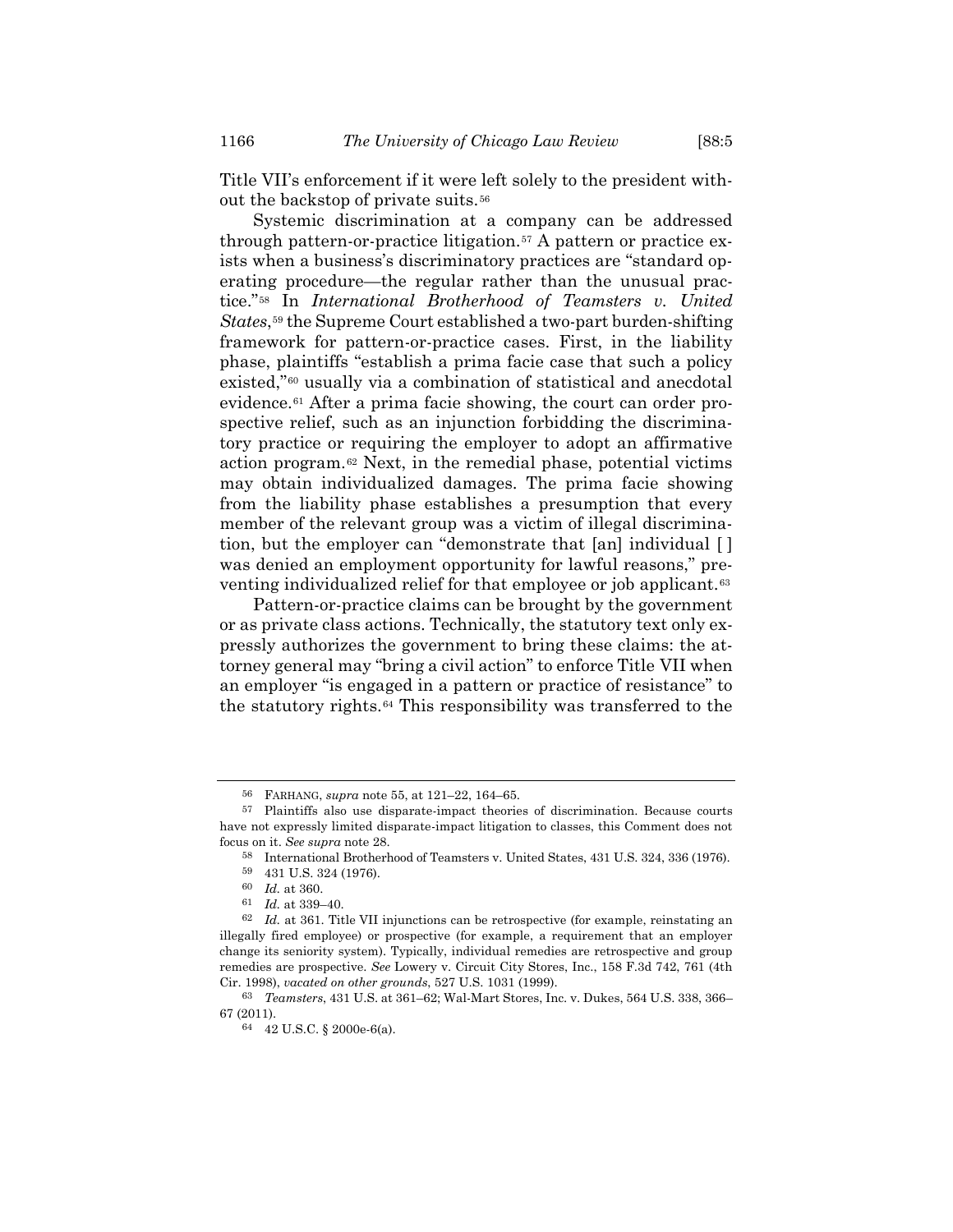EEOC via the Equal Employment Opportunity Act of 1972's<sup>65</sup> amendments to the Civil Rights Act.<sup>66</sup>

Yet courts allow private plaintiffs to bring pattern-or-practice claims as well. The Supreme Court has explained that "the elements of a prima facie pattern-or-practice case are the same in a private class action" as in a suit by the government.<sup>67</sup> A private pattern-or-practice claim is not an independent cause of action under Title VII. Rather, private plaintiffs have access to the same burden-shifting framework that allows the government to remediate discriminatory practices without showing individualized harm.<sup>68</sup> One commentator suggested that the Supreme Court extended the pattern-or-practice method to private plaintiffs in an "attempt to create workable standards and evidentiary requirements for challenges against systemic discrimination."<sup>69</sup> Regardless, recent Supreme Court cases have confirmed that class plaintiffs can bring Title VII pattern-or-practice claims.<sup>70</sup>

<span id="page-10-0"></span>However, it is likely that *only* classes can pursue these claims. All circuits to consider the issue have ruled that private pattern-or-practice claims cannot be brought by individual plaintiffs; they can only be brought as class actions.<sup>71</sup> For example, in *Davis v. Coca Cola Bottling Co.*,<sup>72</sup> the Eleventh Circuit explained that class certification is necessary in such cases because it avoids the "res judicata and collateral estoppel issues that would arise" absent the procedural protections of Rule 23.<sup>73</sup> The Tenth Circuit likewise explained that these claims, "by their very nature, involve claims of classwide discrimination" and use a different

70 *See, e.g.*, *Dukes*, 564 U.S. at 352–53 (2011) (explaining that plaintiffs seeking class certification in a pattern-or-practice suit must show that the causes of all adverse employment decisions were connected).

71 *See* Daniels v. United Parcel Serv., Inc., 701 F.3d 620, 632 (10th Cir. 2012); *Chin*, 685 F.3d at 149–50; Davis v. Coca-Cola Bottling Co., 516 F.3d 955, 967–69 (11th Cir. 2008); Bacon v. Honda of Am. Mfg., 370 F.3d 565, 575 (6th Cir. 2004); Celestine v. Petroleos de Venez. SA, 266 F.3d 343, 355–56 (5th Cir. 2001); *Lowery*, 158 F.3d at 760–62; Babrocky v. Jewel Food Co. & Retail Meatcutters Union, Local 320, 773 F.2d 857, 866 n.6 (7th Cir. 1985).

<sup>65</sup> Pub. L. No. 92-261, 86 Stat. 103 (codified at 42 U.S.C. § 2000e-6(c)).

<sup>66</sup> 42 U.S.C. § 2000e-6(c).

<sup>67</sup> Cooper v. Fed. Rsrv. Bank, 467 U.S. 867, 876 n.9 (1984).

<sup>68</sup> *See* Chin v. Port Auth. of N.Y. & N.J., 685 F.3d 135, 147–49, 149 n.8 (2d Cir. 2012).

<sup>69</sup> Tsang, *supra* note [28,](#page-4-0) at 321; *see also* Franks v. Bowman Transp. Co., 424 U.S. 747, 763–66 (1976) (explaining that Congress intended courts to fashion broad prospective relief for Title VII violations). In contrast, Krieger argues that courts' drawing of increasingly sharp distinctions between pattern-or-practice and other methods of proof under Title VII is a way of reining in antidiscrimination litigation. Krieger, *supra* note [39,](#page-5-2) at 58 n.23, 67–68.

<sup>72</sup> 516 F.3d 955 (11th Cir. 2008).

<sup>73</sup> *Id.* at 968–69.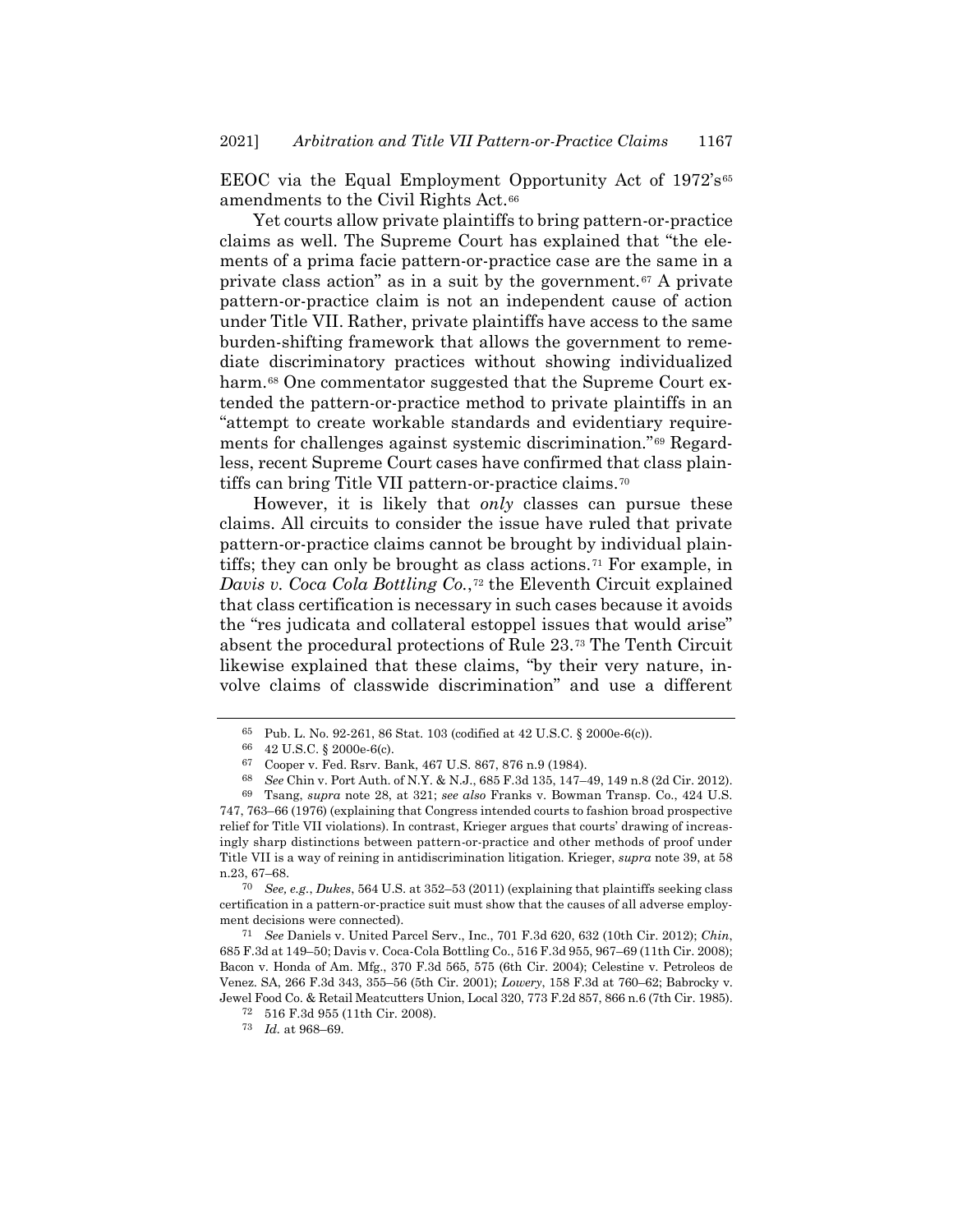<span id="page-11-2"></span>method of proof than that used in individual discrimination cases.<sup>74</sup> District courts have allowed nonclass groups—including a union,<sup>75</sup> an unincorporated organization of past and present Black employees,<sup>76</sup> and a local NAACP chapter<sup>77</sup>—to participate in pattern-or-practice suits as well.

<span id="page-11-0"></span>2. The FLSA: procedures and remedies.

Like Title VII, the FLSA gives individual employees legal rights at work. The FLSA establishes a right to a minimum wage<sup>78</sup> and overtime pay.<sup>79</sup> Group litigation under the FLSA differs from group litigation under Title VII in two critical ways. First, unlike in Title VII litigation, FLSA plaintiffs cannot win prospective injunctive relief to change their employers' business practices.<sup>80</sup> Second, FLSA group litigation is governed by a "collective action," a procedural device that Congress and the Supreme Court have treated differently from a class action.<sup>81</sup> Under most statutes, including Title VII but excluding the FLSA, plaintiffs aggregate claims using Rule 23 class actions.<sup>82</sup>

<span id="page-11-1"></span>Private plaintiffs cannot obtain injunctive relief in FLSA suits. The FLSA's text limits injunctive relief to actions brought by the government,<sup>83</sup> and courts have declined to extend it to private FLSA plaintiffs.<sup>84</sup> This interpretation has been subject to criticism. A commentator calling for amendments to the FLSA explained that "wage theft [is] a fundamentally systemic problem that—like Title VII—requires restructuring employer practices."<sup>85</sup> But so far, Congress has refused to give workers the same

<sup>74</sup> *Daniels*, 701 F.3d at 633 (quoting *Babrocky*, 773 F.2d at 866 n.6).

<sup>75</sup> Brotherhood of Maintenance of Way Employees Division v. Ind. Harbor Belt R.R. Co., No. 13 CV 18, 2014 WL 4987972, at \*4 (N.D. Ind. Oct. 7, 2014).

<sup>76</sup> Emps. Committed for Just. v. Eastman Kodak Co., 407 F. Supp. 2d 423, 435 (W.D.N.Y. 2005).

<sup>77</sup> Welch v. Eli Lilly & Co., No. 06-cv-0641, 2008 U.S. Dist. LEXIS 61648, at \*19–20 (S.D. Ind. Aug. 7, 2008).

<sup>78</sup> 29 U.S.C. § 206(a).

<sup>79</sup> 29 U.S.C. § 207(a)(1).

<sup>80</sup> 29 U.S.C. § 211(a).

<sup>81</sup> *See* Genesis HealthCare Corp. v Symczyk, 569 U.S. 66, 73–74 (2013).

<sup>82</sup> *See, e.g.*, *Franks*, 424 U.S. at 747.

<sup>83</sup> 29 U.S.C. §§ 211(a), 217.

<sup>84</sup> *See, e.g.*, Powell v. Florida, 132 F.3d 677, 678 (11th Cir. 1998) (holding thus and collecting cases); Lorillard v. Pons, 434 U.S. 575, 581 (1978) (noting agreement among lower courts that "injunctive relief [is] not available in suits by private individuals" under the FLSA).

<sup>85</sup> Jordan Laris Cohen, Note, *Democratizing the FLSA Injunction: Toward a Systemic Remedy for Wage Theft*, 127 YALE L.J. 706, 717 (2018).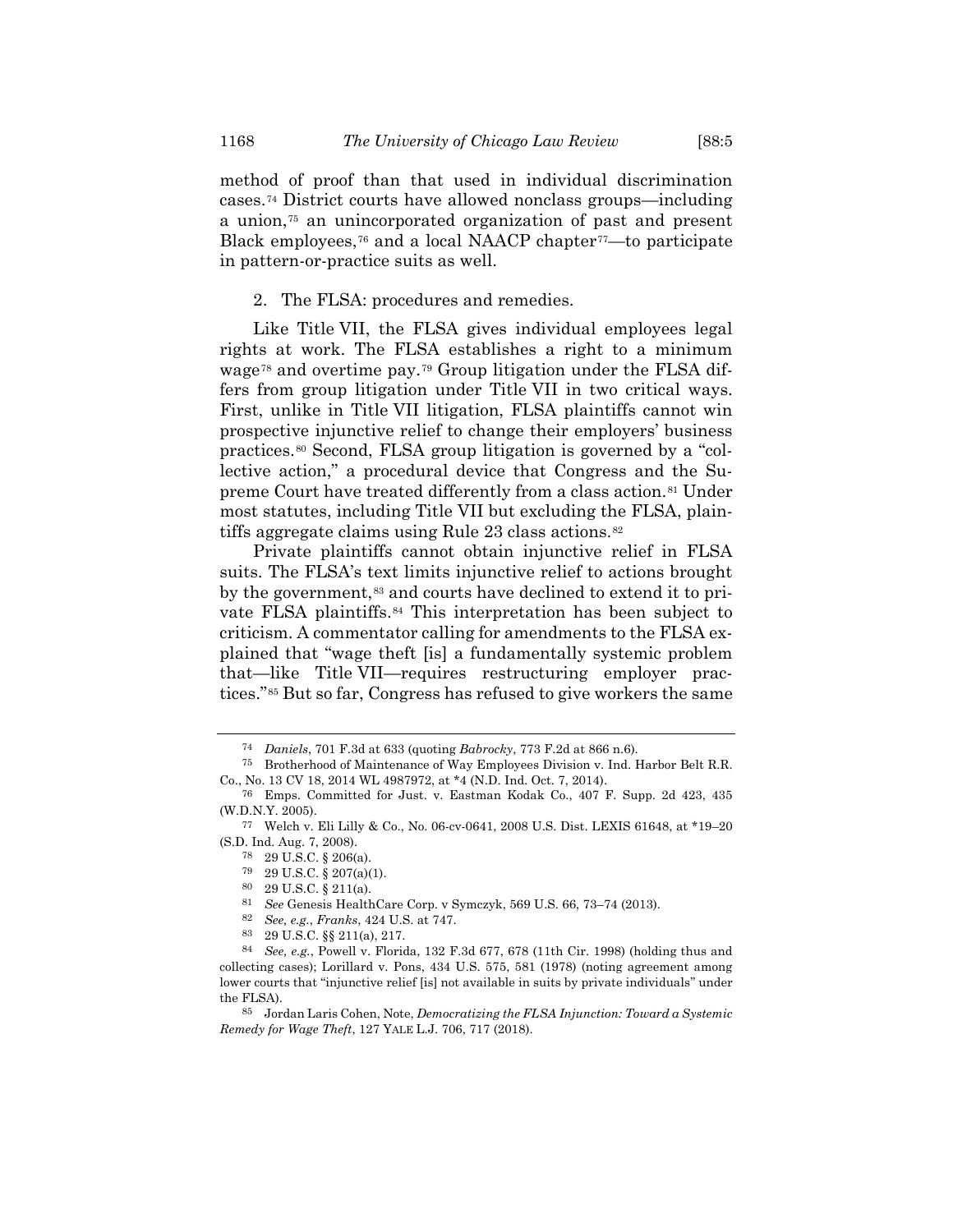<span id="page-12-2"></span>rights to restructure wage-and-hour practices as it has given for discriminatory practices via Title VII.<sup>86</sup>

<span id="page-12-3"></span><span id="page-12-0"></span>Collective actions are easier to certify than class actions are.<sup>87</sup> But once certified, they do not facilitate group litigation to the same extent. Whereas classes include anyone who fits the class definition and does not opt out,*8F* <sup>88</sup> FLSA collective actions include only similarly situated coworkers who opt in.<sup>89</sup> In 1947, Congress eliminated FLSA class actions and representative actions—suits brought by a representative, such as a union, that was not itself an employee.<sup>90</sup>

<span id="page-12-1"></span>The Supreme Court has recognized important differences between the collective and class action devices. In *Genesis HealthCare Corp. v.* Symczyk,<sup>91</sup> the Court ruled that an FLSA collective action becomes nonjusticiable when a named plaintiff's case is mooted.<sup>92</sup> In contrast, class actions are excepted from normal mootness rules.<sup>93</sup> Unlike Rule 23 certification, FLSA certification "does not produce a class with an independent legal status, or join additional parties to the action."<sup>94</sup> A collective action brings legally separate actions together into one case, while a class action creates a new, formally independent legal entity.

<sup>86</sup> For discussion of private Title VII injunctions, see *infra* Part II.A.1.

<sup>87</sup> The majority rule is that the FLSA's "similarly situated" standard is a lower bar than commonality and predominance in Rule 23. *See* Scott v. Chipotle Mexican Grill, Inc., 954 F.3d 502, 518–20 (2nd Cir. 2020) (holding thus and collecting cases from the Third, Fifth, Sixth, Ninth, Tenth, and Eleventh Circuits). The Seventh Circuit merges the certification standards. Espenscheid v. DirectSat USA, LLC, 705 F.3d 770, 772 (7th Cir. 2013).

<sup>88</sup> FED. R. CIV. P. 23(c)(3). "Injunction" classes certified under 23(b)(2) do not even require opt-out.

<sup>89</sup> 29 U.S.C. § 216(b).

<sup>90</sup> Portal-to-Portal Act of 1947, Pub. L. No. 80-49, § 5(a), 61 Stat. 84, 87 (codified at 29 U.S.C. § 216(b)); Hoffman-LaRoche Inc. v. Sperling, 493 U.S. 165, 173 (1989); *see also* Marc Linder, *Class Struggle at the Door: The Origins of the Portal-to-Portal Act of 1947*, 39 BUFF. L. REV. 53, 172, 167 (1991) (explaining that the amendment was "an attack on union-organized litigation," but it primarily "injured unorganized workers").

<sup>91</sup> 569 U.S. 66 (2013).

<sup>92</sup> *Id.* at 73–74 ("Rule 23 actions are fundamentally different from collective actions under the FLSA." (citing *Hoffman-La Roche*, 493 U.S. at 177–78 (Scalia, J., dissenting))).

<sup>93</sup> *See Franks*, 424 U.S. at 754–56 (explaining that a class action still presents a live case or controversy even if a named plaintiff's "personal stake" has become moot).

<sup>94</sup> *Genesis*, 569 U.S. at 75; *see also Hoffman-La Roche*, 493 U.S. at 177–78 (Scalia, J., dissenting) (explaining that, unlike in class actions, potential coplaintiffs in collective actions are simply "members of the public at large," not absent parties).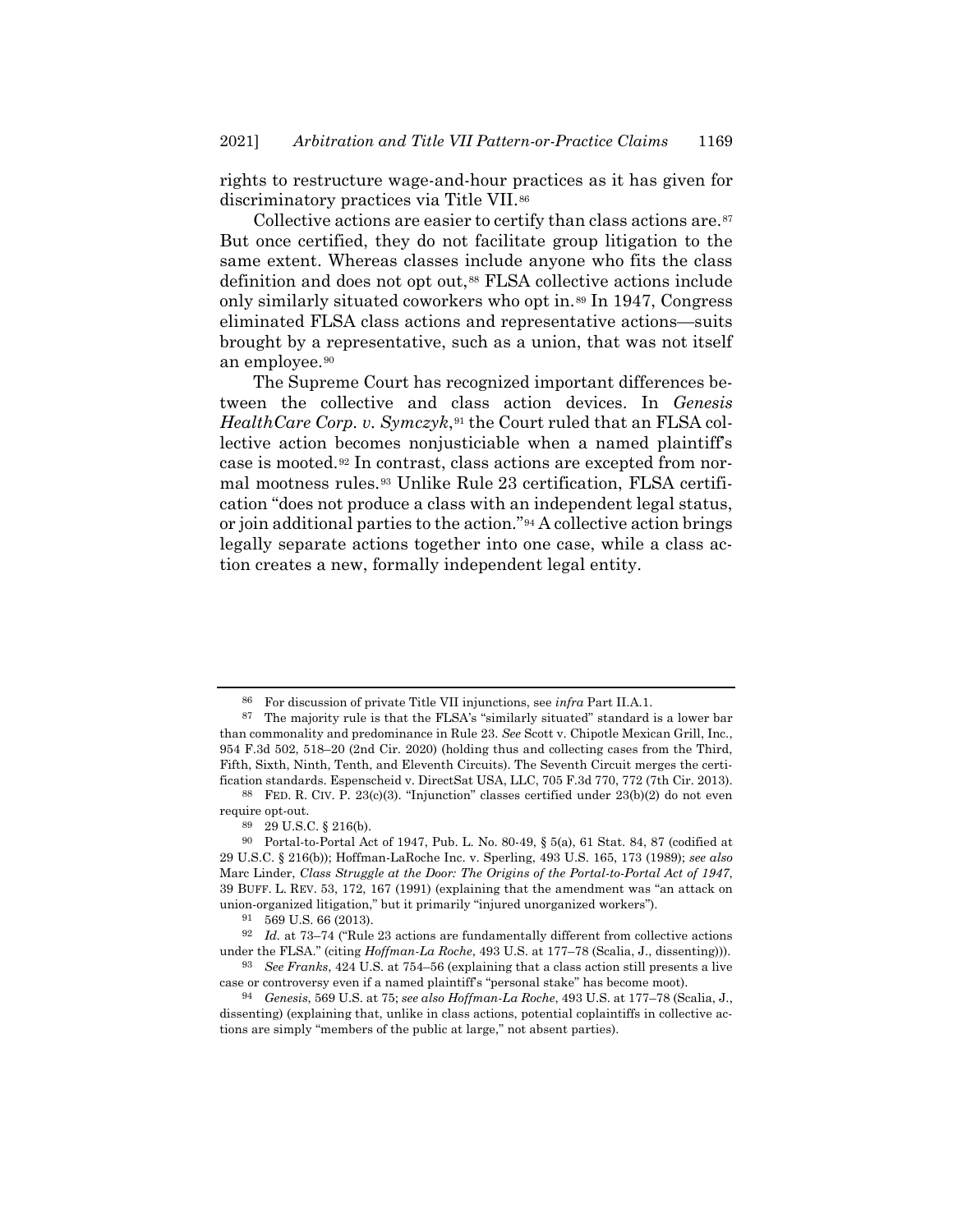# 3. Concerted activities under the NLRA.

Whereas Title VII and the FLSA create individual employment rights, the NLRA creates a right to group activity.<sup>95</sup> The statute sets out a framework "to safeguard the right of employees to self-organization,"<sup>96</sup> including procedures for union elections and collective bargaining.<sup>97</sup> The NLRA also established an agency, the National Labor Relations Board (NLRB), to adjudicate disputes and monitor compliance with the statute.<sup>98</sup> Section 7 of the NLRA guarantees employees "the right to self-organization, to form, join, or assist labor organizations, to bargain collectively through representatives of their own choosing, and to engage in other *concerted activities* for the purpose of collective bargaining or other mutual aid or protection."<sup>99</sup> It is an "unfair labor practice" for employers to "interfere with" or "restrain" those § 7 rights.<sup>100</sup> The NLRB can prevent unfair labor practices regardless of a private agreement establishing an alternate dispute-resolution mechanism.<sup>101</sup> Thus, if group litigation were a concerted activity under § 7, the NLRB could prevent employers from compelling arbitration to restrain it.

To sum up the statutes discussed in this section: Title VII protects employees from discrimination. Employees can bring class actions under the statute to remediate a pattern or practice of discrimination. The FLSA uses collective (as opposed to class) actions to vindicate employees' rights to a minimum wage and overtime. And the NLRA protects, via a powerful agency, the right of employees to participate in concerted activities related to self-organization. The scope of concerted activities protected by the NLRA is vital to arguments later in this Comment. In Part I.C, I argue that *Epic Systems*—in which the Supreme Court held that FLSA collective actions are not concerted activities–

<sup>95</sup> This is the traditional distinction between employment law and labor law—an individual rights regime compared to a collective one—but the two systems have porous boundaries. *See* Benjamin I. Sachs, *Employment Law as Labor Law*, 29 CARDOZO L. REV. 2685, 2701–07 (2008).

<sup>96</sup> NLRB v. Jones & Laughlin Steel Corp., 301 U.S. 1, 33 (1937).

<sup>97</sup> 29 U.S.C. § 159.

<sup>98</sup> 29 U.S.C. § 153.

<sup>99</sup> 29 U.S.C. § 157 (emphasis added).

<sup>100</sup> 29 U.S.C. § 158(a)(1).

<sup>101</sup> 29 U.S.C. § 160(a) ("Th[e] power [to prevent unfair labor practices] shall not be affected by any other means of adjustment or prevention . . . established by agreement, law, or otherwise."); *see also, e.g.*, Square D Co. v. NLRB, 332 F.2d 360, 364 (9th Cir. 1964) (explaining that the NLRB has jurisdiction over unfair labor practices regardless of private agreements that require arbitration of disputes).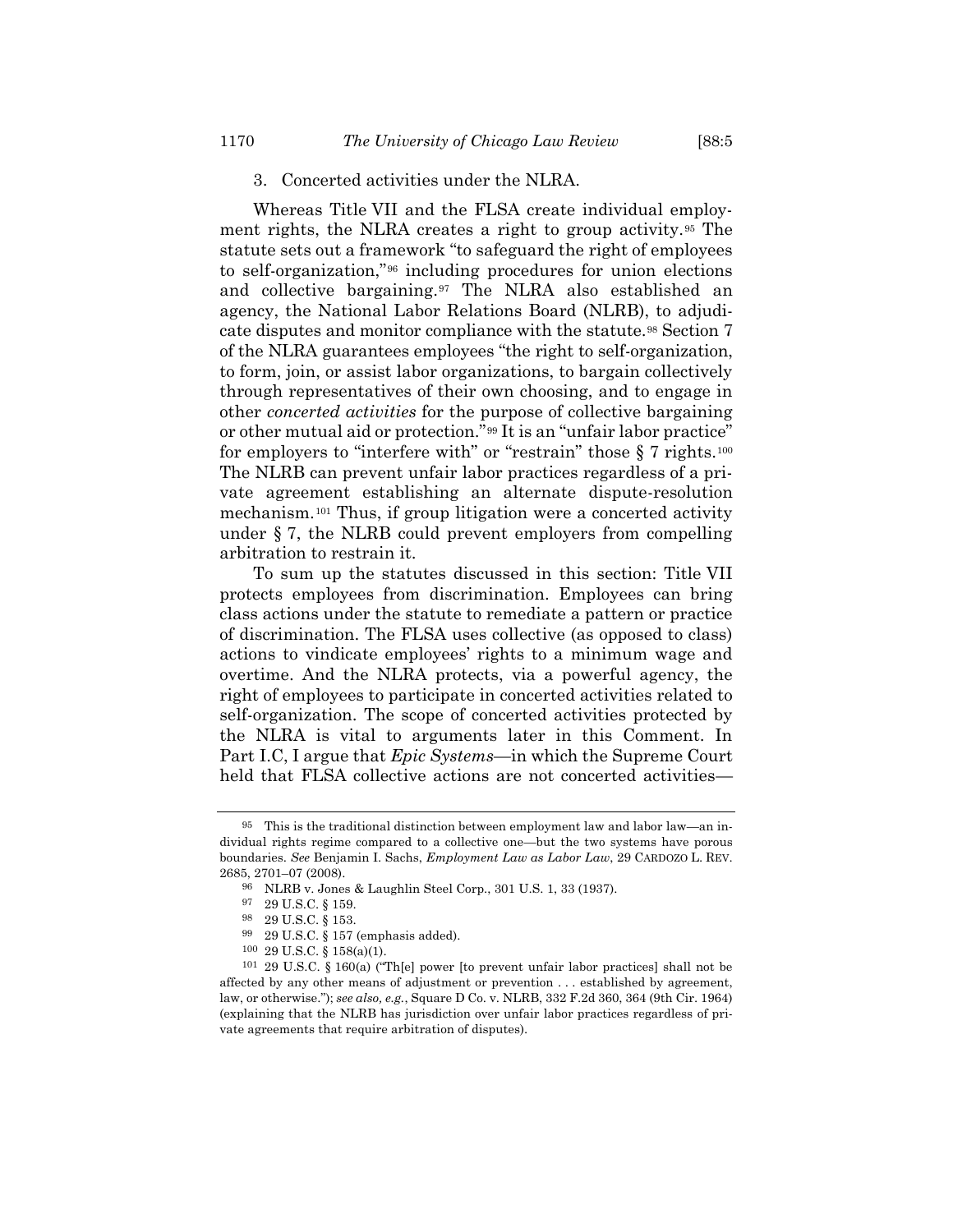can be cabined to the FLSA. In Part II, I argue that some Title VII pattern-or-practice litigation is a concerted activity protected by the NLRA. But before returning to the NLRA and FLSA in the discussion of *Epic Systems*, I detour to the third statute implicated in the decision—the Federal Arbitration Act.

## B. The Federal Arbitration Act and the Supreme Court's Arbitration Jurisprudence

Employers often avoid employee group litigation—whether under the FLSA, Title VII, or similar state laws—by using arbitration agreements. Congress passed the FAA in 1925, in response to the tendency of "common law courts" to "refuse[ ] to enforce agreements to arbitrate disputes."<sup>102</sup> Under the FAA, courts must treat written agreements to arbitrate as presumptively valid, except "upon such grounds as exist at law or in equity for the revocation of any contract."<sup>103</sup> If a party tries to litigate claims covered by the agreement in federal court, the court must stay the proceedings.<sup>104</sup> If one party refuses to arbitrate, the other party can obtain a federal court order to compel arbitration.<sup>105</sup>

<span id="page-14-0"></span>The FAA's framers likely envisioned it only "as applying to consensual transactions between two merchants of roughly equal bargaining power<sup>"</sup>—and not to employment contracts at all.<sup>106</sup> The Supreme Court's early FAA jurisprudence limited its reach.<sup>107</sup> In *Wilko v. Swan*,<sup>108</sup> the Court held that an arbitration agreement could not waive a judicial forum for vindicating a statutory right.<sup>109</sup> As late as 1974, the Court ruled that arbitrating a discriminatory firing under the terms in a collective bargaining agreement did not preclude a Title VII suit.<sup>110</sup>

109 *Id.* at 438.

<sup>102</sup> *Epic Systems*, 138 S. Ct. at 1621.

 $^{103}$  9 U.S.C.  $\S$  2.

<sup>104</sup> 9 U.S.C. § 3.

<sup>105</sup> 9 U.S.C. § 4.

<sup>106</sup> Jean R. Sternlight, *Panacea or Corporate Tool?: Debunking the Supreme Court's Preference for Binding Arbitration*, 74 WASH. U. L.Q. 637, 647 (1996); Gilmer v. Interstate /Johnson Lane Corp., 500 U.S. 20, 39 (1991) (Stevens, J., dissenting).

<sup>107</sup> Sternlight, *supra* note [106,](#page-14-0) at 648–49.

<sup>108</sup> 346 U.S. 427 (1953), *overruled by* Rodriguez de Quijas v. Shearson/Am. Express, Inc., 490 U.S. 477, 485 (1989).

<sup>110</sup> Alexander v. Gardner-Denver Co., 415 U.S. 36, 59–60 (1974).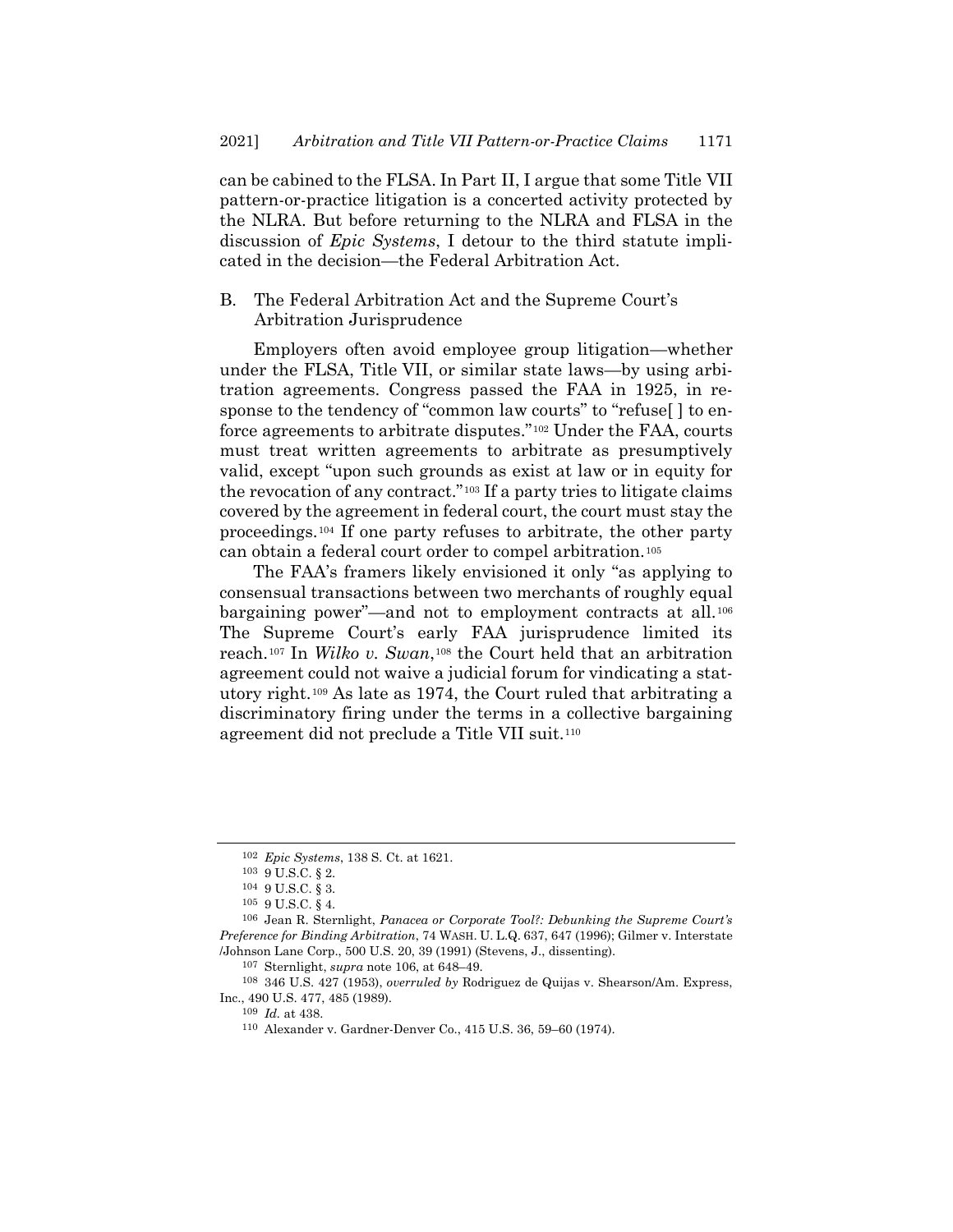<span id="page-15-0"></span>Yet, starting in the 1980s, the Supreme Court carved out a larger space for arbitration.<sup>111</sup> The Court overruled *Wilko* in 1989, holding that statutory claims must be arbitrated if parties agreed to it.<sup>112</sup> In addition, arbitration agreements that preclude class actions must be enforced, even if they impair the "effective vindication" of a statutory right by making it uneconomical to pursue on an individual basis.<sup>113</sup>

<span id="page-15-1"></span>In *AT&T Mobility v. Concepcion,* the Court held that class waivers in arbitration agreements must be enforced.<sup>114</sup> The Court overruled a California decision that was preempted by the FAA. In *Discover Bank v. Superior Court*,<sup>115</sup> the California Supreme Court had ruled that class waivers in some consumer contracts are unconscionable. They effect an "exemption" from wrongdoing because disputes that involve "large numbers of consumers" and "individually small sums of money" will not be litigated outside class actions.<sup>116</sup> The Supreme Court explained that California's unconscionability interpretation was inconsistent with the FAA because individual adjudication is a "fundamental attribute[ ] of arbitration."<sup>117</sup> Arbitration agreements cannot be set aside on grounds that apply only to arbitration, as opposed to grounds for invalidating any contract.*18F* <sup>118</sup> For example, arbitration agreements are invalid if they were procured by fraud or duress but not if state legislators or judges disfavor arbitration for policy

<sup>111</sup> *See* Moses H. Cone Mem'l Hosp. v. Mercury Constr. Corp., 460 U.S. 1, 24 (1983) (declaring "a liberal federal policy favoring arbitration agreements"); Sternlight, *supra* not[e 12,](#page-2-0) at 1317; Bornstein, *supra* not[e 43,](#page-6-0) at 146–49; Estreicher et al., *supra* note [35,](#page-5-1) at 377–79. Commentators have attributed the shift in FAA jurisprudence to conservatives' desire to rein in the "litigation explosion" created by new rights of action, fee-shifting provisions, and procedural innovations in the 1960s and 1970s, which they felt served liberal goals. *E.g.*, Myriam Gilles, *The Day Doctrine Died: Private Arbitration and the End of Law*, 2016 U. ILL. L. REV. 371, 378, 381–82 (2016); *see also* Lamps Plus, Inc. v. Varela, 139 S. Ct. 1407, 1435 (2019) (Kagan, J., dissenting) (criticizing the Court's arbitration jurisprudence as reflecting negative policy judgments about class actions). *But see Quijas*, 490 U.S. at 480–81 (explaining that the Court's earlier jurisprudence reflected outdated judicial hostility to arbitration).

<sup>112</sup> *Quijas*, 490 U.S. at 485.

<sup>113</sup> Am. Express Co. v. Italian Colors Rest., 570 U.S. 228, 235 (2013).

<sup>114</sup> *Concepcion*, 563 U.S. at 352.

<sup>115</sup> 113 P.3d 1100 (Cal. 2005).

<sup>116</sup> *Id.* at 1110; *Concepcion*, 563 U.S. at 340.

<sup>117</sup> *Concepcion*, 563 U.S. at 344, 347–48. Parties can agree to class arbitration, but "class-action arbitration changes the nature of arbitration to such a degree that it cannot be presumed the parties consented to it by simply agreeing to" arbitration. Stolt-Nielsen S.A. v. AnimalFeeds Int'l Corp., 559 U.S. 662, 685 (2010).

<sup>118</sup> *Concepcion*, 563 U.S. at 339, 341.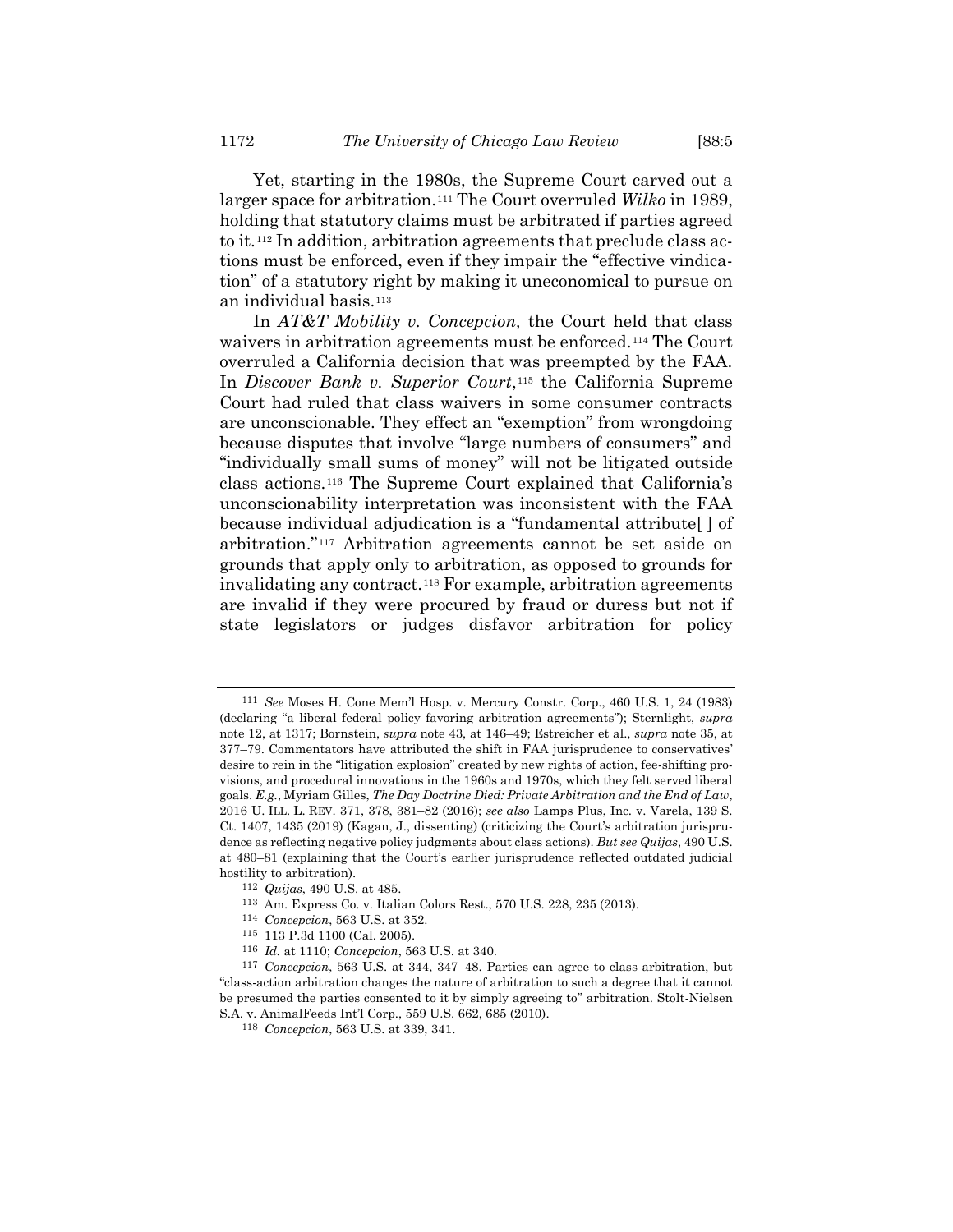reasons.<sup>119</sup> Because California's *Discover Bank* rule rested on the fact that the agreements required individual adjudications, the rule targeted arbitration and was preempted by the FAA.<sup>120</sup>

The Supreme Court's pro-arbitration jurisprudence now extends to employment-law claims too. In *Gilmer v. Interstate /Johnson Lane Corp.*,*12F* <sup>121</sup> the Court ruled that age-discrimination claims are subject to mandatory arbitration.<sup>122</sup> The Court found that the EEOC's role in facilitating conciliations showed that "out-of-court dispute resolution, such as arbitration, is consistent with the statutory scheme."<sup>123</sup> The Court ruled in *Circuit City Stores, Inc. v. Adams*<sup>124</sup> that the FAA's exception for employment contracts<sup>125</sup> applies only to transportation workers,<sup>126</sup> an issue that was waived in *Gilmer*.<sup>127</sup> The Court has also held that individual discrimination claims cannot be litigated if a collective bargaining agreement expressly requires arbitration of such claims.<sup>128</sup> Though arbitration of employment-related claims usually arises from clauses in employment contracts, claims of discriminatory nonhiring are subject to arbitration as well if the job application contained an arbitration agreement.<sup>129</sup> The Supreme Court has never directly ruled on whether Title VII class actions are subject to mandatory arbitration, but *Gilmer* and *Concepcion* would seem to apply to all employment-related claims. *Epic Systems*, discussed next, would only solidify that interpretation.

#### C. Cabining *Epic Systems*

With the statutes on the table, we turn in earnest to *Epic Systems*. In this case, the Supreme Court held that FLSA plaintiffs must individually arbitrate their claims, despite the NLRA's protection for group activity.<sup>130</sup> Read broadly—to apply to all workplace litigation—*Epic Systems* would preclude Part II of this

<sup>119</sup> *Id.* at 339.

<sup>120</sup> *Id.* at 352.

<sup>121</sup> 500 U.S. 20 (1991).

<sup>122</sup> *Id.* at 23.

<sup>123</sup> *Id.* at 29.

<sup>124</sup> 532 U.S. 105 (2001).

<sup>&</sup>lt;sup>125</sup> 9 U.S.C. § 1 ("[N]othing herein contained shall apply to contracts of employment of seamen, railroad employees, or any other class of workers engaged in foreign or interstate commerce.").

<sup>126</sup> *Circuit City*, 532 U.S. at 109.

<sup>127</sup> *Gilmer*, 500 U.S. at 25 n.2.

<sup>128</sup> 14 Penn Plaza LLC v. Pyett, 556 U.S. 247, 251 (2009).

<sup>129</sup> *See*, *e.g.*, Valentin v. Adecco, 777 F. App'x 50, 51 (3d Cir. 2019) (per curiam).

<sup>130</sup> *Epic Systems*, 138 S. Ct. at 1632.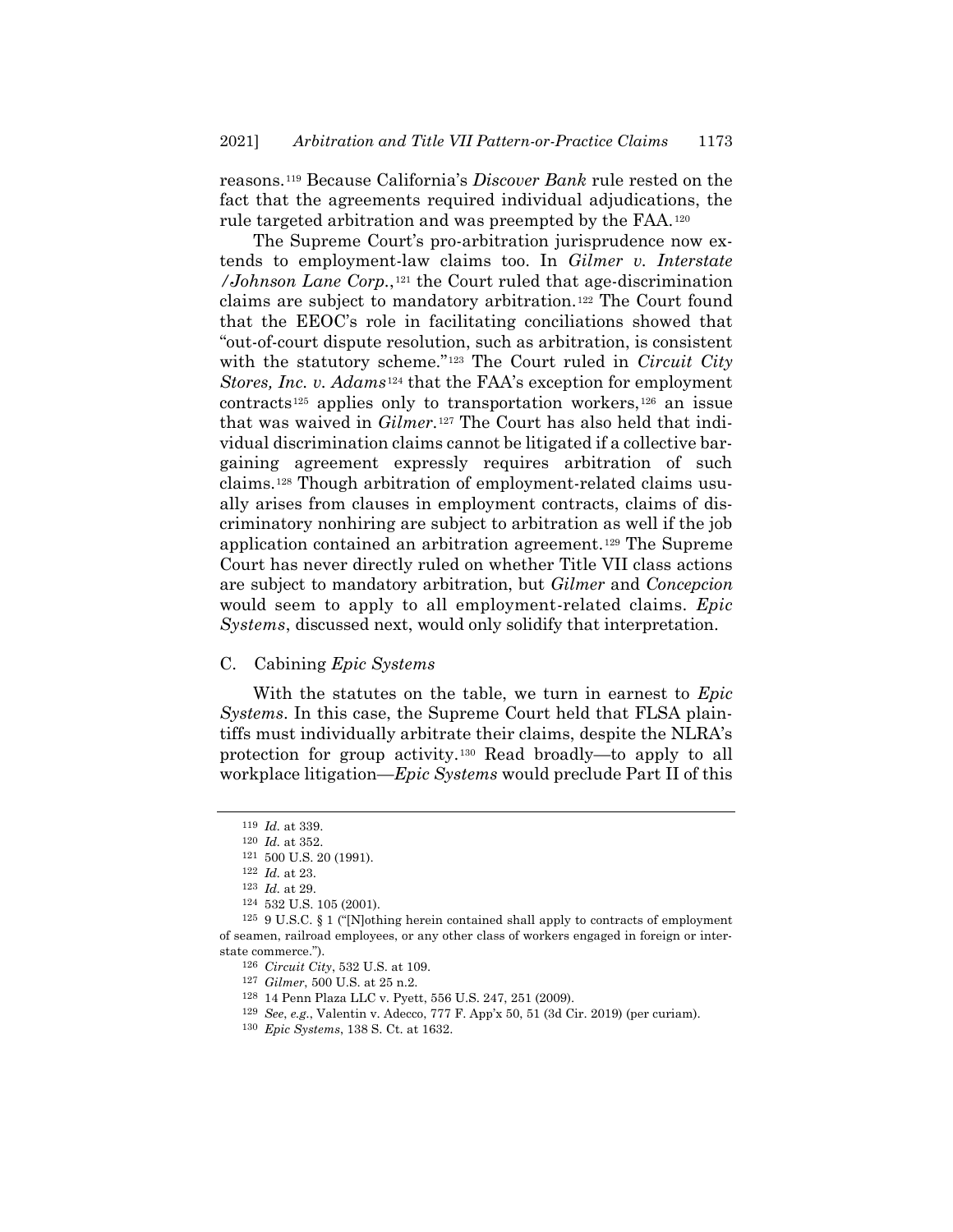Comment, which argues that some Title VII pattern-or-practice cases must be litigated notwithstanding arbitration agreements. I argue for a narrow reading of *Epic Systems*. FLSA litigation is a particularly poor candidate for NLRA protection, because plaintiffs can neither change workplace practices prospectively nor use a class action.

First, I explain the two bases for the Court's decision. The Court held that FLSA collective actions are not concerted activities*13F* <sup>131</sup> and that, even if they were, *Concepcion* would have required arbitration of the plaintiffs' claims.<sup>132</sup> Next, to the first basis of the decision, I argue that some protection for group litigation under the NLRA survives *Epic Systems*. Then, I explain that the basis resting on *Concepcion* is dicta; only the narrowest holding in *Epic Systems* is necessary to the decision. If group litigation were protected, the NLRA would preclude the application of *Concepcion* in some circumstances.

1. The Court's holding.

In *Epic Systems*, the Supreme Court interpreted the NLRA's "concerted activities" to exclude FLSA collective actions. The Court explained that the phrase must be read in context. Textually, "concerted activities" in § 7 ends a list which focuses on union membership and collective bargaining, suggesting it should only cover things similar to those activities.<sup>133</sup> Structurally, the NLRA includes a specific "regulatory regime" for each activity in the list, but no regime relates to group litigation.<sup>134</sup> Thus, the category should be construed to cover only "things employees 'just do' for themselves in the course of exercising their right to free association in the workplace"—not "highly regulated, courtroom-bound 'activities'" like group litigation.<sup>135</sup> The decision implies that strikes, picketing, and NLRB proceedings are concerted activities

<sup>131</sup> *Id.* at 1625.

<sup>132</sup> *Id.* at 1622.

<sup>133</sup> *Id.* at 1625.

<sup>134</sup> *Id. But see id.* at 1639 (Ginsburg, J., dissenting) (countering that some items gained specific statutory guidance only via amendments).

<sup>135</sup> *Epic Systems*, 138 S. Ct. at 1625 (quoting NLRB v. Alt. Ent., Inc., 858 F.3d 393, 414–15 (6th Cir. 2017) (Sutton, J., concurring in part and dissenting in part) (emphasis omitted)).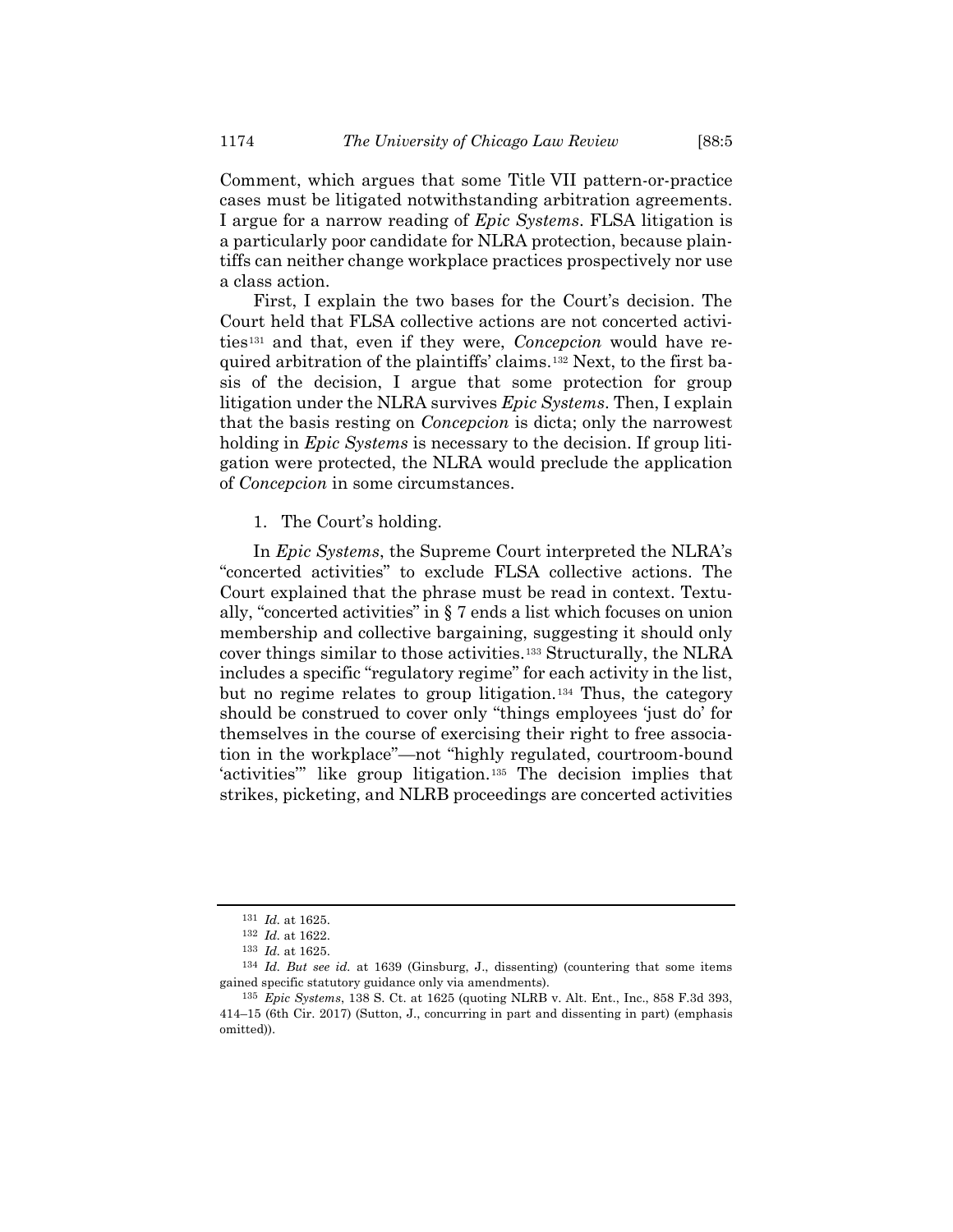because of their close relationship to expressly protected labor organizing.<sup>136</sup>

In addition, the Court suggested that, even if it had interpreted "concerted activities" to include FLSA litigation, the arbitration agreements still would have controlled. The Court explained that, "by attacking (only) the individualized nature of the arbitration proceedings, the employees' argument seeks to interfere with one of arbitration's fundamental attributes."<sup>137</sup> In other words, to the Court, the plaintiffs were trying to transform § 7 into something quite like the *Discover Bank* rule invalidated in *Concepcion*—a limit on arbitration that gains its meaning from the fact that arbitration requires individual adjudications. If plaintiffs cannot use generally applicable contract defenses to invalidate the agreement, they would need to show that the NLRA contains a "clearly expressed congressional intention" to suspend the FAA.<sup>138</sup> The Court found that the NLRA Congress did not suspend the FAA, but for the same reason as the first basis of the decision—that § 7 does not protect FLSA collective actions.<sup>139</sup>

<span id="page-18-0"></span>Justice Ginsburg, in dissent, criticized the majority's reasoning and cautioned lower courts against reading the decision too broadly. The dissent pointed out that the majority did not explain why "things employees just do" excludes group litigation.<sup>140</sup> After all, collective bargaining, like litigation, is highly formalized and conducted through representatives. And the dissent would have easily resolved the conflict with *Concepcion*: agreements that violate federal law are invalid, as "[i]llegality is a traditional, generally applicable contract defense.<sup>"141</sup> In addition to criticizing the decision, Justice Ginsburg argued that it did not reach antidiscrimination "pattern-or-practice claims that call for proof on a

<sup>136</sup> *Id.* at 1625. In a decision about confidentiality provisions, the NLRB interpreted the Court's distinction to be that the NLRA protects activity which employees pursue organically (like "[c]ommunicating with each other about events, facts, and circumstances they either know about firsthand or have heard about from their colleagues") but not activity collateral to formal procedures (like "disseminating evidence or information obtained solely through participating as a party in an arbitral proceeding"). Cal. Com. Club, 369 N.L.R.B. No. 106, at 6 (June 19, 2020). This, too, is dissatisfying; collective bargaining and NLRB adjudicatory proceedings are quite formal.

<sup>137</sup> *Id.* at 1622.

<sup>138</sup> *Id.* at 1623–24 (quoting Vimar Seguros y Reaseguros, S.A. v. M/V Sky Reefer, 515 U.S. 528, 533 (1995)).

<sup>139</sup> *Id.* at 1624.

<sup>140</sup> *Epic Systems*, 138 S. Ct. at 1638 (Ginsburg, J., dissenting).

<sup>141</sup> *Id.* at 1645.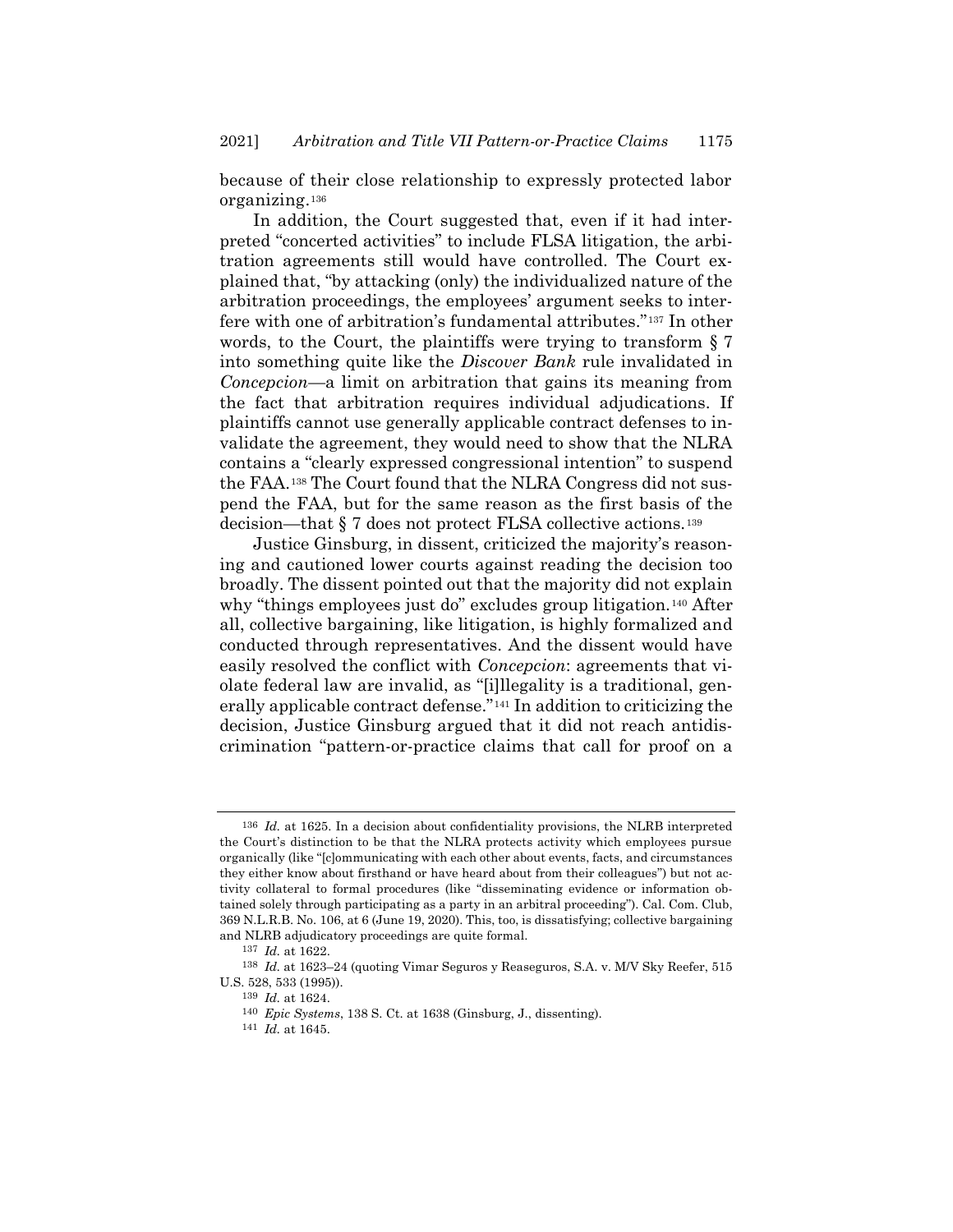group-wide basis."*142F* <sup>142</sup> To justify a narrow scope for the decision, Justice Ginsburg explained that "concerted legal actions" have been essential to effective enforcement of antidiscrimination law<sup>143</sup> and pointed out the class limitation on pattern-or-practice claims discussed above.<sup>144</sup> The majority did not engage with Justice Ginsburg's discussion of the extension of the decision to antidiscrimination law.

#### 2. Some group litigation survives *Epic Systems*.

Like Justice Ginsburg, this Comment argues that *Epic Systems* is limited to the FLSA. Many courts have interpreted it as a categorical rejection of all group litigation from the concerted-activity category.<sup>145</sup> Such interpretations are incorrect for two reasons. First, the FLSA can be distinguished from other work-related group litigation. Second, the Court's analysis of concerted activities suggests the need for a case-specific inquiry into whether litigation is protected.

The FLSA is distinguishable from other statutes on grounds pertinent to the concerted-activity analysis. Workers engage in concerted activities—joining unions, collectively bargaining, or going on strike—in order to change workplace conditions through negotiation or social pressure. Wage-and-hour plaintiffs cannot achieve that goal in federal courts because the FLSA lacks private injunctive relief.<sup>146</sup> When plaintiffs can win prospective injunctive relief—like in Title VII cases—litigation *can* change workplace conditions, more plausibly suggesting NLRA protection. In addition, the formal nature of collective actions justifies a different result for class action litigation.<sup>147</sup> The *Genesis* Court explained that a class action creates an entity with an "independent legal

<sup>142</sup> *Id.* at 1648.

<sup>143</sup> *Id.*

<sup>144</sup> *See supra* text accompanying note[s 71](#page-10-0)–[77.](#page-11-0)

<sup>145</sup> *See, e.g.*, Williams v. Dearborn Motors 1, LLC (*Dearborn II*), No. 17-12724, 2018 WL 3870068, at \*2 (E.D. Mich. Aug. 15, 2018). (applying *Epic Systems* in a Title VII suit); Bekele v. Lyft, Inc., 918 F.3d 181, 186 (1st Cir. 2019) (applying it in an employee misclassification suit); Singh v. Uber Techs. Inc., 939 F.3d 210, 215–16, 217 n.1 (3d Cir. 2019) (same); *see also Epic Systems*, 138 S. Ct. at 1620 (noting that one of the cases under consideration included a collective action and a class action for similar state law claims).

<sup>146</sup> *See supra* text accompanying note[s 83](#page-11-1)–[86.](#page-12-2)

<sup>147</sup> *But see Alt. Ent.*, 858 F.3d at 414 (Sutton, J., concurring in part and dissenting in part) (explaining that "a lawsuit to achieve more favorable terms of employment" is a concerted activity because "workers mutually plan and support it," not because of "the particular procedural form that litigation takes"), *overruled by Epic Systems*, 138 S. Ct. 1612.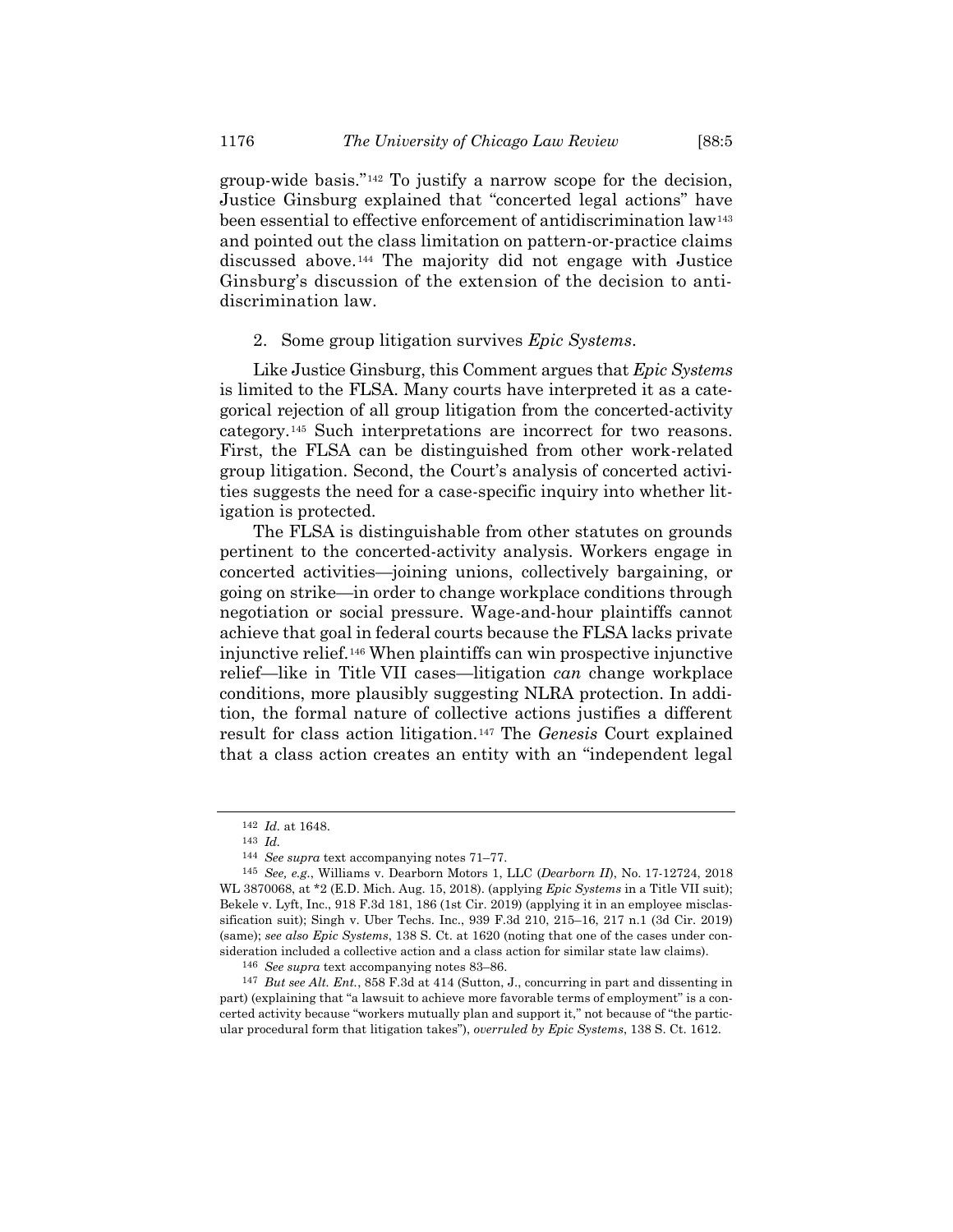status," but a collective action does not.<sup>148</sup> A certified class proceeds in court as an independent, unitary entity, whereas collective action plaintiffs maintain their status as individual litigants. An FLSA litigating group is not formally independent and is easier to certify than a class,<sup>149</sup> justifying less judicial protection of the group's litigation activity.

The Court's mode of analysis in *Epic Systems* suggests that features of the particular litigating group—aside from the substantive law at issue—bear on whether litigation activity is protected. If there is a valid distinction to be drawn between "courtroombound activities" and "things employees 'just do' for themselves," it implies that the relevant analytical focus is not the formal structure of group litigation, but its social reality. Group litigation is often *not* something employees decide on as an independent collective; it is driven by plaintiffs' attorneys' strategic decisions.<sup>150</sup> Yet that functional approach implies that when employees in fact pursue collective litigation organically, their activity might be protected.

#### <span id="page-20-1"></span><span id="page-20-0"></span>3. *Concepcion* does not apply to litigation protected by § 7.

One might argue that even if some group litigation were a concerted activity, *Epic Systems* would require arbitration in those cases anyway. The majority indicated that if the NLRA protected plaintiffs from arbitration, it would conflict with the FAA as interpreted in *Concepcion*.<sup>151</sup> Then, plaintiffs would need to show that the NLRA suspended the FAA. But the majority found that the NLRA did not suspend the FAA precisely because of its finding that § 7 did not include a right to an FLSA collective action.<sup>152</sup> Were § 7 to protect group litigation, the result of a statutory conflicts analysis would differ. Indeed, the dissent would have found that, because any illegal contract can be set aside, the plaintiffs' argument is permissible under the FAA's savings clause—an illegal agreement is unenforceable.<sup>153</sup> But a court would not need to adopt the dissent's view to find that the NLRA

<sup>148</sup> *Genesis*, 569 U.S. at 75.

<sup>149</sup> *See supra* note [87.](#page-12-3)

<sup>150</sup> *See* Elizabeth Chamblee Burch, *Litigating Together: Social, Moral, and Legal Obligations*, 91 B.U. L. REV. 87, 109–11 (2011) ("To justify collective (sometimes mandatory) treatment of present-day class members, modern courts presume group cohesion," but "this cohesion is often a convenient fiction.").

<sup>151</sup> *See supra* text accompanying note[s 138](#page-18-0)–39.

<sup>152</sup> *Epic Systems*, 138 S. Ct. at 1624.

<sup>153</sup> *Id.* at 1645 (Ginsburg, J., dissenting).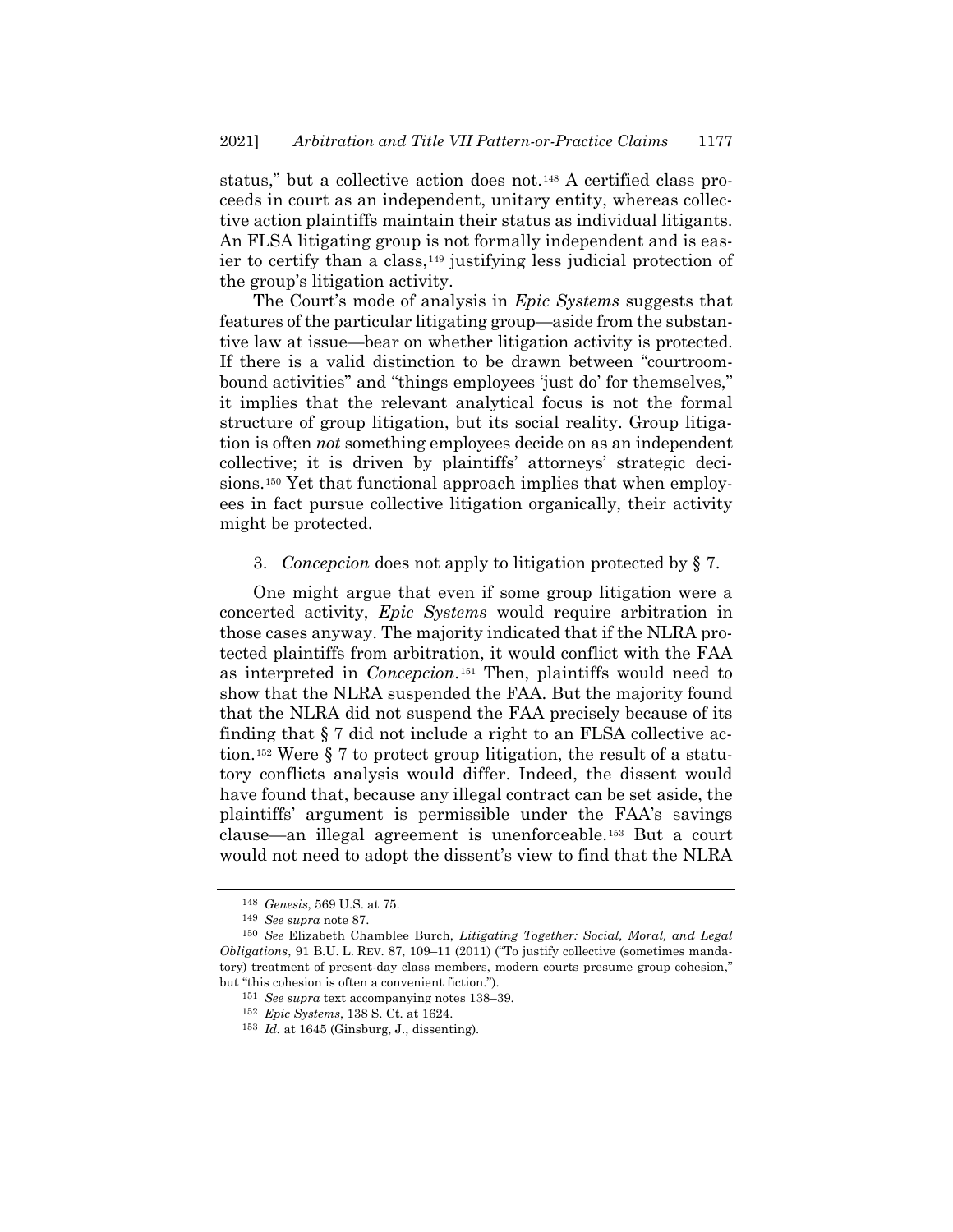trumps the FAA here. The text of § 10 of the NLRA effects a suspension of the FAA. The NLRB's power to enjoin an unfair labor practice "shall not be affected by any other means of adjustment ... established by agreement."<sup>154</sup> If mandatory arbitration were an unfair labor practice, defendants could be enjoined from moving to compel arbitration regardless of private agreements.*15F* 155

\* \* \*

After *Epic Systems*, the NLRA does not protect a group of workers who seek redress for wage-and-hour violations in court. If they signed arbitration agreements, they will be sent to individual adjudications. But workers who seek prospective relief for a pattern or practice of discrimination in violation of Title VII may still be protected. Like bargaining, strikes, and other concerted activities, litigation can help them win changes to the workplace.

So far, however, courts have largely deferred to arbitration agreements in Title VII pattern-or-practice cases. Before *Epic Systems, in Parisi v. Goldman, Sachs & Co.,*<sup>156</sup> the Second Circuit explained that, because there is no independent "right to bring a substantive 'pattern-or-practice' claim"—rather, it is just "a method of proof"—it does not infringe a plaintiff's statutory rights to require individual arbitration.<sup>157</sup> The court explained that pattern-or-practice is merely a procedural device that arises from the class action mechanism. In fact, if Rule 23 were to "create a non-waivable, substantive right," it would violate the Rules Enabling Act.<sup>158</sup> Similarly, a district court in the First Circuit explained that the pattern-or-practice device is a "relatively minor procedural difference" that is unlikely to change a case's outcome, so arbitration that precludes a pattern-or-practice claim is

<sup>154</sup> 29 U.S.C. § 160(a).

<sup>155</sup> Taken formalistically, this analysis might suggest that whether the NLRA precludes arbitration would depend on a case's procedural posture. In cases where plaintiffs file a charge at the NLRB to prevent defendants' motion to compel arbitration in parallel litigation in federal court, for example, Murphy Oil USA, Inc. v. NLRB, 808 F.3d 1013, 1016 (5th Cir. 2015), *aff'd sub nom.*, *Epic Systems*, 138 S. Ct. 1612 (2018), the NLRB would be able to enjoin mandatory arbitration. But the same argument may be precluded by the FAA if the argument were a defense to a motion to compel arbitration. *See, e.g.*, Lewis v. Epic Systems Corp., 823 F.3d 1147, 1151 (7th Cir. 2016), *overruled by Epic Systems*, 128 S. Ct. 1612; Morris v. Ernst & Young, LLP, 834 F.3d 975, 979 (9th Cir. 2015), *overruled by Epic Systems*, 128 S. Ct. 1612.

<sup>156</sup> 710 F.3d 483 (2d Cir. 2013).

<sup>157</sup> *Id.* at 487–88 (quoting *Chin*, 685 F.3d at 149 n.8).

<sup>158</sup> *Id.* at 488.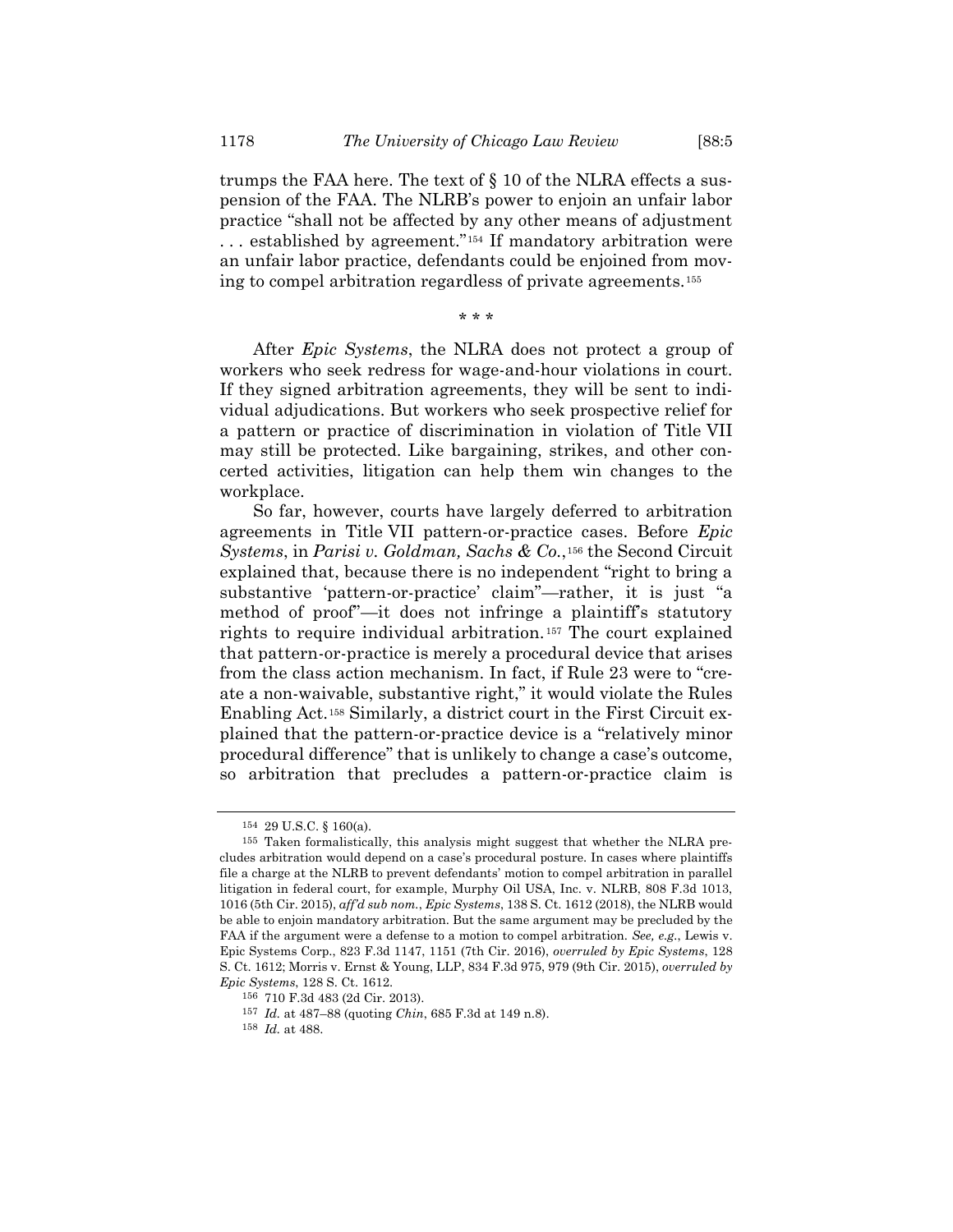appropriate.<sup>159</sup> After *Epic Systems*, a district court interpreted the decision to reach Title VII pattern-or-practice claims as well.<sup>160</sup>

These decisions impair workers' ability to act together to change their workplaces—something that the NLRA expressly protects. And the characterization of pattern-or-practice as merely procedural conflicts with rulings regarding its class limitation, in which courts explain that the mechanism allows employer liability with less proof.<sup>161</sup> In Part II, I argue that courts can give effect to the NLRA without eviscerating arbitration agreements by examining how concerted a particular plaintiff group's litigation activity is. I suggest that courts adapt tests from securities law to evaluate plaintiff groups for cohesion and independence.

# II. EVALUATING THE GROUP ACTIVITY OF PATTERN-OR-PRACTICE PLAINTIFFS

The pattern-or-practice mechanism gives plaintiffs substantial litigative power. The court can halt discriminatory business practices after plaintiffs prove preliminary liability, without any showing of individualized harm. Its limitation to classes—empowering groups instead of individuals—stands in tension with the Second Circuit's holding in *Parisi* that such actions can be prevented by arbitration agreements that bar individual claims. This Part explores the two primary ways courts could address this concern and argues that only the second is consistent with Title VII.

First, courts could hold that "there is no substantive statutory right to pursue a pattern-or-practice claim."<sup>162</sup> But that bare holding leaves the doctrine unsettled. Post-*Parisi*, it is unclear why individual and class plaintiffs should be treated differently.<sup>163</sup> Either classes should not be able to use the pattern-or-practice mechanism, which would conflict with the goals of Title VII, or individual plaintiffs should have access to it as well, which would create procedural issues.

<sup>159</sup> Karp v. Cigna Healthcare, Inc., 882 F. Supp. 2d 199, 213 (D. Mass. 2012).

<sup>160</sup> *Dearborn II*, 2018 WL 3870068, at \*2–3 (order denying plaintiffs' motion for reconsideration).

<sup>161</sup> *See Chin*, 685 F.3d at 149.

<sup>162</sup> *Parisi*, 710 F.3d at 486.

<sup>163</sup> In fact, even as it required arbitration of a pattern-or-practice claim, one court noted that it was perpetuating an "arbitrary and illogical" distinction between individual and class plaintiffs. Karp v. Cigna Healthcare, Inc., 882 F. Supp. 2d 199, 213 (D. Mass. 2012).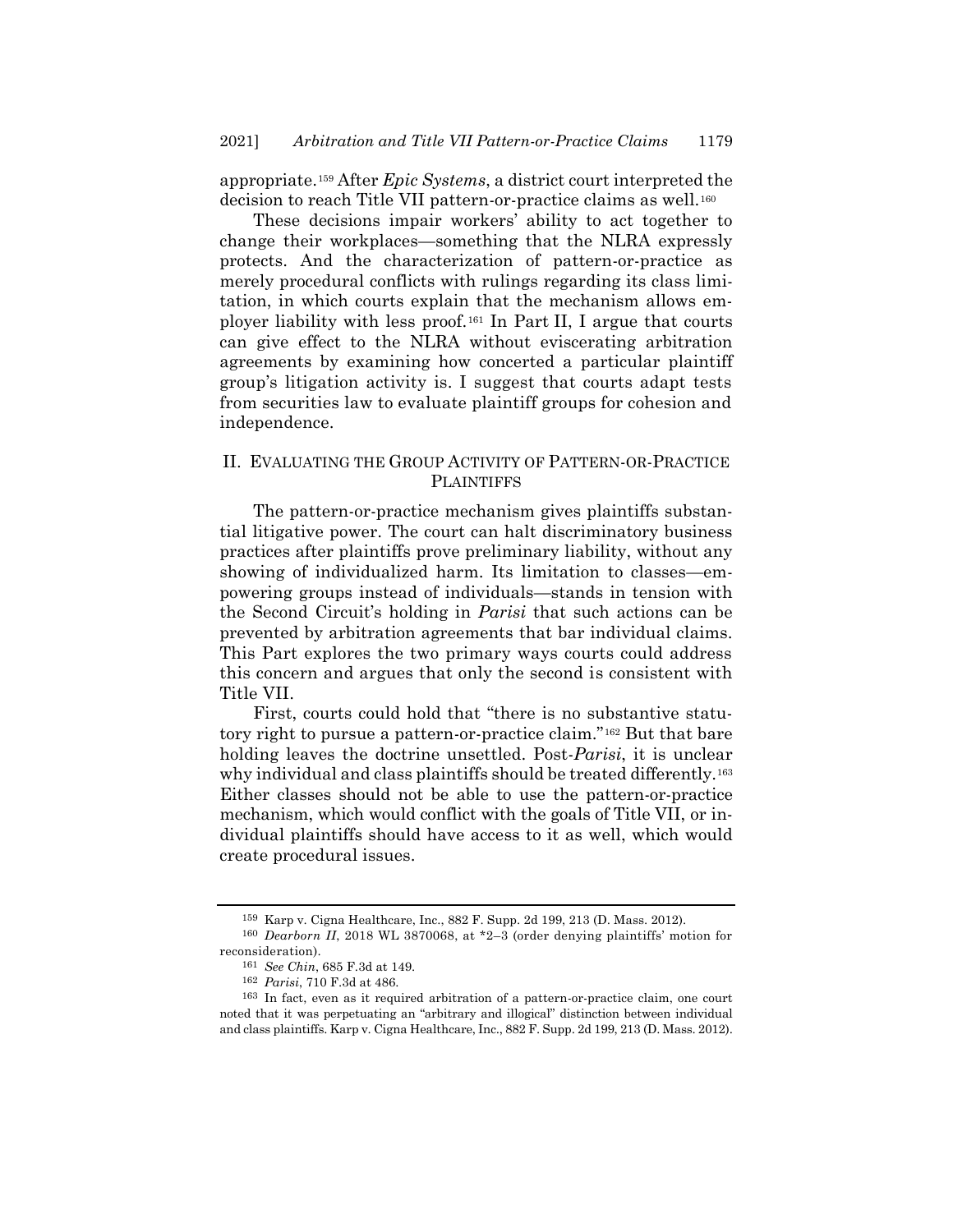Second, courts could rule that sufficient group cohesion among plaintiffs brings Title VII pattern-or-practice litigation under the § 7 concerted-activities umbrella sought by the *Epic Systems* plaintiffs. A litigating group that is acting together to vindicate Title VII rights cannot be prevented from group litigation by arbitration agreements because of the NLRA's protections for concerted activities. This Part proposes a test to gauge sufficient group cohesion. When a litigating group predates the lawsuit, courts should presume that such cohesion exists.

A. The Wrong Result: Killing Off the Private Pattern-or-Practice Suit

Courts could rule that groups cannot bring pattern-or-practice claims, insofar as such claims differ from other private claims under Title VII. On this view, Title VII class actions merely aggregate individual claims: the term "pattern or practice" in the case law simply refers to modes of proof that are more efficient when adjudicating discrimination against a large group. Assuming this holding, courts could iron out the remaining doctrinal wrinkles in two ways, but both are unsatisfactory. They could "level down" by removing the special powers that pattern-or-practice confers on classes, but this would conflict with the goals and principles of Title VII. Or they could "level up," giving individual plaintiffs the same litigating power as groups. But this would create the problems with remedial scope, standing, and issue preclusion that justify class treatment in the first place.

1. Leveling down: group harms and remedies in Title VII.

Title VII's goals and underlying principles require that groups be allowed to contest discriminatory workplace practices. Nixing pattern-or-practice powers for classes would frustrate this goal. With its analytic focus on discriminatory practices—which requires groupwide harm and corresponding groupwide relief the pattern-or-practice mechanism is a different animal than individual discrimination. Justifying the class limitation, the Tenth Circuit explained that "[p]attern-or-practice claims, 'by their very nature, involve claims of classwide discrimination."<sup>164</sup> The Fourth Circuit explained the difference between the "nature of [the]

<sup>164</sup> Daniels v. United Parcel Serv., Inc., 701 F.3d 620, 633 (10th Cir. 2012) (quoting Babrocky v. Jewel Food Co. & Retail Meatcutters Union, Local 320, 773 F.2d 857, 866 n.6 (7th Cir. 1985)).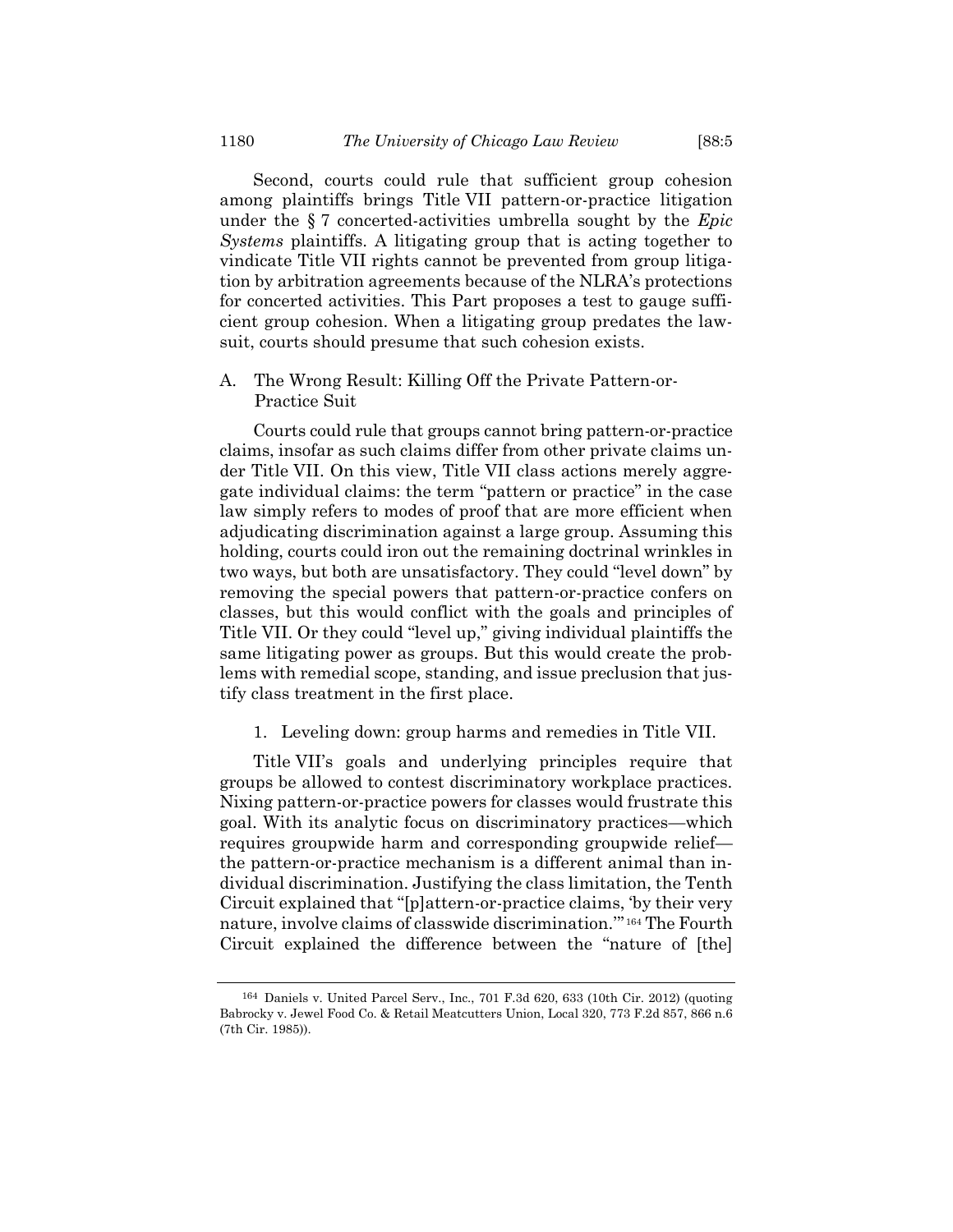remedies" available to classes and individuals: because pattern-orpractice suits "seek to redress widespread discrimination and the harm suffered by the group of individuals subjected to that discrimination," courts grant injunctive relief, like "affirmative action plans and the altering of a seniority system," as opposed to the individual remedies, like "reinstatement, hiring, back-pay, [and] damages," available in an individual case.<sup>165</sup>

<span id="page-24-0"></span>Congress intended for Title VII plaintiffs to get groupwide relief in addition to individual relief. The Senate Report on the 1972 amendments to Title VII stated that "[t]he committee agrees with the courts that [T]itle VII actions are by their very nature class complains [sic], and that any restriction on such actions would greatly undermine the effectiveness of [T]itle VII."<sup>166</sup> The Report cited with approval cases where the EEOC vindicated a group interest, class actions, and representative suits where unions sued to vindicate members' antidiscrimination interests.<sup>167</sup> By holding in *Parisi* that a plaintiff subject to an arbitration agreement cannot bring a pattern-or-practice suit in court, the Second Circuit cut against Congress's approach. The court explained that an entitlement to group claims would violate the Rules Enabling Act, as Rule 23 cannot modify substantive rights.<sup>168</sup> But the Report shows that a group right exists irrespective of the procedural mechanism used to enforce it.

Theoretical lenses on equality borrowed from constitutional law distinguish the *Parisi* court's and the 1972 Senate's approaches to Title VII. In the constitutional law context, equalprotection scholars distinguish between *anticlassification* and antisubordination equality norms.<sup>169</sup> On the anticlassification view, it is impermissible for the state (or, under Title VII, employers) to assign benefits or burdens on the basis of a disallowed classification like race. In contrast, antisubordination focuses on eliminating or preventing the formation of a stratified society

<sup>165</sup> Lowery v. Circuit City Stores, Inc., 158 F.3d 742, 761 (4th Cir. 1998), *vacated on other grounds*, 527 U.S. 1031 (1999).

<sup>166</sup> S. Rep. No. 92-415, at 27 (1971), *reprinted in* COMM. ON LABOR AND PUB. WELFARE, 92D CONG., LEGISLATIVE HISTORY OF THE EQUAL EMPLOYMENT OPPORTUNITY ACT OF 1972, at 410, 436 (1972); *see also* Robert H. Rotstein, Comment, *Federal Employment Discrimination: Scope of Inquiry and the Class Action Under Title VII*, 22 UCLA L. REV. 1288, 1293 n.38 (1975).

<sup>167</sup> *See* S. Rep. No. 92-415, at 27 n.16.

<sup>168</sup> *Parisi*, 710 F.3d at 488.

<sup>169</sup> *See, e.g.*, Reva B. Siegel, *Equality Talk: Antisubordination and Anticlassification Values in Constitutional Struggles over* Brown, 117 HARV. L. REV. 1470, 1472–73 (2004).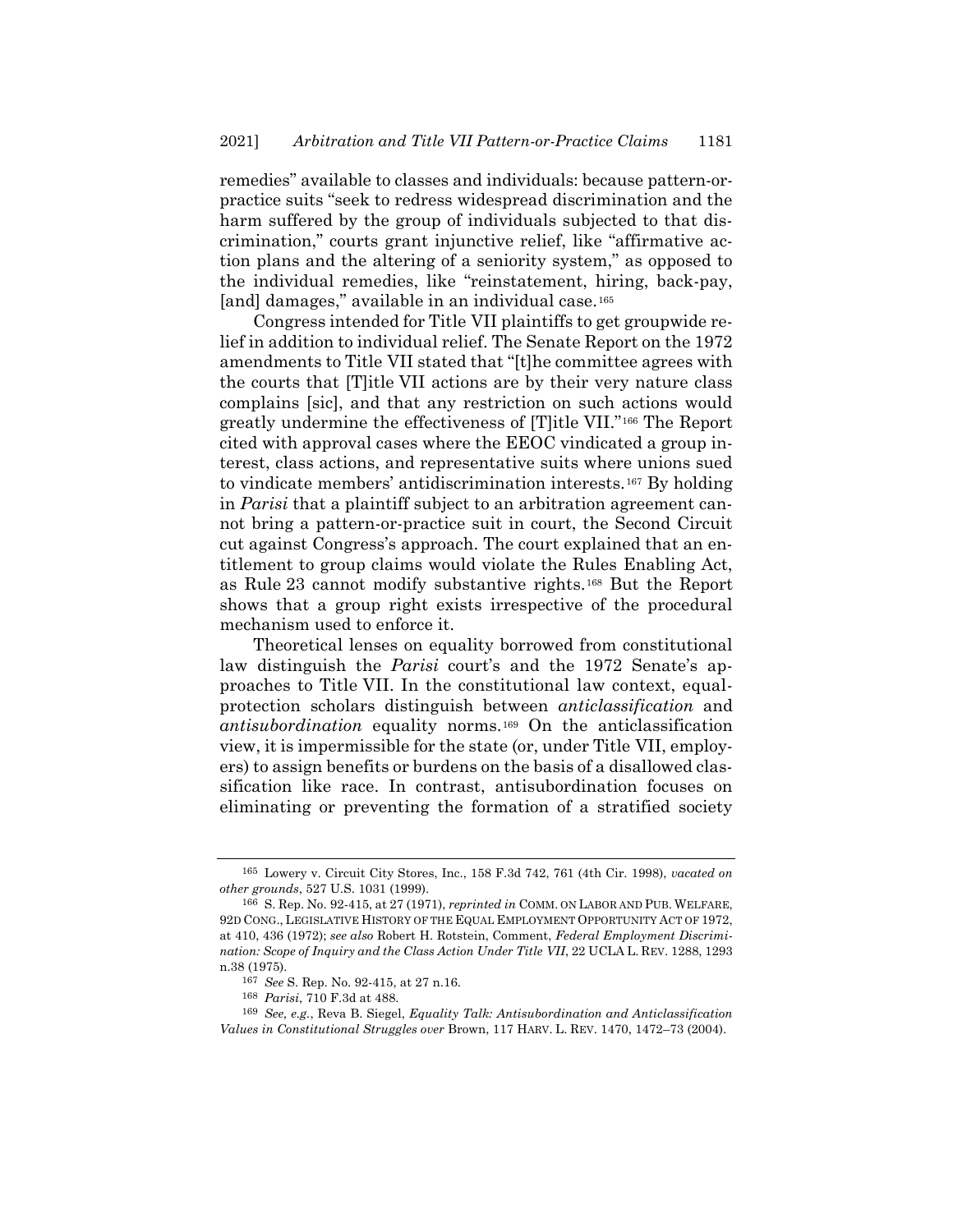<span id="page-25-0"></span>with fixed barriers between groups.<sup>170</sup> Affirmative action, for example, conflicts with the anticlassification norm but could further antisubordination ends. Professor Aziz Huq recently offered a variation on this dichotomy.<sup>171</sup> He argues that in *Bostock v. Clayton* County<sup>172</sup> (which extended Title VII's antidiscrimination protections to sexual orientation and gender identity) the Court embraced *transactional* equality, which "looks to the granular motives of particular individuals."<sup>173</sup> In contrast, the Black Lives Matter movement "challenges institutional and social arrangements beyond the immediate interactions of individuals," in the  $in$ *frastructural* vein.<sup>174</sup>

<span id="page-25-2"></span>Discrimination under Title VII encompasses something broader than classification. The statute separately makes it illegal to "discriminate" due to a protected category and to "classify" based on a protected category.<sup>175</sup> Disparate impact is a method of "proof" of unlawful discrimination.<sup>176</sup> Professor Bradley Areheart argues that Title VII cannot be understood without antisubordination principles in the background. The statute's disparateimpact and reasonable-accommodation provisions sometimes require classification in order to remove barriers from particular groups.*17F* <sup>177</sup> Courts interpreted Title VII to allow voluntary affirmative action because Congress intended "to abolish traditional patterns of racial segregation and hierarchy."<sup>178</sup> The threat posed by Title VII—to eliminate status quo arrangements that have entrenched a racially stratified social structure—is also consistent with Huq's notion of infrastructural equality.

<span id="page-25-1"></span>Despite Title VII's antisubordinating principles, recent jurisprudence has taken an anticlassification approach to the law. The Supreme Court has cast doubt on whether it is legal to use racial

<sup>&</sup>lt;sup>170</sup> *Id.* (explaining that, on an antisubordination view, "practices that enforce the inferior social status of historically oppressed groups" are prohibited).

<sup>171</sup> Aziz Z. Huq, *Bostock v. BLM*, BOS. REV. (July 15, 2020), https://perma.cc/LUF7-JZLT.

<sup>172</sup> 140 S. Ct. 1731 (2020).

<sup>173</sup> Huq, *supra* note [171.](#page-25-0)

<sup>174</sup> *Id.*; *see also* Amna A. Akbar, *Our Reckoning with Race*, N.Y. REV. (Oct. 31, 2020), https://perma.cc/DT9L-53DN (explaining how contemporary movements for racial justice "focus not on individual bias but instead on infrastructure").

<sup>175</sup> *See* 42 U.S.C. § 2000e-2(a)(1)–(2).

<sup>176</sup> 42 U.S.C. § 2000e-2(k).

<sup>177</sup> Bradley A. Areheart, *The Anticlassification Turn in Employment Discrimination Law*, 63 ALA. L. REV. 955, 970–72 (2012). Under Title VII's reasonable-accommodation provision, employers must make accommodations for an employee's religious practice as long as it does not cause "undue hardship" to the business. 42 U.S.C. § 2000e(j); *see also, e.g.*, Bhatia v. Chevron U.S.A., Inc., 734 F.2d 1382, 1383–84 (9th Cir. 1984) (per curiam).

<sup>178</sup> Areheart, *supra* not[e 177,](#page-25-1) at 971.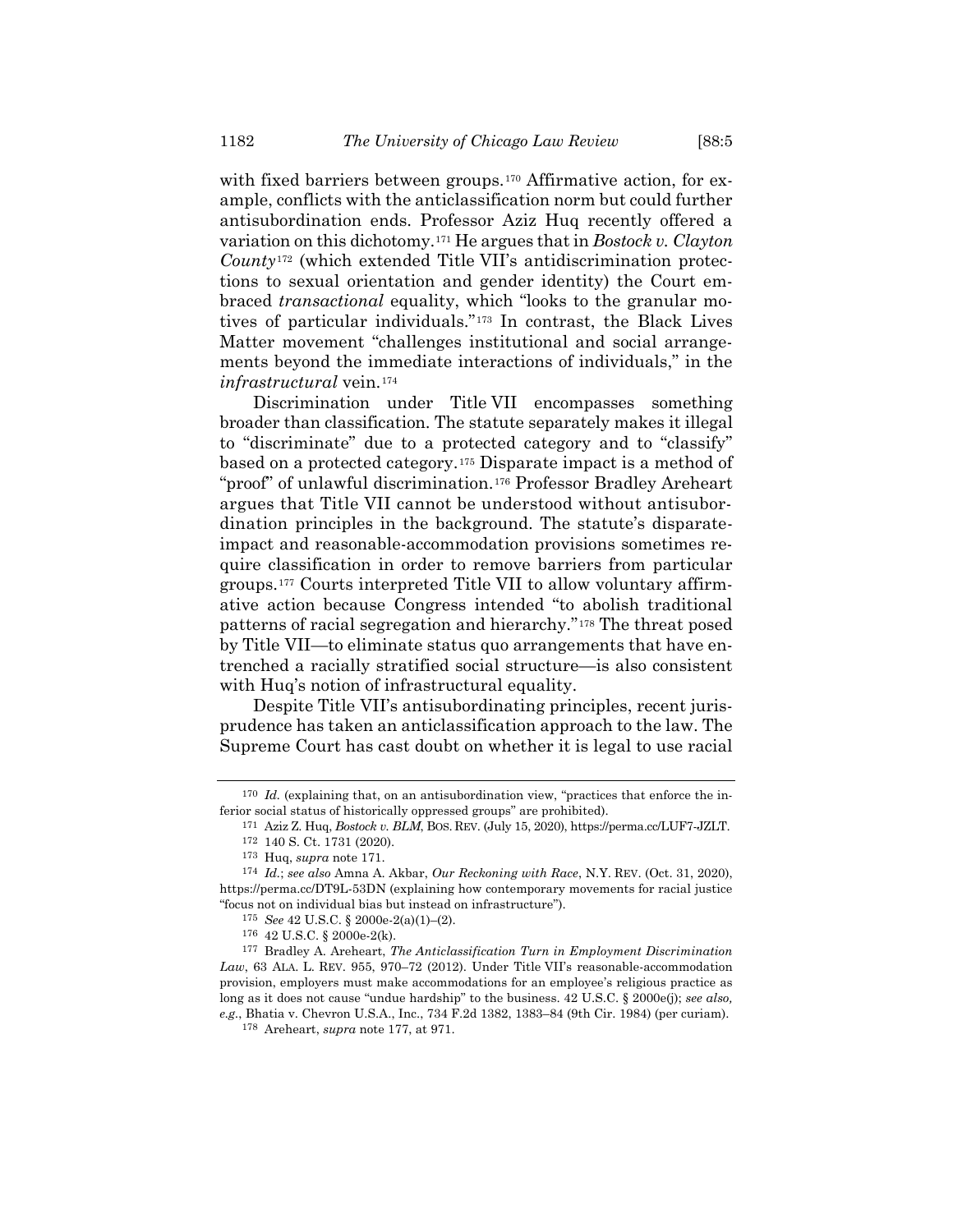classifications to prevent the perpetuation of racial hierarchy.<sup>179</sup> In *Ricci v. DeStefano*,<sup>180</sup> the Court ruled that when an employer discarded test results because white candidates performed systematically better than minority candidates, the employer discriminated against white candidates because it relied on racial classifications to make the decision.<sup>181</sup> An implication of the holding is that the Supreme Court sees a discriminatory harm under Title VII when an employer makes any racial classifications at all, even if the employer's intent is to further equality among groups. This is certainly consistent with anticlassification, but gives short shrift to the antisubordination value. Thus, the *Parisi* court tracked the sweep of the Supreme Court's Title VII jurisprudence. The possibility of an independent group claim—which it rejected—is grounded in antisubordination. It requires finding legal significance in a group's ability to collectively contest its subordinated position. The Congress that passed Title VII evinced that view of equality, in contrast to *Parisi*.<sup>182</sup> And unlike *Ricci*, with its strengthening of the anticlassification value, the *Parisi* court did not demonstrate any positive vision of equality in its interpretation of Title VII. Though the courts have drifted away from antisubordination in Title VII jurisprudence, the *Parisi* court traveled too far from Congress's scheme for the law.

Individual Title VII claims do not substitute for group claims, as those actions only address discrimination in particular instances. To combat subordination, plaintiffs must be able to address institutional practices. Eliminating private pattern-or-practice suits would hinder the antisubordination goals of Title VII. If the statute was passed to confer power on subordinate groups, their contestation of their treatment as a collective via pattern-or-practice litigation fits the statutory principles.

2. Leveling up: class treatment and pattern-or-practice suits.

Leveling down would conflict with Title VII's goals. So courts might level up, by allowing individuals to bring pattern-or-practice suits as well. But justifications for the class limitation align with

<sup>179</sup> *See id.* at 993–95.

<sup>180</sup> 557 U.S. 557 (2009).

<sup>181</sup> *Id.* at 579; *see also* Areheart, *supra* not[e 177,](#page-25-1) at 993 (explaining that, prior to *Ricci*, "considering a practice's racially disparate impact for antisubordination purposes was not the sort of attention to race that threatens equality").

<sup>182</sup> *See supra* text accompanying note[s 166](#page-24-0)–68 & [175](#page-25-2)–78.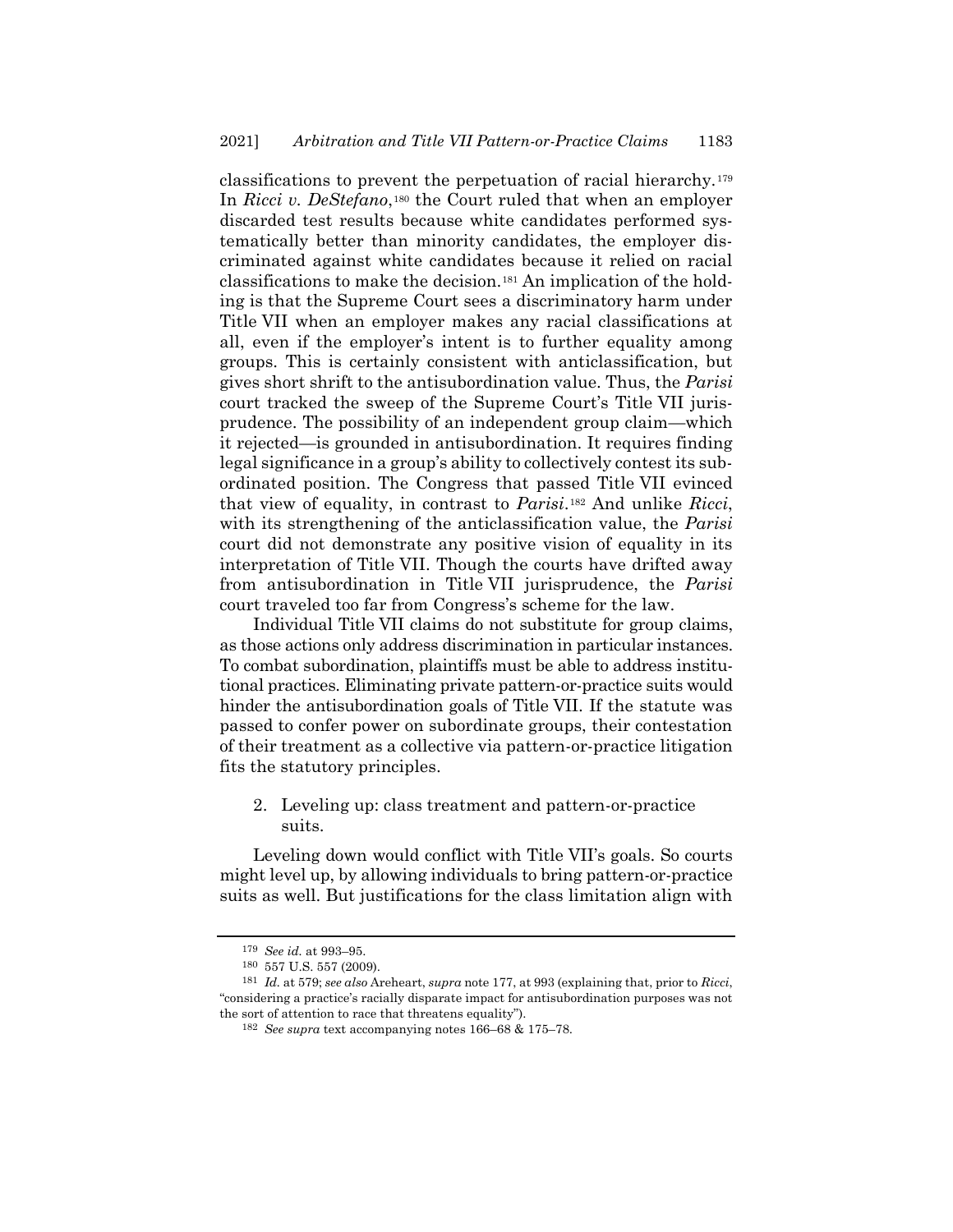general principles that courts have articulated about the limits of individual adjudication.<sup>183</sup> Individual pattern-or-practice suits would implicate the remedial, standing, and issue-preclusion difficulties that justify class treatment in the first place.

Solo litigants generally cannot achieve the scope of relief envisioned by the pattern-or-practice structure. An equitable principle holds that "injunctive relief should be no more burdensome to the defendant than necessary to provide complete relief to the plaintiffs."<sup>184</sup> The Tenth and Fourth Circuits raised justifications for the class limitation consistent with the principle. The courts explained that the proper focus of an individual Title VII case is an individual harm, not a groupwide pattern or policy, and the scope of relief should match the harm.<sup>185</sup> A job applicant who was not hired due to discrimination might obtain a court-ordered position at a company, but not a change to the company's hiring practices.

Remedial limits shade into standing doctrine. Solo litigants only have standing to remedy harm to themselves, not to third parties,<sup>186</sup> suggesting a constitutional dimension to the Tenth and Fourth Circuits' equitable concerns. The Eleventh Circuit explicitly noted that individual plaintiffs may lack standing to obtain

<sup>183</sup> For a contrary view, see Tsang, *supra* note [28,](#page-4-0) at 330–33 (arguing that courts should allow individual plaintiffs to bring pattern-or-practice claims). The doctrines that justify the class limitation can certainly be criticized on their own terms, but their application in Title VII cases is consistent with that in other areas of the law. *See, e.g.*, John C. Jeffries, Jr. & George A. Rutherglen, *Structural Reform Revisited*, 95 CALIF. L. REV. 1387, 1418 (2007) (criticizing the Supreme Court's limits on injunctive relief that "preclude the use of systemic remedies for . . . institutional and systemic problems" in suits against police departments for constitutional violations).

<sup>184</sup> Madsen v. Women's Health Ctr., Inc., 512 U.S. 753, 765 (1994) (quoting Califano v. Yamasaki, 442 U.S. 682, 702 (1979)). For a discussion of conflicting principles regarding the scope of relief for injunctions in individual cases, see Carroll, *supra* note [28,](#page-4-0) at 2030– 34. Indeed, the narrowing principles that justify limiting the pattern-or-practice method conflict with the principles the Supreme Court articulated in extending the doctrine. *See* Franks v. Bowman Transp. Co., 424 U.S. 747, 763–66 (1976) (explaining that courts have "broad equitable discretion" to fashion groupwide relief in Title VII cases). Yet *Franks* was a class action.

<sup>185</sup> *See Daniels*, 701 F.3d at 633 ("Proving an employer had [ ] a [discriminatory] policy does not prove individual employment decisions were discriminatory, although such evidence might be relevant to individual claims."); *Lowery*, 158 F.3d at 761 (explaining that an individual employment-discrimination plaintiff litigates "the discrete question of whether the employer discriminated against the plaintiff in a specific instance," rather than "common questions of fact," and can win individual relief like reinstatement or hiring, rather than groupwide prospective relief like "affirmative action plans [or] the altering of a seniority system").

<sup>186</sup> *See* McKenzie v. City of Chicago, 118 F.3d 552, 555 (7th Cir. 1997) ("[P]laintiffs lack standing to seek . . . relief that benefits third parties.").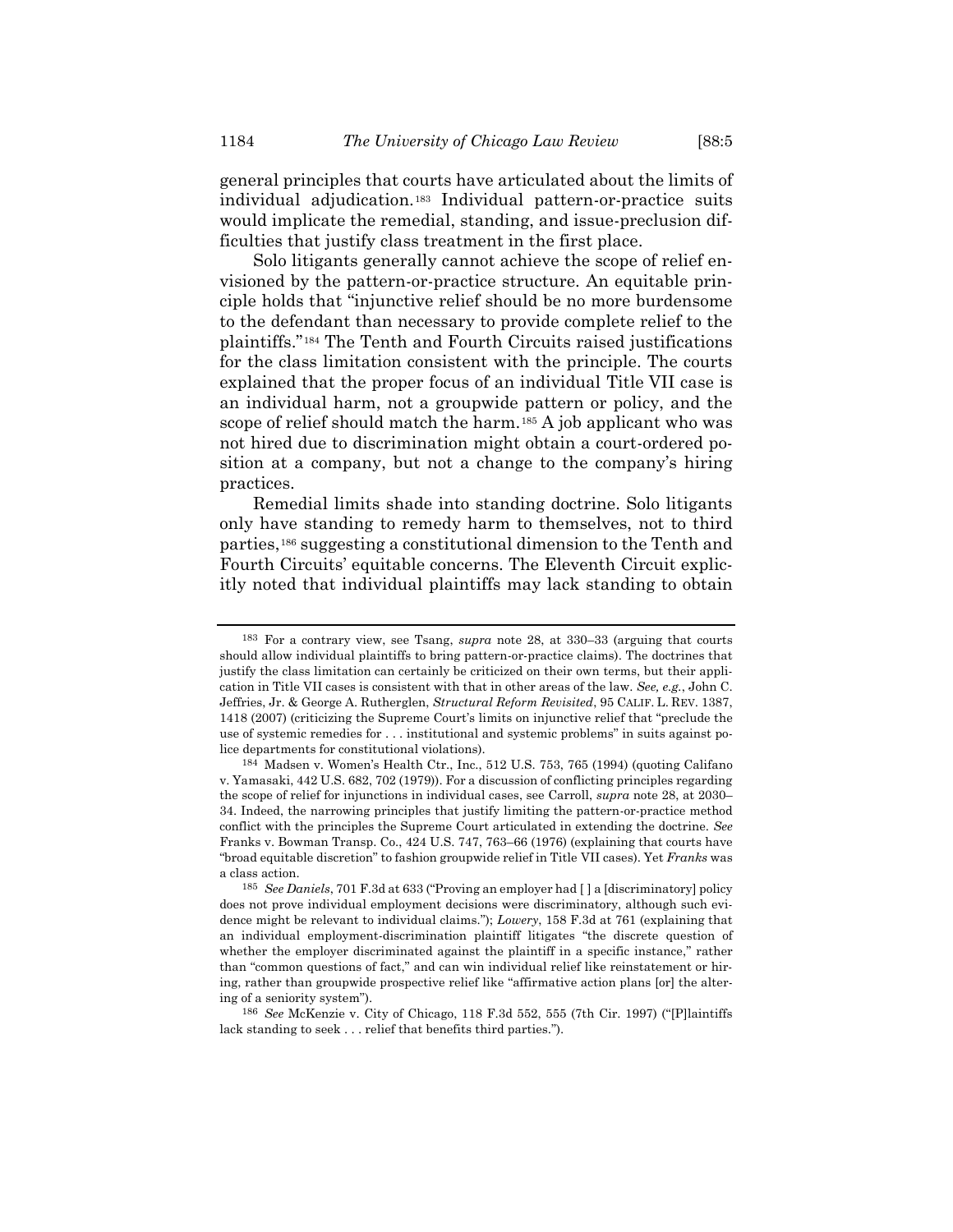prospective relief.<sup>187</sup> Once a plaintiff is no longer being harmed by a particular policy, they have standing to challenge the policy only if there is a high likelihood of future harm.<sup>188</sup> For example, an employee who is fired then reinstated by a judicial order is probably unlikely to be fired again for the same reason.

In addition to standing, the Eleventh Circuit highlighted a concern with issue preclusion. Individual pattern-or-practice claims would lead to unfair results for defendants.<sup>189</sup> Say an individual plaintiff won a pattern-or-practice claim against an employer. With the employer barred by issue preclusion from directly contesting the declaratory judgment that it had a pattern of discrimination, coworkers in subsequent individual cases would benefit from a tilted playing field. The defendant would need to argue that each individual was not affected by the judicially recognized pattern. But if an individual lost her pattern-orpractice claim, future plaintiffs would *not* be precluded from prosecuting new claims. Eventually, the employer will lose a case and potentially be liable for expensive injunctive relief.<sup>190</sup> The procedural safeguards of the class action justify the structure and stakes of a pattern-or-practice claim.

Unlike the other concerns, the Second Circuit's justification for the class limitation relied on a misunderstanding of patternor-practice. The Second Circuit explained that it would be inappropriate to give individuals access to pattern-or-practice burdenshifting because "[t]he ultimate burden of persuading the trier of fact that the defendant intentionally discriminated against the plaintiff remains at all times with the plaintiff."<sup>191</sup> But the patternor-practice mechanism does not change the ultimate burden. In the damages phase, the burden of proof is the same as in an

<sup>187</sup> *Davis*, 516 F.3d at 968 (explaining that, without formal class certification, "named plaintiffs lack standing to pursue such [prospective] relief for themselves, because the complaint did not allege a likelihood that they will be denied a supervisory position in the future").

<sup>188</sup> *See* City of Los Angeles v. Lyons, 461 U.S. 95, 111 (1983); *see also* Carroll, *supra* not[e 28,](#page-4-0) at 2036.

<sup>189</sup> *Davis*, 516 F.3d at 968–69. The court noted both res judicata (claim preclusion) and collateral estoppel (issue preclusion) problems. While there are issue-preclusion problems, *Davis* does not seem to demonstrate claim preclusion, that is, serial litigation of claims between the same parties. The reference to res judicata may reflect courts' inconsistency with this lexicon. *See* 18 JAMES WM. MOORE, MOORE'S FEDERAL PRACTICE § 131.10[1] (3d ed. 2020).

<sup>190</sup> *See* Carroll, *supra* note [28,](#page-4-0) at 2052–55.

<sup>191</sup> Chin v. Port Auth. of N.Y. & N.J., 685 F.3d 135, 149 (2d Cir. 2012) (quoting Tex. Dep't of Cmty. Affs. v. Burdine, 450 U.S. 248, 253 (1981) (alteration in original)).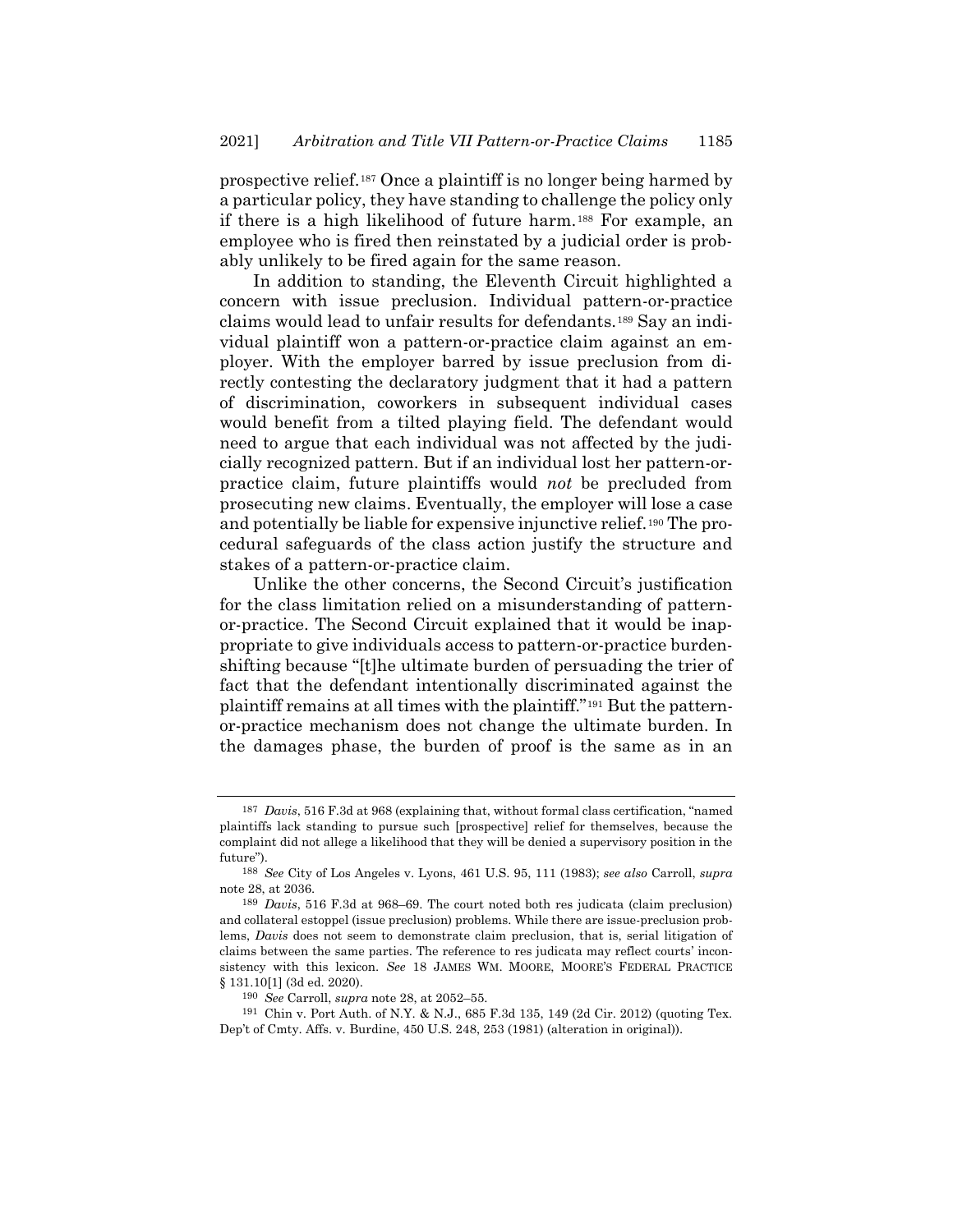individual case: an employee must establish an adverse employment action due to membership in a protected class. Because the liability ruling established that there was a pattern of discrimination, the defendant must introduce individualized contrary evidence to overcome the natural presumption that the individual was affected by that pattern. Yet aside from misunderstanding the phased litigation structure, the Second Circuit just restates the problem. Why allow burden shifting for classes but not individuals?

# B. The Right Result: Some Group Claims Are Concerted Activities

As we have seen, courts might disavow the private patternor-practice claim entirely. Depending on what courts do next, this would either conflict with Title VII's goals or cause procedural problems in individual cases. Instead, perhaps not all class claims can be barred by arbitration agreements. However, the *Epic Systems* Court was skeptical that group litigation, at least under the FLSA, was protected by the NLRA. If there is a door open to argue that some Title VII pattern-or-practice class litigation is protected, the gap is narrow.

This Comment argues that some pattern-or-practice litigation is protected by the NLRA. When group plaintiffs seek prospective relief to change workplace practices via a class action, their activity likely falls within § 7. Yet one more piece is necessary. The Supreme Court indicated that courtroom activity is not something that "employees 'just do' for themselves."<sup>192</sup> But why not, if lawyer-mediated collective bargaining is protected? By eschewing the formal collectivity of an FLSA group and focusing attention instead on what employees "just do," the majority suggests a functional inquiry into the nature of a group's litigative practices to determine if its litigation is concerted.

This Section proposes a new test to guide such an inquiry. In the liability phase of a pattern-or-practice suit, courts should treat group litigation as a concerted activity if the existence of a plaintiff group participating in the lawsuit predates the lawsuit. This test operationalizes the idea that, to be protected, an activity must be related to "self-organization," the first item in the NLRA's list of protected activities.<sup>193</sup>

<sup>192</sup> *Epic Systems*, 138 S. Ct. at 1625 (quoting NLRB v. Alt. Ent., Inc., 858 F.3d 393, 415 (6th Cir. 2017) (Sutton, J., concurring in part and dissenting in part) (emphasis omitted)).  $^{193}$  29 U.S.C.  $\S$  157.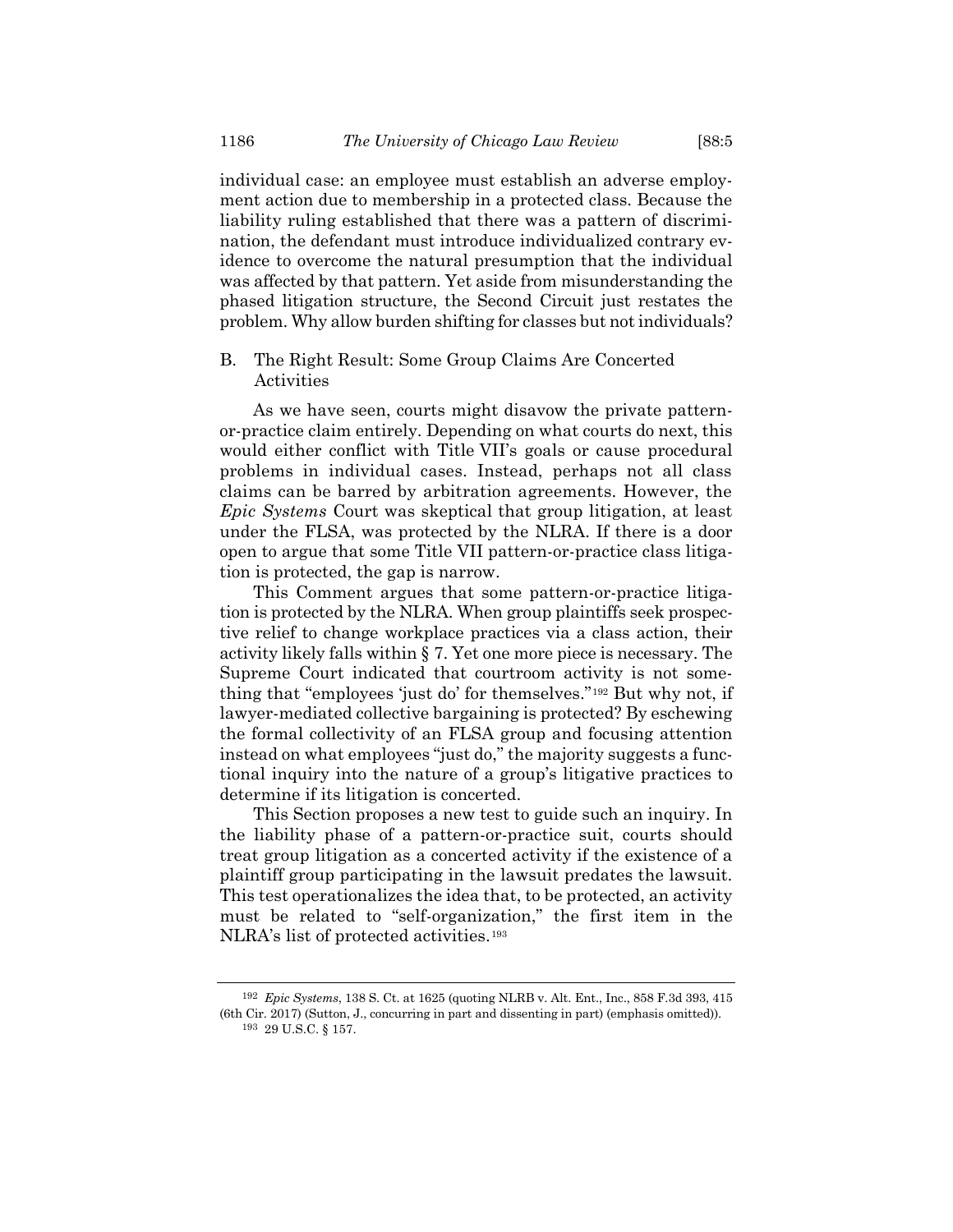The test comes from securities litigation. When determining whether a group of investors can serve as lead plaintiff under the Private Securities Litigation Reform Act of 1995<sup>194</sup> (PSLRA), courts look to "the existence of a pre-litigation relationship between group members."<sup>195</sup> Securities litigation is quite different from employment discrimination, but, as in this problem, PSLRA courts attempt to distinguish actual from fictitious group cohesion.<sup>196</sup>

In the remainder of this Section, I explain and defend the proposed test. First, I distinguish pattern-or-practice class litigation from FLSA litigation under *Epic Systems*. Then, I show how PSLRA courts distinguish lawyer-driven litigation from groupdriven litigation. Courts can determine if group litigation is protected by § 7 of the NLRA in the same way. Next, I apply the test to a few cases. Finally, I evaluate potential problems and consider variations on the test.

# 1. Distinguishing Title VII from the FLSA under *Epic Systems*.

In Part I.C, I justified a narrow reading of *Epic Systems* due to the FLSA's limitations on prospective injunctive relief and class actions. In contrast, class plaintiffs in Title VII pattern-orpractice cases can achieve broad, prospective, and groupwide relief, allowing plaintiffs to address the infrastructural nature of discriminatory practices.<sup>197</sup> If employees band together to change employer practices—which they can do under Title VII but not the FLSA—their concerted litigation activity falls squarely under NLRA § 7, which insulates what they do for "mutual aid or protection."<sup>198</sup>

Indeed, pattern-or-practice litigation often substitutes for protected concerted activity. A group that engages in litigation selects it from a suite of possible activities that it can use to achieve its goals. In *Mozee v. American Commercial Marine Service Co.*,<sup>199</sup> litigation grew out of direct action. Black workers first challenged Jeffboat's discriminatory promotion practices via mass protest.

<sup>194</sup> Pub. L. No. 104-67, 109 Stat. 737 (1995) (codified as amended in scattered sections of 15 U.S.C. and 18 U.S.C.).

<sup>195</sup> Varghese v. China Shenghuo Pharm. Holdings, Inc., 589 F. Supp. 2d 388, 392 (S.D.N.Y. 2008); *see also* Burch, *supra* note [150,](#page-20-0) at 110 n.94 (collecting cases).

<sup>196</sup> Burch, *supra* not[e 150,](#page-20-0) at 110–11.

<sup>197</sup> *See supra* Part II.A.1.

<sup>198</sup> 29 U.S.C. § 157.

<sup>199</sup> 940 F.2d 1036 (7th Cir. 1991), *aff'd and reh'g denied*, 963 F.2d 929 (7th Cir. 1992).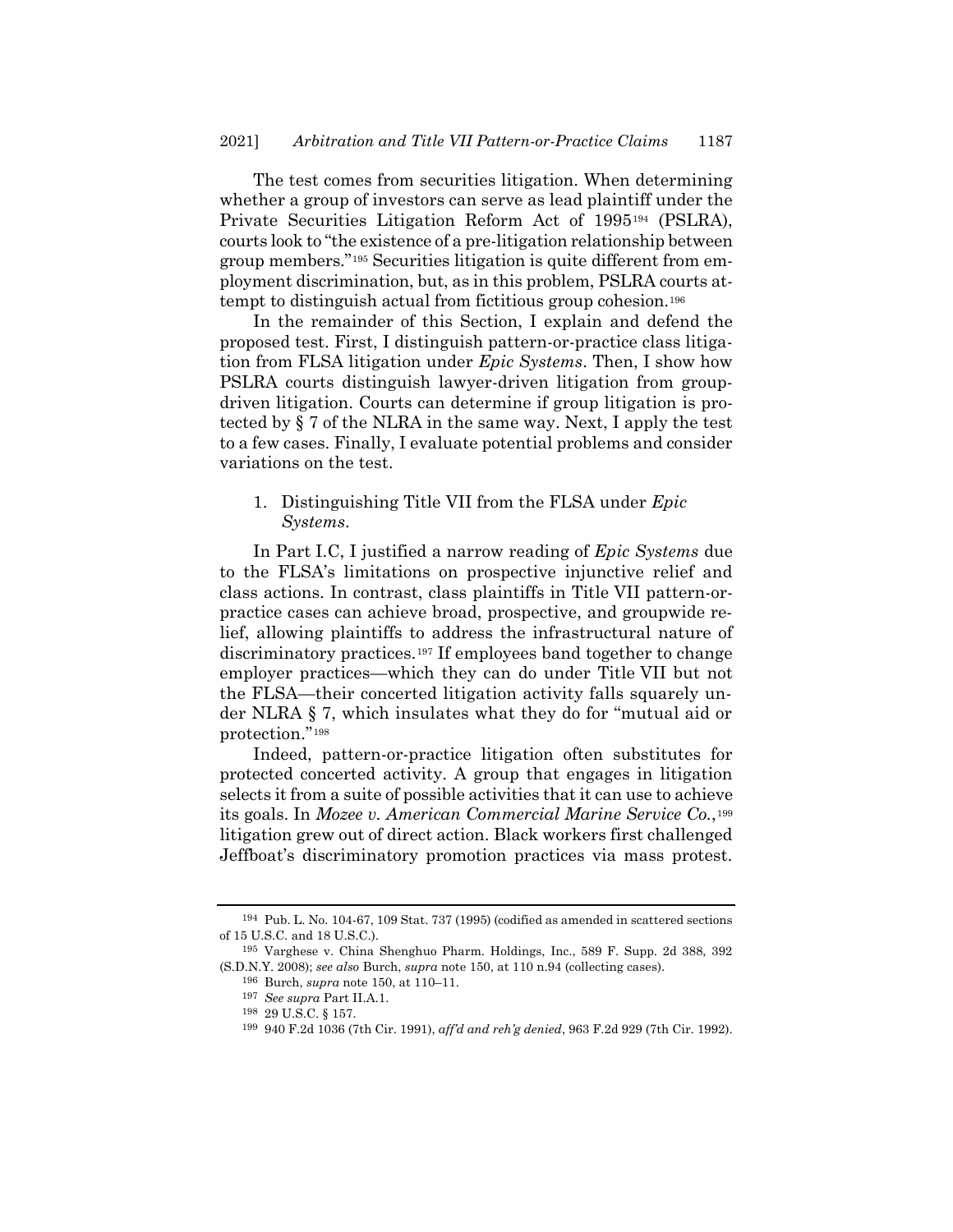Demonstrations in August 1975, "known as the 'Black Days' protests, involved speeches, petition signing and a call for negotiations between the Black Workers' Coalition and Jeffboat's administration."<sup>200</sup> When the demonstrations failed and participants were disciplined, group members filed a pattern-or-practice lawsuit under Title VII.<sup>201</sup> The initial actions the group took to challenge Jeffboat's employment practices—forming the Black Workers' Coalition, demonstrating in the Black Days, and signing petitions—are protected under the NLRA.*20F* <sup>202</sup> Filing class litigation to obtain injunctive relief is another means by which the group pursued the end of changing Jeffboat's business practices.

<span id="page-31-0"></span>Pattern-or-practice litigation can also complement collective bargaining. In *Chicago Teachers Union, Local No. 1 v. Board of Education*,<sup>203</sup> the Chicago Teachers Union (CTU) and a class of Black school staff challenged a school-board policy intended to reform underperforming schools.*204F* <sup>204</sup> The Board chose only schools on the south and west sides of Chicago for "turnarounds"—wholesale replacement of staff—leading to disproportionate layoffs of Black employees.<sup>205</sup> The CTU sought "prospective injunctive relief including a moratorium on turnarounds and the appointment of a monitor to evaluate and oversee any new turnaround process."<sup>206</sup> The Seventh Circuit approved class certification for the purposes of injunctive relief, because such relief would apply classwide.<sup>207</sup> Plaintiffs in a similar position to the Chicago teachers can bargain over such policies and be protected by the NLRA.<sup>208</sup> These plaintiffs sought the same outcome via group litigation.

A group that exists prior to litigation, like the Black Workers' Coalition at Jeffboat or the CTU, chooses to sue when it determines that litigation will serve its purposes more effectively than

<sup>200</sup> *Id.* at 1040.

<sup>201</sup> *Id.* at 1039–40.

<sup>202</sup> *See* 29 U.S.C. § 157 ("Employees shall have the right to self-organization."); *Epic Systems*, 138 S. Ct. at 1625 (discussing picketing within the NLRA's regulatory scheme); Cooper Tire & Rubber Co. v. NLRB, 866 F.3d 885, 889 (8th Cir. 2017) (explaining that "a firing for picket-line misconduct is an unfair labor practice" except under certain conditions).

<sup>203</sup> 797 F.3d 426 (7th Cir. 2015).

<sup>204</sup> *Id.* at 441.

<sup>205</sup> *Id.* at 431–32.

<sup>206</sup> *Id.* at 441.

<sup>207</sup> *Id.* at 442.

<sup>208</sup> *See* 29 U.S.C. § 157. The Chicago teachers themselves are not subject to the NLRA, as public employees. *See* 29 U.S.C. § 152(2). Rather, they are covered by an Illinois-specific labor regime and were barred from bargaining over layoff policies until recently. *See* Heather Cherone, *Pritzker Signs Bill Restoring Bargaining Rights for Chicago Teachers*, WTTW NEWS (Apr. 2, 2021), https://perma.cc/A7TW-2MDM.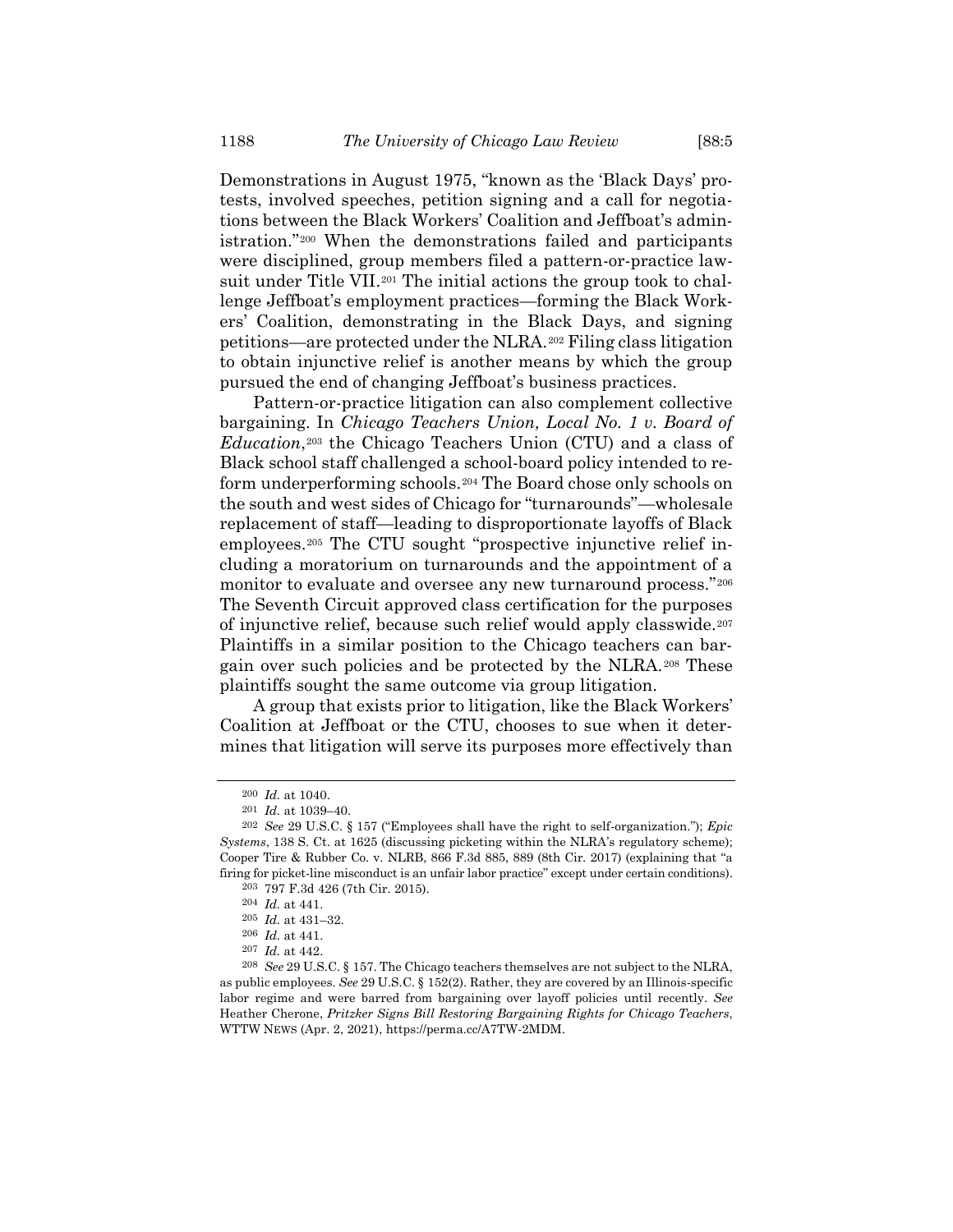other activities. Addressing inequality in the workplace, as Title VII litigation does, is within the scope of the purposes protected by § 7. Litigation must be "[an]other concerted activit[y],"<sup>209</sup> as the alternatives available to the group clearly are.

Arguments that *Epic Systems* applies to Title VII rely on an unjustified assumption that the Supreme Court's interpretation of § 7 applies to all group litigation.<sup>210</sup> To counter Justice Ginsburg's suggestion that *Epic Systems* does not reach Title VII group actions, Carson Miller explained that Title VII evinces no intent to override the FAA.<sup>211</sup> But the relevant question is not whether Title VII overrides the FAA. Rather, courts must first determine whether there is room left after *Epic Systems* for the NLRA to protect some Title VII litigation. I argue that there is, as the FLSA and Title VII are distinguishable. Second, courts must determine whether the NLRA overrides the FAA. I have argued that it does.<sup>212</sup>

## 2. Prelitigation groups and the PSLRA.

The structure and remedies of Title VII potentially allow plaintiffs to pursue "mutual aid or protection" in a concerted manner via pattern-or-practice litigation. But class litigation might not reflect that kind of activity. Federal judges often suspect that class plaintiffs do not decide to litigate; lawyers do. As Judge Richard Posner put it in one decision: "All [the class representative's] moves in this suit were almost certainly the lawyer's. Realistically, functionally, practically, she is the class representative, not [the plaintiff]."<sup>213</sup> The *Epic Systems* Court's implication that litigation is not something employees "'just do' for themselves" likely constitutes a similar judgment.<sup>214</sup> But not all class

<sup>209</sup> 29 U.S.C. § 157.

<sup>210</sup> *See* Miller, *supra* note [29,](#page-4-1) at 1179; Williams v. Dearborn Motors 1, LLC (*Dearborn II*), No. 17-12724, 2018 WL 3870068, at \*2 (E.D. Mich. Aug. 15, 2018) (explaining that the Court "framed the issue broadly" and stressing *Concepcion*'s concern for individual adjudications).

<sup>211</sup> Miller, *supra* not[e 29,](#page-4-1) at 1183–84.

<sup>212</sup> *See supra* text accompanying note[s 151](#page-20-1)–55.

<sup>213</sup> Culver v. City of Milwaukee, 277 F.3d 908, 913 (7th Cir. 2002).

<sup>214</sup> *Epic Systems*, 138 S. Ct. at 1625 (quoting *Alt. Ent.*, 858 F.3d at 415 (Sutton, J., concurring in part and dissenting in part) (emphasis omitted)). Compare to that judgement Judge Jeffrey Sutton's opinion, in which he reached the same ultimate result as the *Epic Systems* majority but found that litigation pursued by workers is a concerted activity: "[T]heir legal action is protected if they are substantively cooperating in the litigation campaign—say by pooling money, coordinating the timing of their claims, or sharing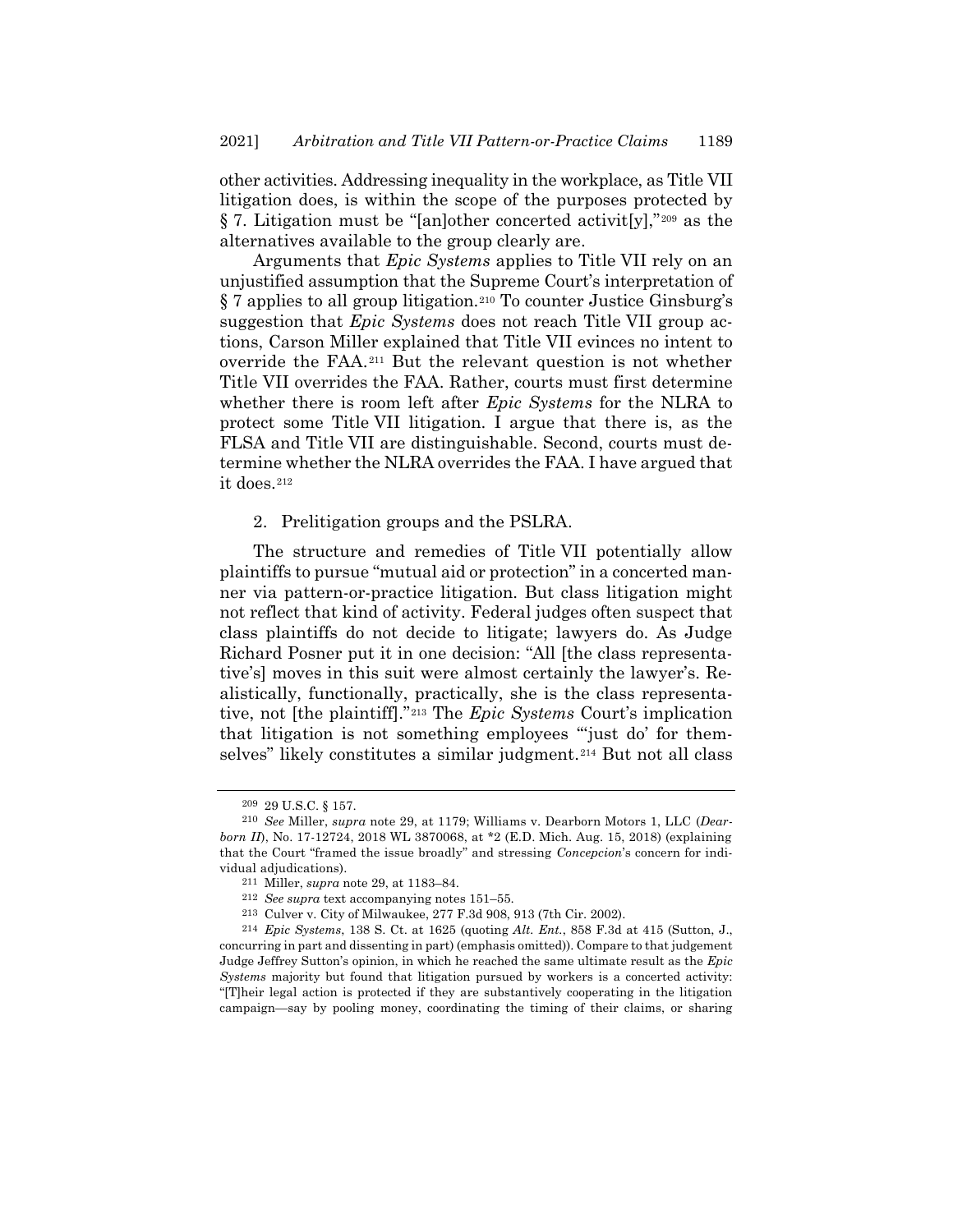actions have this character. In fact, the PSLRA expressly created procedures to ensure that plaintiffs, not lawyers, manage litigation.<sup>215</sup> Courts can borrow tests from the PSLRA to determine if pattern-or-practice litigation reflects concerted activity and is thus protected by § 7 of the NLRA.

Congress passed the PSLRA in 1995 to curb frivolous securities lawsuits.<sup>216</sup> Congress kept the tail from wagging the dog, ensuring that plaintiffs control their counsel rather than vice versa. To ensure plaintiff control, the law included special certification procedures for named plaintiffs and required courts to pick the most "adequate" plaintiff to oversee the litigation, presumably the plaintiff with the most at stake.<sup>217</sup>

Securities law is far afield from employment law, but a relationship between the PSLRA and worker protection may not be as surprising as it first seems. Professor David Webber argues that the PSLRA enhances worker voice. The statutory requirements lead courts to regularly select pension funds and labor union funds as lead plaintiffs, allowing "labor's capital" to enforce good corporate governance.<sup>218</sup>

Lower courts have differed on how to interpret a provision of the PSLRA that permits a "group of persons" to be appointed lead plaintiff.<sup>219</sup> Some courts simply allow any group.<sup>220</sup> To others, that literal reading would frustrate congressional intent, allowing plaintiffs' counsel to evade effective supervision by assembling

attorneys and legal strategy." *Alt. Ent.*, 858 F.3d at 414 (Sutton, J., concurring in part and dissenting in part), *overruled by Epic Systems*, 138 S. Ct. 1612. On Judge Sutton's view, cooperation in a litigation campaign (in court or arbitration) is protected, but a particular procedural mechanism like a class action is not.

<sup>215</sup> Jill E. Fisch, *Aggregation, Auctions, and Other Developments in the Selection of Lead Counsel Under the PSLRA*, 64 LAW & CONTEMP. PROBS. 53, 60 (2001) (describing the PSLRA as "an effort to reform class action procedures to secure more effective client control").

<sup>216</sup> Gilles, *supra* note [111,](#page-15-0) at 386 & n.84. For a critical evaluation of the PSLRA's passage and impact, see generally andré douglas pond cummings, *"Ain't No Glory in Pain": How the 1994 Republican Revolution and the Private Securities Litigation Reform Act Contributed to the Collapse of the United States Capital Markets*, 83 NEB. L. REV. 979 (2005).

<sup>217</sup> 15 U.S.C. § 78u-4(a)(2)–(3).

<sup>218</sup> David Webber, *Reforming Pensions While Retaining Shareholder Voice*, 99 B.U. L. REV. 1001, 1012–13 (2019). In fact, MissPERS, a Mississippi public pension fund, was lead plaintiff in a PSLRA case investors filed against a jewelry chain due to negative publicity from a Title VII case. *In re* Signet Jewelers Ltd. Sec. Litig., No. 16-cv-06728, 2020 WL 4196468, at \*1 (S.D.N.Y. July 21, 2020). The securities-fraud claims settled for \$240 million, *id.*; the discrimination case is ongoing. *See infra* text accompanying note[s 267](#page-41-0)–72.

<sup>219</sup> 15 U.S.C. § 78u-4(a)(3)(B)(iii)(I).

<sup>220</sup> *See, e.g.*, D'Hondt v. Digi Int'l, Inc., No. 97-5, 1997 WL 405668, at \*3 (D. Minn. Apr. 3, 1997).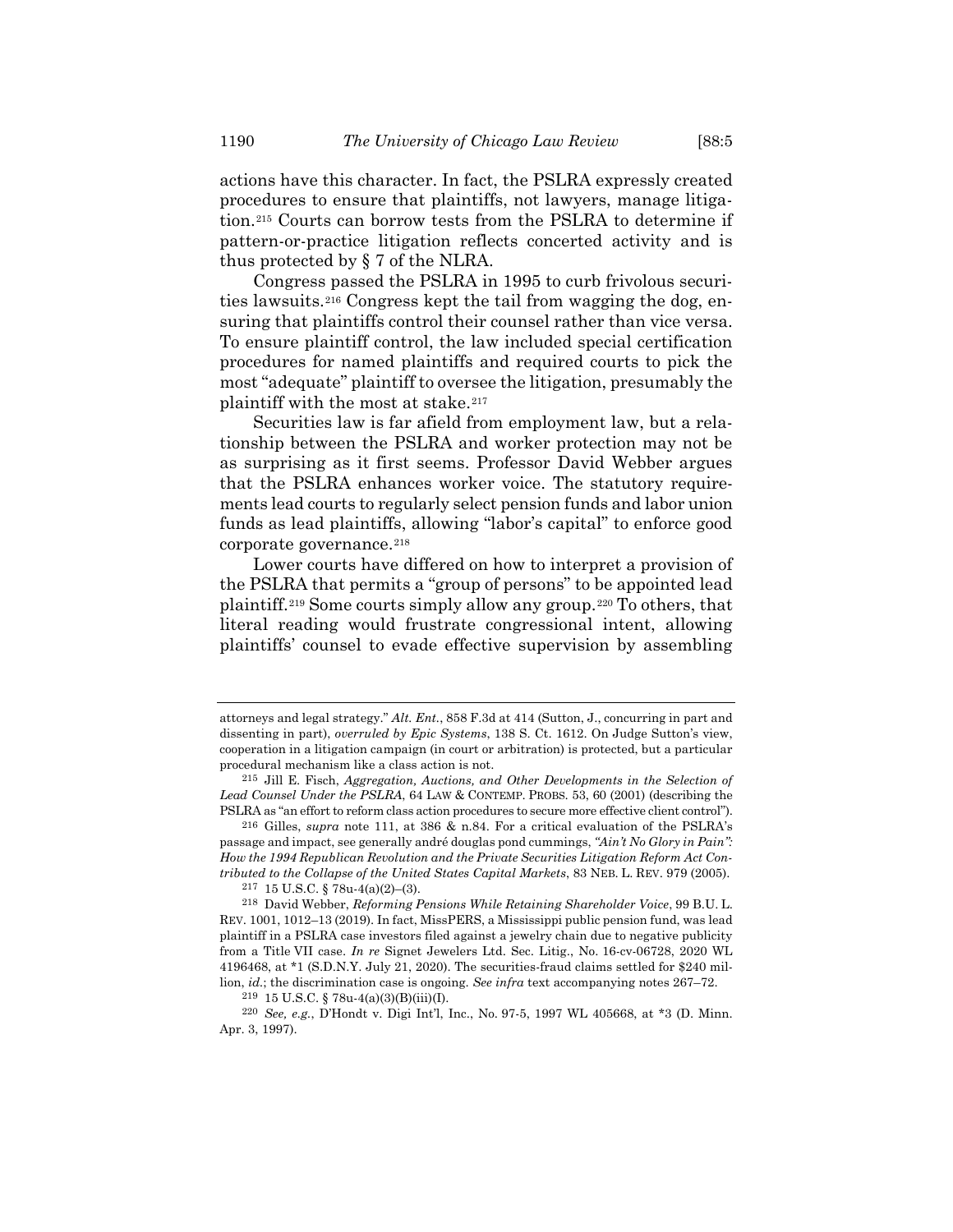diffuse groups of unrelated investors.<sup>221</sup> These courts allow only "close-knit" groups that have "a meaningful relationship preceding the litigation" and share more than ownership of "the same securities."<sup>222</sup> Taking a middle path, a third set of courts takes a multifactor approach.<sup>223</sup> Along with factors that purport to evaluate the group's capacity to supervise the case, these courts consider "the existence of a pre-litigation relationship between group members."<sup>224</sup> The Third Circuit endorsed this "rule of reason" approach: unrelated investors can constitute a lead-plaintiff group, unless a group is too large to supervise litigation or was created by the machinations of counsel.<sup>225</sup>

In determining whether Title VII pattern-or-practice litigation constitutes a concerted activity, courts should borrow the most restrictive test from the PSLRA: whether plaintiffs have a relationship that predates the lawsuit. Without having a prelitigation relationship, plaintiffs, as a group, could not have affirmatively selected litigation to achieve "mutual aid or protection." This rule avoids the uncertainty and judicial discretion that would be created by importing the flexible standards of the ruleof-reason approach to the PSLRA. It is also consistent with district courts' exceptions to the class limitation—plaintiff associations that exist outside of litigation.<sup>226</sup>

The proposed test avoids the Supreme Court's unease with using the NLRA to protect procedural innovations that postdate its enactment.<sup>227</sup> The 1966 revisions to the Federal Rules that created the modern Rule 23 were driven by the desire to facilitate redress for unorganized groups—in particular, Black Americans facing entrenched discrimination and diffuse consumers who faced harm from mass manufacturers and polluters.<sup>228</sup> They created a novel "interest class" justification for collective treatment. Those who share an interest in the result of litigation can be bound together, despite lacking a relationship outside

<sup>221</sup> Aronson v. McKesson HBOC, Inc., 79 F. Supp. 2d 1146, 1153 (N.D. Cal. 1999).

<sup>222</sup> *Id.* at 1153–54.

<sup>223</sup> *Varghese*, 589 F. Supp. 2d at 392.

<sup>224</sup> *Id.* at 392.

<sup>225</sup> *In re* Cendant Corp. Litig., 264 F.3d 201, 266–67 (3d Cir. 2001) (quoting Chill v. Green Tree Fin. Corp., 181 F.R.D. 398, 409 (D. Minn. 1998)).

<sup>226</sup> *See supra* text accompanying note[s 75](#page-11-2)–[77.](#page-11-0)

<sup>227</sup> *See Epic Systems*, 138 S. Ct. at 1624 ("The notion that Section 7 confers a right to class or collective actions seems pretty unlikely when you recall that procedures like that were hardly known when the NLRA was adopted in 1935.").

<sup>228</sup> STEVEN YEAZELL, FROM MEDIEVAL GROUP LITIGATION TO THE MODERN CLASS ACTION 240–45 (1987).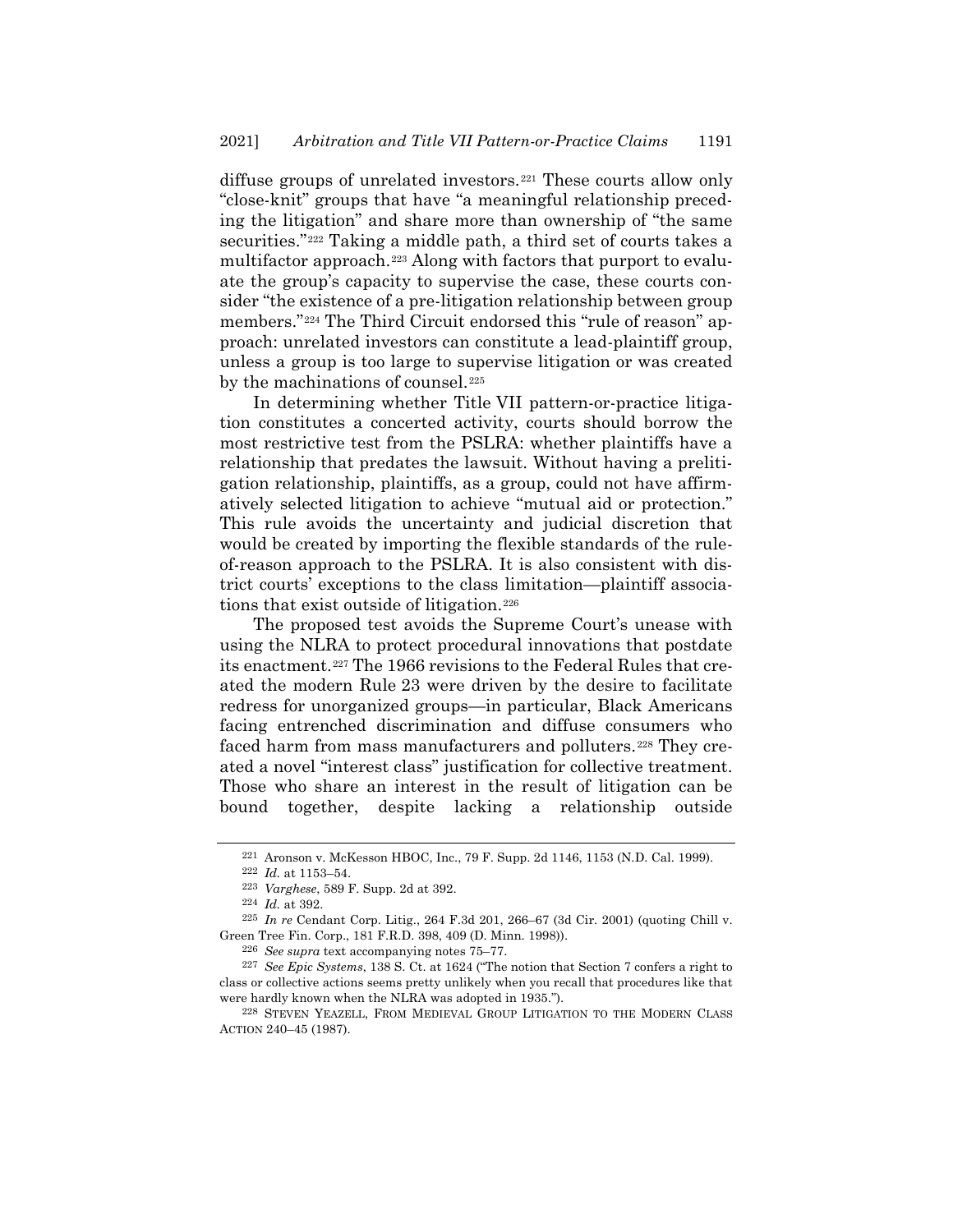litigation.<sup>229</sup> Rule 23's antecedents, however, usually did require prelitigation groups.<sup>230</sup> The PSLRA test would allow courts to determine when a "courtroom-bound 'activit[y]'" is also something employees "just do,"<sup>231</sup> and it yields results that are consistent with the history of group litigation.

## 3. Architecture of arbitration and pattern-or-practice suits.

This Section examines how the proposed rule would work in actual pattern-or-practice cases. The cases discussed above (under the additional hypothetical assumption that parties had agreed to arbitration) furnish productive examples to consider whether the proposed rule would preclude arbitration in the liability phase. Regardless, arbitration would still be used in the damages phase of a pattern-or-practice case. Individual proceedings in the damages phase do not constitute concerted activity.

Courts can look for signs of prelitigation relatedness among a group pursuing a Title VII pattern-or-practice case. The relationship must be geared toward addressing workplace conditions; otherwise, all potential plaintiffs who know each other as coworkers would automatically satisfy the test. At an extreme, workers may have explicitly created an association to combat workplace discrimination or have joined a union to pursue concerted activity. For less organized workplaces, evidence like petitions or meetings regarding how to address discrimination, or evidence that class members approached the lawyers as a group and not vice versa, could suffice. In *Mozee*, the organizing activity of Black employees via the Black Workers' Coalition would have justified a class action for a pattern-or-practice suit even if they had signed individual arbitration agreements. Even without the coalition, the workers engaged in protests to change workplace conditions, which shows a prelitigation relationship.

The class plaintiffs in *CTU* alleged that the Board of Education's school-closing policies were discriminatory.<sup>232</sup> If they had signed arbitration agreements (and were private employees

<sup>229</sup> *Id.* at 248.

<sup>230</sup> *Id.* at 221–22 (explaining that Rule 48 of the Federal Equity Rules of 1843 provided for group litigation, but courts typically would apply the Rule only if absent parties chose to join litigating organizations).

<sup>231</sup> *Epic Systems*, 138 S. Ct. at 1625 (quoting *Alt. Ent.*, 858 F.3d at 415 (Sutton, J., concurring in part and dissenting in part) (emphasis omitted)).

<sup>232</sup> *See supra* text accompanying note[s 203](#page-31-0)–04.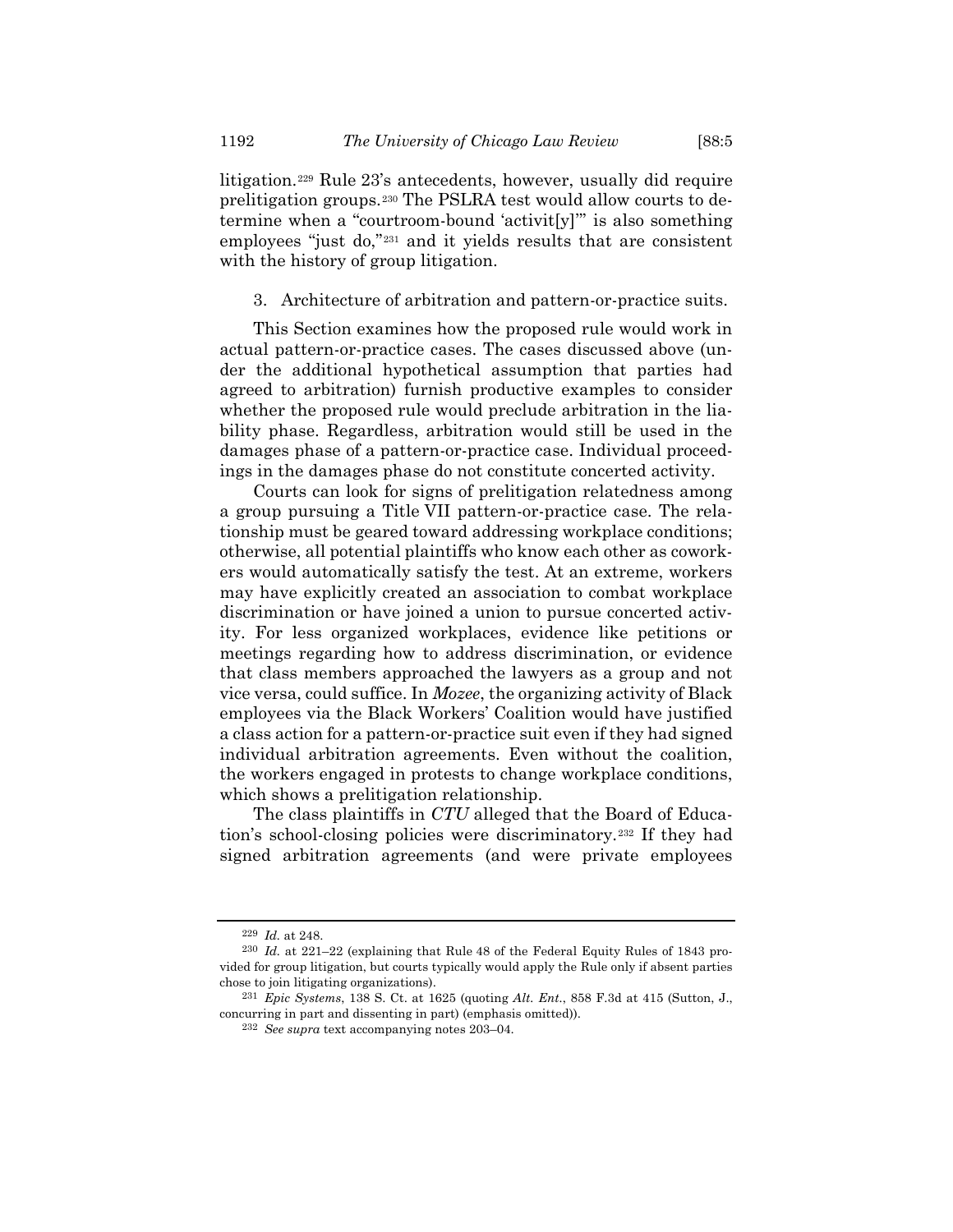subject to the NLRA),<sup>233</sup> then they would be able to litigate because of the organizing activity embodied by the union. It is no surprise that a union's activity is protected by § 7. The list of concerted activities expressly includes "form[ing] . . . labor organizations," as well as unions' representative action in collective bargaining.<sup>234</sup> That said, a collective bargaining agreement that assigned Title VII pattern-or-practice claims to arbitration would still be enforced,<sup>235</sup> as the choice is made on a groupwide basis. The union would be expressly allocating a future group claim to arbitration, on behalf of the group.

In *Parisi*, plaintiffs' actual arbitration agreements were before the court, and the Second Circuit held that those agreements were enforceable.<sup>236</sup> The Second Circuit's ruling was consistent with the proposed rule. The putative class showed no evidence of prelitigation organization. The plaintiff sought to certify a class of female managing directors, vice presidents, and associates at Goldman Sachs,<sup>237</sup> with no indication that potential class members even knew about the lawsuit. Likely, Parisi's lawyer added the class claim to make the case make financial sense. So the Second Circuit's rejection of class certification is consistent with the proposed test.

Akin to *Parisi*, in *Wal-Mart Stores, Inc. v. Dukes*,<sup>238</sup> plaintiffs alleged that Wal-Mart's sexist practices affected 1.5 million women at worksites around the country.<sup>239</sup> The Supreme Court found that the proposed class lacked commonality.<sup>240</sup> Had the plaintiffs been facing mandatory arbitration rather than class certification, they would fail the proposed test. There was no prelitigation connection alleged among them.

These examples are on the extreme ends. A closer case is *Williams v. Dearborn Motors 1 (Dearborn III).*<sup>241</sup> Brian P. Williams and Jay Howard brought a class action against a car dealership where they worked, alleging a racial pay disparity. They

<sup>233</sup> *See* 29 U.S.C. § 152(2).

<sup>234</sup> 29 U.S.C. § 157.

<sup>235</sup> *See* 14 Penn Plaza LLC v. Pyett, 556 U.S. 247, 251 (2009) (holding that union members' individual statutory age-discrimination claims must be arbitrated when arbitration is agreed to in their collective bargaining agreement).

<sup>236</sup> *Parisi*, 710 F.3d at 488.

<sup>237</sup> *Id.* at 485.

<sup>238</sup> 564 U.S. 338 (2011).

<sup>239</sup> *Id.* at 343.

<sup>240</sup> *Id.* at 356.

<sup>241</sup> No. 17-12714, 2020 WL 1242821 (E.D. Mich. Mar. 16, 2020).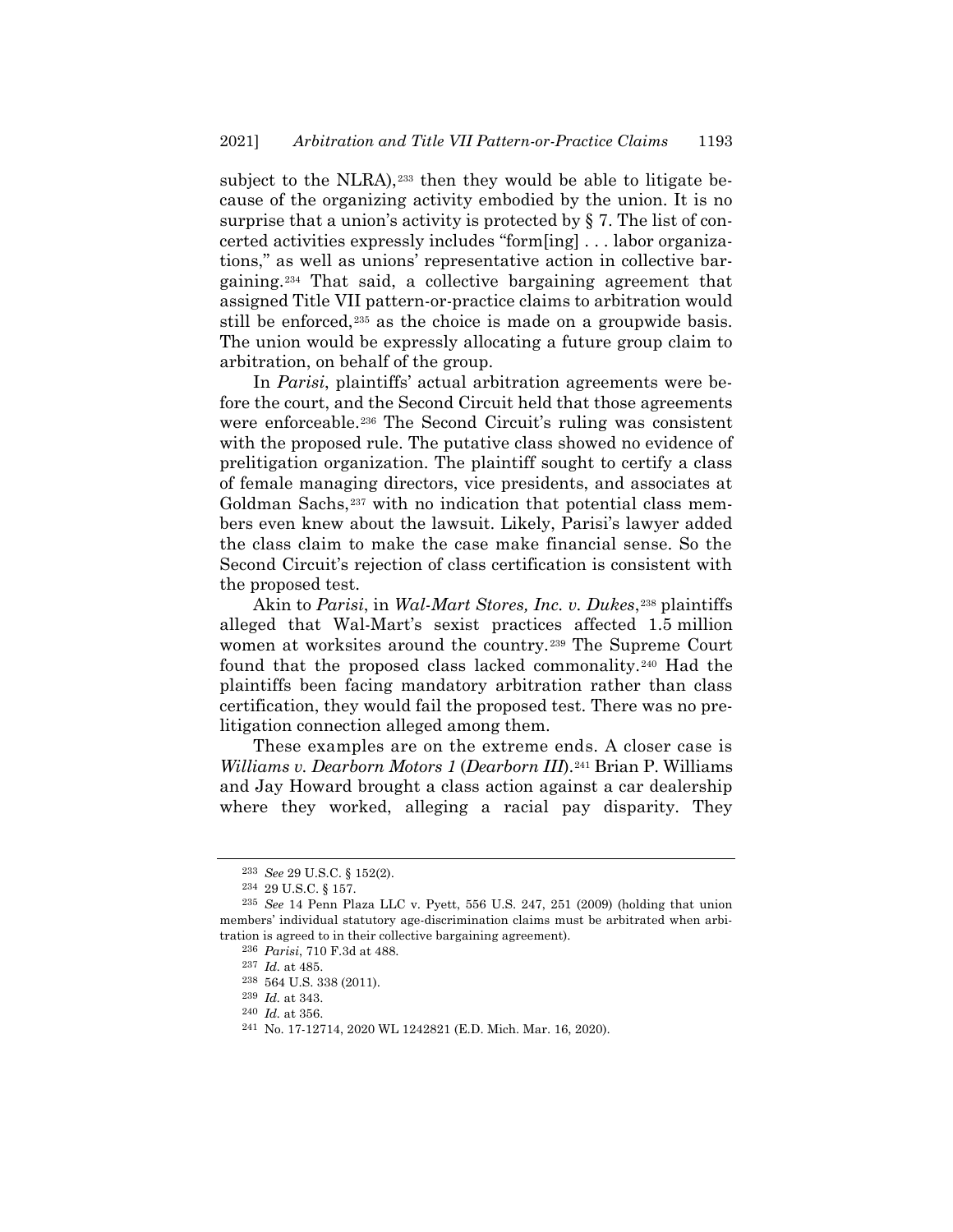proceeded in the same litigation but had filed individual claims with the EEOC.<sup>242</sup> If they approached the lawyer that they retained together or on behalf of a larger group, that might constitute a prelitigation relationship.<sup>243</sup> But it would not satisfy the test if the lawyer had assembled the group claim on his own initiative. Courts could also look at the character of the plaintiffs' opposition to the policies at the worksite itself. The complaint stated that a plaintiff, Howard, complained to the dealership about "race-based compensation disparities."<sup>244</sup> How did Howard complain? If Howard had approached his employer as part of a group—for example, with likeminded coworkers or armed with a petition—that might tend toward finding a relationship among the class. But if he were just advocating for himself, that would not be enough.

In reality, the court hearing the *Dearborn Motors* litigation dismissed the class, extending *Epic Systems* to Title VII.<sup>245</sup> Yet the employer's contractual offer of arbitration proved illusory, as Dearborn Motors could not afford to arbitrate Howard's claim.<sup>246</sup> Though Howard's individual claim resumed in court, Williams could not get relief because his only claim was embedded in the groupwide pay disparity claim that was dismissed with the class.<sup>247</sup> If the court had used the proposed test, perhaps Williams would not have been shut out of court.<sup>248</sup>

Having examined the test more closely, we turn to its operation in a pattern-or-practice class action. An employer would not be able to compel arbitration to stymie class certification in a pattern-or-practice case if the group's organization predates the

<sup>242</sup> *Id.* at \*1.

<sup>243</sup> In its published guidance to employees, the NLRB states that a concerted activity is when "two or more employees take action for their mutual aid or protection regarding terms and conditions of employment." NLRB, EMPLOYEE RIGHTS, https://perma.cc/7WU8-HESU; *cf.* Melissa K. Stull, Annotation, *Spontaneous or Informal Activities of Employees as "Concerted Activities," Within Meaning of § 7 of National Labor Relations Act (29 USCS § 157)*, 107 A.L.R. Fed. 244, 251 (1992) (noting that "the most obvious type of concerted activity occurs where two or more employees are working together," but "a single employee" can also engage in a concerted activity, in particular if she represents others). That guidance might be persuasive regarding the scope of the proposed test. If so, Williams and Howard's joint activity alone would be enough to constitute a prelitigation relationship.

<sup>244</sup> Williams v. Dearborn Motors 1, LLC (*Dearborn I*), No. 17-12724, 2018 WL 3092790, at \*2 (E.D. Mich. May 24, 2018).

<sup>245</sup> *Dearborn II*, 2018 WL 3870068, at \*2.

<sup>246</sup> *Dearborn III*, 2020 WL 1242821, at \*2.

<sup>247</sup> *Id.* at \*4.

<sup>248</sup> Williams likely would not have collected damages anyway. A business that cannot pay for arbitration probably cannot pay a judgment either.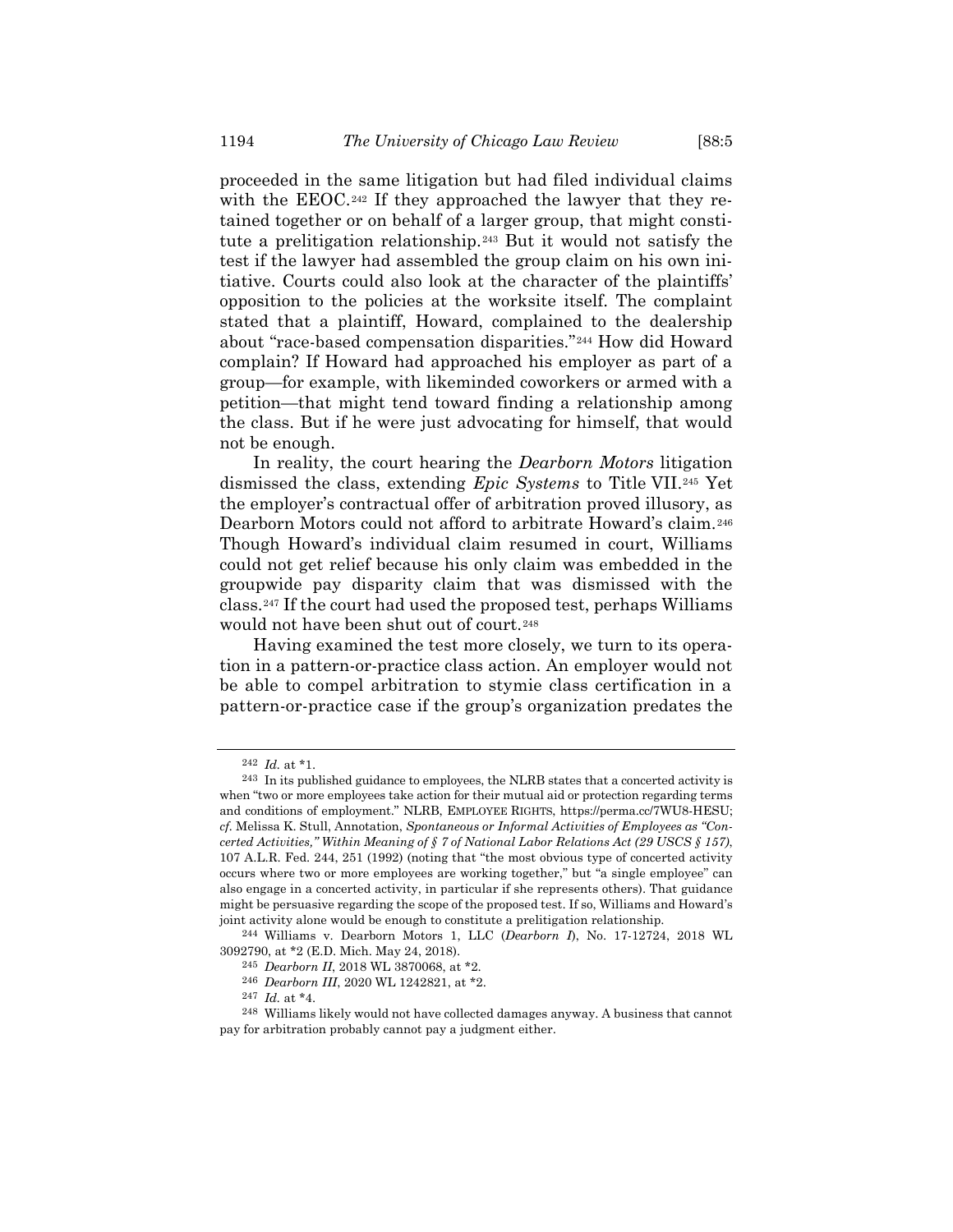lawsuit, because that would be an unfair labor practice under the NLRA. The group could obtain injunctive and declaratory relief, but arbitration would be required in the damages phase.

Arbitration in the damages phase is consistent with the pattern-or-practice litigation scheme. The liability and damages phases of a pattern-or-practice case are procedurally distinct. Nonclass associations can only participate in the liability phase.<sup>249</sup> Likewise, Rule 23(b)(2) classes can only pursue injunctive and declaratory relief, not individualized damages.<sup>250</sup> Postliability, the damages phase involves individual "additional proceedings."<sup>251</sup> There might be a proceeding for each class member.<sup>252</sup> These proceedings could easily be arbitrations. The arbitrator would have a presumption that the employer engaged in an unlawful discriminatory policy.<sup>253</sup>

In extending *Epic Systems* to Title VII pattern-or-practice cases, the *Dearborn Motors* court stressed that the plaintiffs' attack on "the individualized nature of the arbitration proceedings" was precluded by *Concepcion*.<sup>254</sup> As discussed, the NLRA might suspend the FAA for litigation that falls into § 7.*25F* <sup>255</sup> But in addition, requiring arbitrations in the damages phase preserves contractedfor individual adjudications where individualized proof and relief are at issue. The pattern-or-practice structure allows plaintiffs' groups to pursue liability rulings without destroying contractual expectations with respect to individual adjudication.

# 4. Limitations of the PSLRA test.

The test proposed above—whether a litigating group predates a lawsuit—is one way courts can determine whether a group is acting in a concerted manner when it litigates. In this

<sup>249</sup> Emps. Committed for Just. v. Eastman Kodak Co., 407 F. Supp. 2d 423, 433 (W.D.N.Y. 2005).

<sup>250</sup> *Dukes*, 564 U.S. at 360, 366–67.

<sup>251</sup> *Teamsters*, 431 U.S. at 361.

<sup>252</sup> McReynolds v. Merrill Lynch, Pierce, Fenner & Smith, Inc., 672 F.3d 482, 491 (7th Cir. 2012) (explaining that, in a disparate-impact case with the same structure, "hundreds of separate trials may be necessary" in the damages phase "to determine which class members were actually adversely affected" and "what loss each [ ] sustained").

<sup>253</sup> This structure is very similar to the "hybrid" litigation-arbitration model proposed by Professors Myriam Gilles and Anthony Sebok, in which attorneys could seek an "enforceable judicial judgment" of liability, followed by "subsequent serial arbitrations," using the judicial ruling for its preclusive or persuasive effect. Gilles & Sebok, *supra* note [42,](#page-6-1) at 468–70.

<sup>254</sup> *Dearborn Motors 1*, 2018 WL 3870068, at \*2.

<sup>255</sup> *See supra* text accompanying note[s 151](#page-20-1)–55.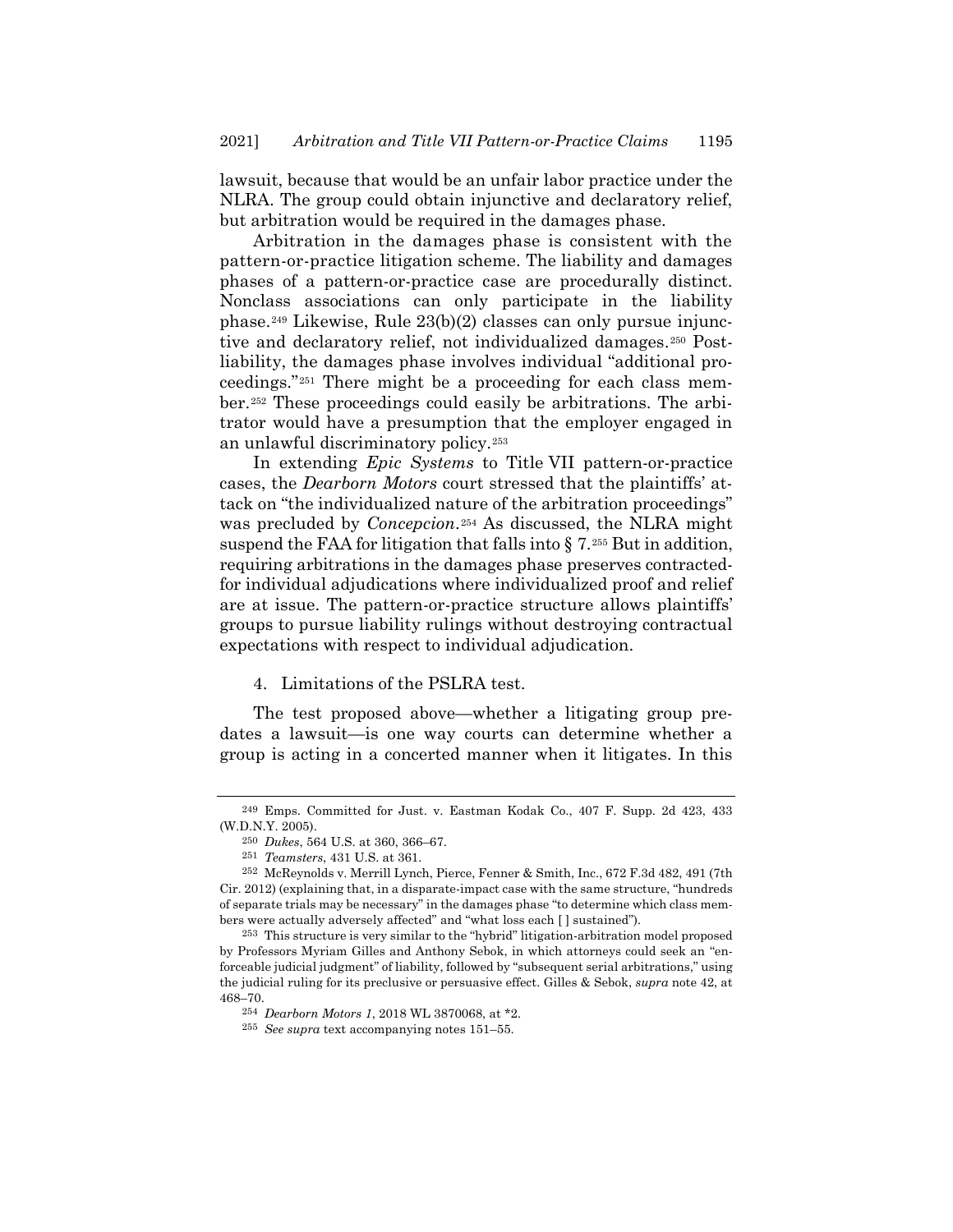Section, I consider alternatives to and limitations of the test. First, courts could use standards adopted from the PSLRA ruleof-reason approach—rather than a bright-line rule—but a rule has advantages for litigation expectations. Second, plaintiffs or attorneys may try to game the rule by organizing in advance of litigation or creating paper organizations. I argue that this risk is limited. Third, some litigating groups are left out by the proposed rule. This is a severe limitation of the rule. They are no less deserving of protection from discrimination at work.

<span id="page-39-0"></span>The proposed test is intended to be a simple bright-line rule to cabin judicial discretion in determining if group litigation is protected.<sup>256</sup> As such, it likely does not perfectly capture all or exclusively the conduct that it is intended to.<sup>257</sup> For example, perhaps an organized group exists, but its activities are unrelated to the problems that led to litigation, and group members do not plan to oversee the lawyers. Such a group would pass the prelitigation test, but in reality, the litigation would not reflect concerted activity. Courts could instead analyze concertedness with a standard. For the courts that take the rule-of-reason approach to the PSLRA, "the extent of the prior relationships" among group members is only one, nondispositive factor that is considered.<sup>258</sup> Most importantly, groups must show "an ability (and a desire) to work collectively to manage the litigation."<sup>259</sup> To show independence from counsel and capacity for collective organization, those courts look to factors like members' "involvement . . . in litigation thus far," "plans for cooperation," "sophistication," and "whether the members chose outside counsel, and not vice versa."<sup>260</sup> For example, one court found that, because investors had "held joint conference calls" to form a litigating strategy "separately and apart from their lawyers," they could constitute a lead-plaintiff group.<sup>261</sup> A dissent that presaged *Epic Systems* explained that a litigation campaign is concerted if workers "substantively

<sup>256</sup> *See* Antonin Scalia, *The Rule of Law as a Law of Rules*, 56 U. CHI L. REV. 1175, 1179–80 (1989).

<sup>257</sup> *See* Cass R. Sunstein, *Problems with Rules*, 83 CALIF. L. REV. 953, 990–91 (1995).

<sup>258</sup> *Cendant*, 264 F.3d at 266–67.

<sup>259</sup> Reimer v. Ambac Fin. Grp., Inc., No. 08-411, 2008 WL 2073931, at \*3 (S.D.N.Y. May 9, 2008).

<sup>260</sup> *Varghese*, 589 F. Supp. 2d at 392.

<sup>261</sup> *Reimer*, 2008 WL 2073931, at \*3.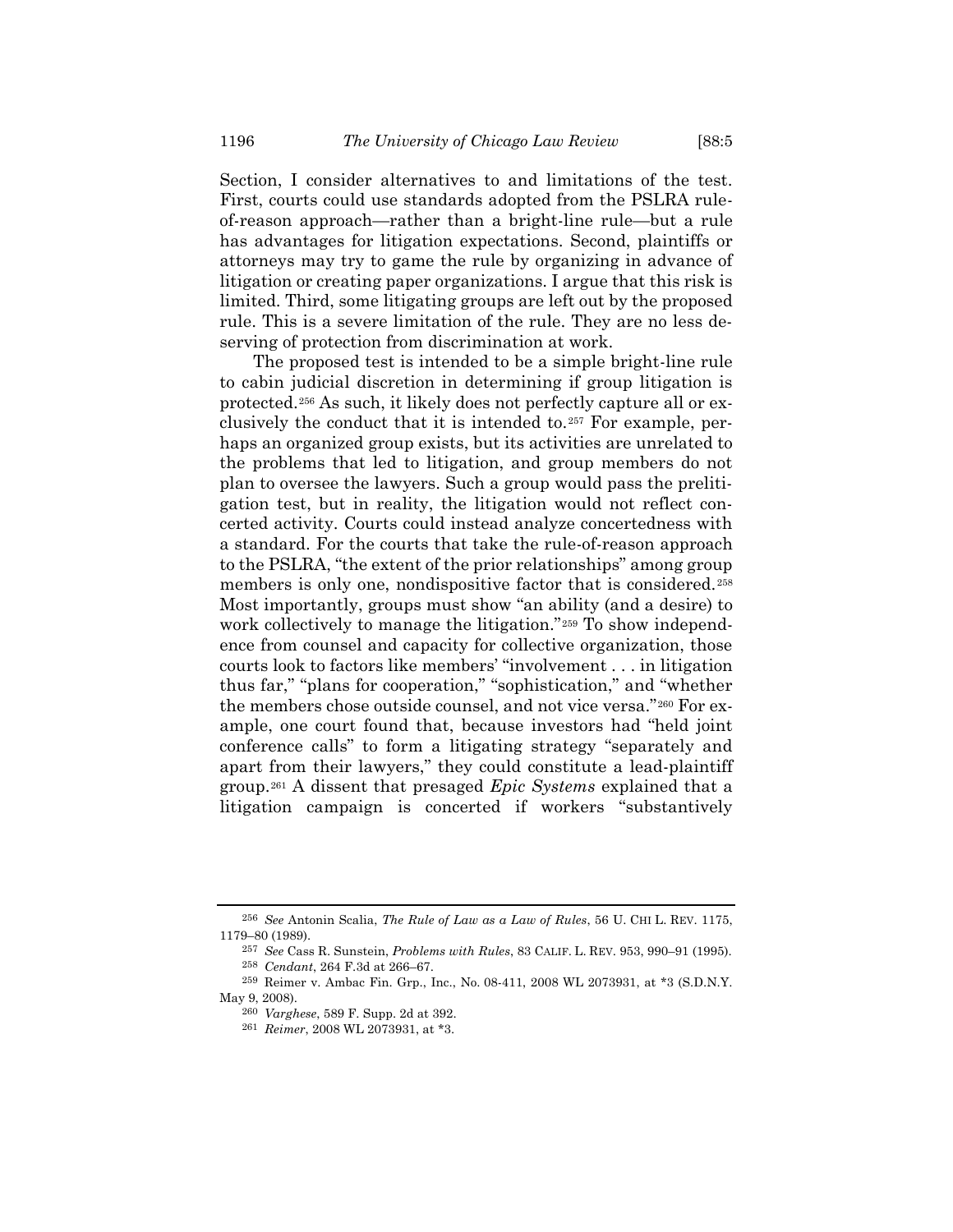cooperat[e]," for example, "by pooling money, coordinating the timing of their claims, or sharing attorneys and legal strategy."<sup>262</sup>

But in the Title VII arbitration context, a rule is preferable to a multifactor standard. Litigants should be able to predict ex ante whether they will end up in court. Extended proceedings in federal court ought to be avoided if possible, as that is exactly what parties who agree to arbitrate do not want. A bright-line rule that does not give a sympathetic factfinder leeway to invalidate arbitration agreements left and right better addresses the Supreme Court's unease with legal strategies that attempt endruns around arbitration.

At the same time, one might wonder whether a hard-edged proposed rule could be gamed by clever plaintiffs—or their attorneys.<sup>263</sup> Such gaming could work in two ways. First, anticipating the application of the rule, plaintiffs could engage in group activity to contest employer practices outside of and prior to litigation, perhaps on the advice of counsel. This kind of strategic behavior would be good: if workers succeed, they would conserve judicial resources. It is also in line with the regulatory regime established by the NLRA, which envisions a limited state role in labor and management's joint governance of the workplace.<sup>264</sup>

Second, plaintiff-side attorneys could fake it. Like corporate lawyers creating shell companies, plaintiffs' lawyers could create associations that exist only on paper. But to the extent that the existence of a cohesive plaintiff group turns on a contested question of fact, the NLRA and the FAA both include procedures to resolve such disputes. When the NLRB conducts a hearing on an unfair labor practice, it uses the Federal Rules of Evidence.<sup>265</sup> In a motion to compel arbitration under the FAA, the court must "proceed summarily to [a] trial" if there is a factual question regarding the formation or performance of an arbitration

<sup>262</sup> *Alt. Ent.*, 858 F.3d at 414 (Sutton, J., concurring in part and dissenting in part), *overruled by Epic Systems*, 138 S. Ct. 1612.

<sup>263</sup> *See* Sunstein, *supra* note [257,](#page-39-0) at 995 ("Because rules have clear edges, they allow people to 'evade' them by engaging in conduct that is technically exempted but that [is substantively] the same.").

<sup>264</sup> Katherine Van Wezel Stone, *The Post-War Paradigm in American Labor Law*, 90 YALE L.J. 1509, 1545 (1981) (elucidating and critiquing the "industrial pluralist" ideology of the NLRA and its judicial interpretations, whereby the workplace is a miniature democracy in which "labor and management jointly determine workplace conditions" with "limited" government intervention).

 $^{265}$  29 U.S.C.  $\S$  160(b).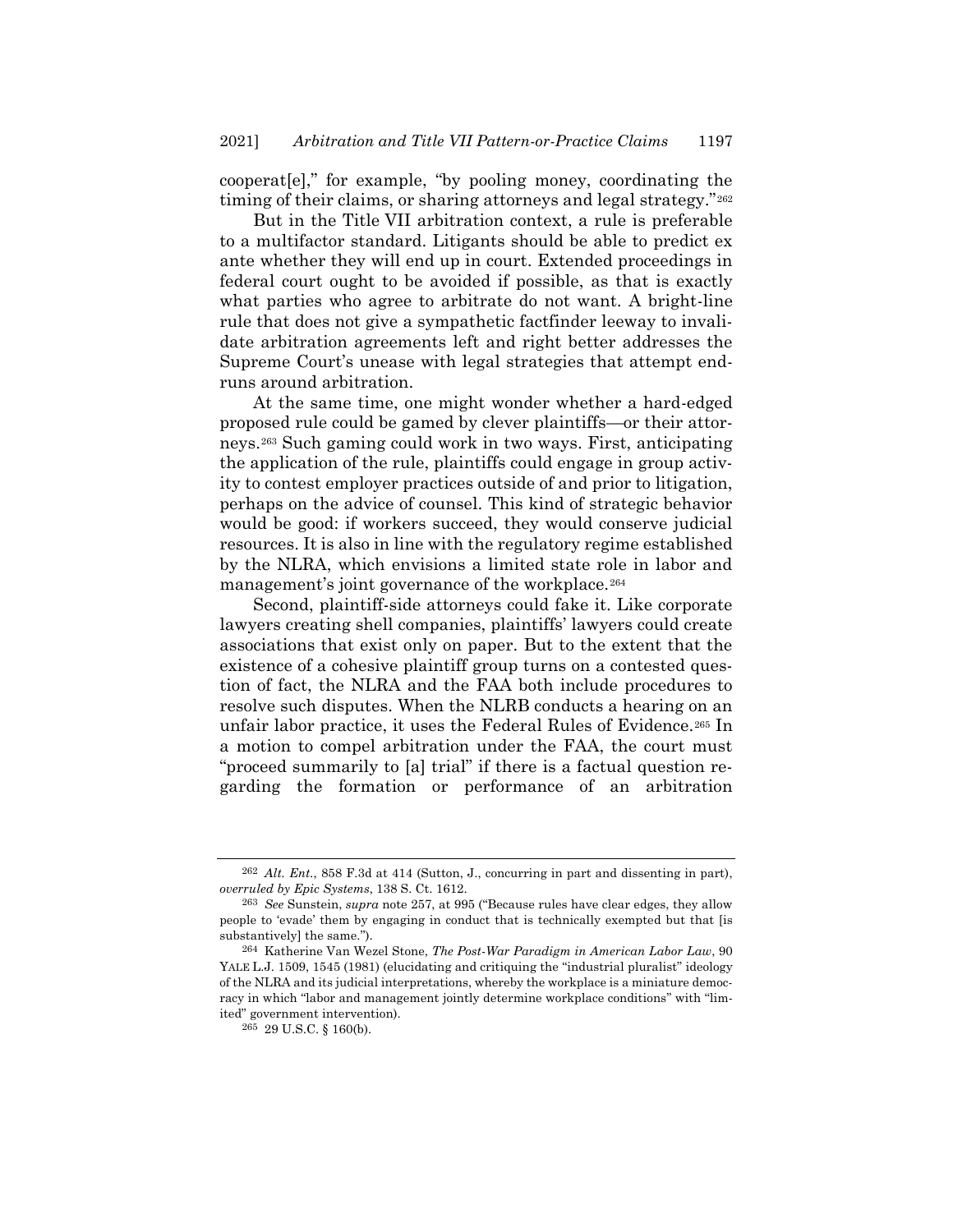<span id="page-41-0"></span>

agreement.<sup>266</sup> Factual disputes created by attorneys trying to game the rules are no different than any other dispute in litigation.

The biggest problem with the proposed rule is that it excludes deserving classes. Sterling Jewelers, owner of Kay and Jared, has been in a class arbitration with women employees over discriminatory pay and promotions for over a decade.<sup>267</sup> Sterling's mandatory arbitration agreements were silent on whether they allowed class proceedings, and the arbitrator permitted a class for declaratory and injunctive relief of the disparate-impact claims.<sup>268</sup> Though the class was only certified for pay-and-promotions claims, a culture of sexual harassment pervaded the company. The annual managers' retreat typically included "Bacchian" levels of drinking and sex, combined with explicit coercion or promises of advancement for women who consented to sex.<sup>269</sup> After they were contacted by employees at one store, lawyers discovered that the company's practices spanned its operations across regions and business lines, emanating from a "good old boys' club" at the top.<sup>270</sup> The chief executive, Mark Light, allegedly "conditioned women's success" on sex.<sup>271</sup> "The company culture oozed downward" to other executives and individual stores.<sup>272</sup>

Because of *Concepcion* and *Epic Systems*, the Sterlings of today probably use class waivers. A pattern-or-practice claim on Sterling's facts arising from contemporary employment contracts would be channeled into individual arbitrations. The group of employees fails the proposed test because it was created by lawyers for the purpose of litigation. Without a company-wide adjudication, many potential plaintiffs would fall through the cracks, either not knowing their legal rights or unable to afford representation,<sup>273</sup> and the company's practices might go unreformed.

This shows the limits of using the NLRA to combat arbitration agreements after *Epic Systems*. Even when employees are

<sup>266</sup> 9 U.S.C. § 4.

<sup>267</sup> Taffy Brodesser-Akner, *The Company That Sells Love to America Had a Dark Secret*, N.Y. TIMES MAG. (Apr. 23, 2019), https://perma.cc/LN65-TTYX; Jock v. Sterling Jewelers Inc., 942 F.3d 617, 620–21 (2d Cir. 2019).

<sup>268</sup> *Jock*, 942 F.3d at 620–21. Prior to *Concepcion*, fewer employers used class waivers, as they could be found unconscionable in some jurisdictions. *See Concepcion*, 563 U.S. at 340; CARLTON FIELDS, *supra* not[e 32,](#page-5-3) at 40 (showing that the percentage of companies that use class waivers more than doubled after 2012).

<sup>269</sup> Brodesser-Akner, *supra* not[e 267.](#page-41-0)

<sup>270</sup> *Id.*

<sup>271</sup> *Id.*

<sup>272</sup> *Id.*

<sup>273</sup> *See* Sternlight, *supra* not[e 12,](#page-2-0) at 1334–35.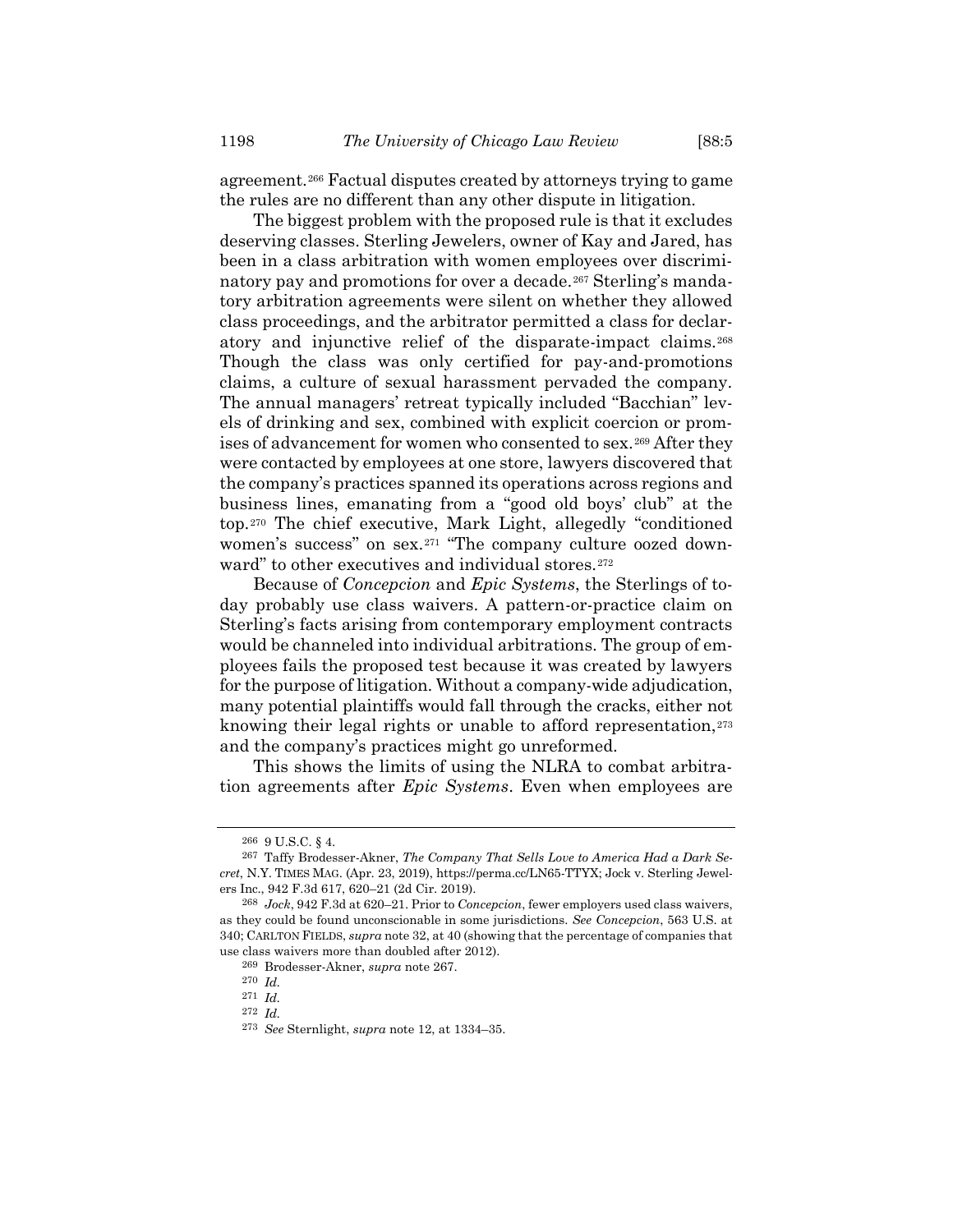not acting in a concerted manner, they deserve access to patternor-practice relief. The root problem is *Concepcion*, which allows companies to contract out of group proceedings.<sup>274</sup> Yet perhaps the NLRA should have played a larger role in the Sterling case. Employees at Sterling were barred from sharing stories of harassment because they signed nondisclosure agreements.<sup>275</sup> Because jewelry store workers who were harassed could not talk about it with their coworkers, it was less likely that they would realize harassment was a systemic problem and organize against it prior to litigation. However, the confidentiality provisions that made concerted action unlikely in the first place may have been illegal under the NLRA.<sup>276</sup>

As the Sterling case shows, using a PSLRA test to determine whether litigation is a concerted activity would leave mandatory arbitration in place for many potential pattern-or-practice plaintiffs. Title VII plaintiffs who are subject to mandatory arbitration are currently shut out of court. If courts adopt the proposed test, many plaintiffs would be able to get groupwide relief for discriminatory practices. Yet to achieve a systemic change to mandatory arbitration in the workplace, Congress needs to step up.

#### **CONCLUSION**

Lower courts have read *Epic Systems* to reach all group litigation, not just litigation under the FLSA. But that is not a necessary implication of the decision. The Supreme Court focused attention on what plaintiffs do, rather than their formal status, which might leave a window open for plaintiffs who act together to change workplace practices, like Title VII pattern-or-practice plaintiffs. The federal courts limit solo litigants' ability to win prospective injunctive relief. So it makes sense to give group plaintiffs a greater ability to stick together. The alternative is to denude statutory schemes of the remedial relief that Congress intended.

<sup>274</sup> *See supra* text accompanying note[s 114](#page-15-1)–20.

<sup>275</sup> Brodesser-Akner, *supra* not[e 267.](#page-41-0)

<sup>276</sup> The NLRB recently ruled that confidentiality provisions in arbitration agreements do not violate the NLRA if they apply only to the arbitration process itself but might if they bar communication about the circumstances giving rise to the dispute. Cal. Com. Club, 369 N.L.R.B. No. 106, at 1, 6 (June 19, 2020); *cf.* Samuel Estreicher & Lukasz Swiderski, *Issue Preclusion in Employment Arbitration After* Epic Systems v. Lewis, 4 U. PA. J.L. & PUB. AFFS. 15, 24–31 (2018) (suggesting that, outside the NLRA, arbitration confidentiality provisions may be unconscionable notwithstanding *Concepcion* and proposing that arbitrators disclose prior opinions where relevant).